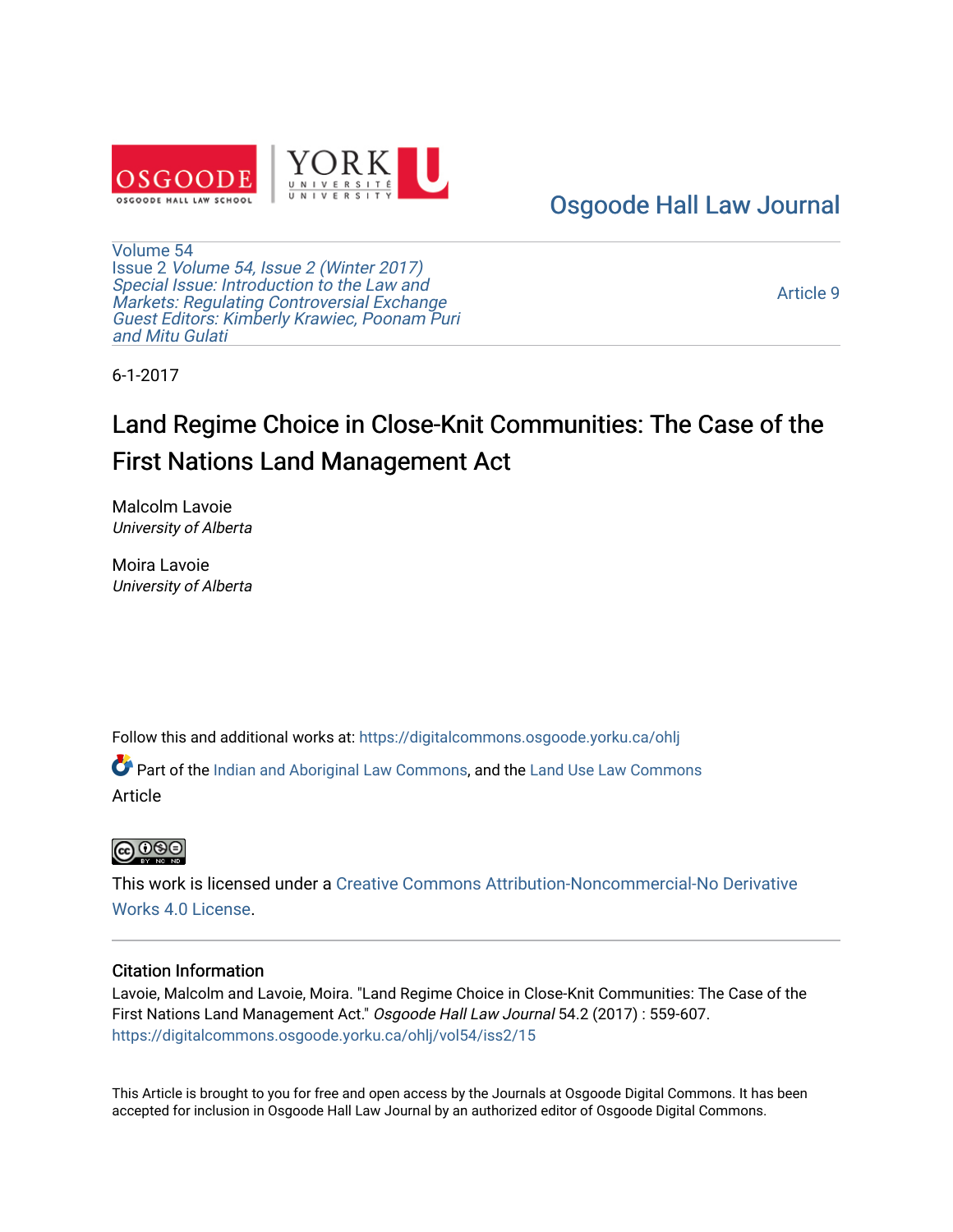# Land Regime Choice in Close-Knit Communities: The Case of the First Nations Land Management Act

# **Abstract**

Land interests on Canadian First Nations reserves have long been governed by the rigid and paternalistic provisions of the federal Indian Act, which require the permission of the federal Minister of Indigenous Affairs for even relatively minor land transactions. Yet an increasing number of First Nations have taken advantage of the 1999 First Nations Land Management Act (FNLMA), which allows First Nations to adopt a custom land code that replaces most of the reserve land provisions of the Indian Act in their community. This paper seeks to examine how First Nation communities have chosen to exercise their powers under this Act to define and regulate land interests on reserve. Working from a database of 33 FNLMA land codes, the authors focus on three discrete issues on which the codes differ: 1) whether to require a vote of the community as a whole for the grant of a lease in community-held lands to a nonmember; 2) whether to require the approval of the band council for the transfer of a leasehold interest to a non-member; and 3) whether to require the approval of the band council for the inter vivos transfer of a member-held interest to another member. Each of these issues relates to the contentious question of how freely alienable land interests in Indigenous communities should be—a matter that occupies a kind of ideological fault line involving considerations of economic efficiency and individual autonomy, on the one hand, and community cohesion and traditional culture, on the other. The authors make a number of observations relating to the links between the characteristics of communities and their choice of land regime. Communities with substantial non-First-Nations populations living on reserve were more likely to adopt rules allowing free alienation of leasehold interests, as well as free alienation of member interests among members. In addition, First Nations that adopted liberal rules for the transfer of interests among members experienced larger increases in the proportion of their members living off-reserve in the years following the adoption of their code. This may indicate that liberal transfer rules among members help to facilitate exit from the community.

# Keywords

Canada. First Nations Land Management Act; Indigenous peoples--Land tenure; Canada

# Creative Commons License



This work is licensed under a [Creative Commons Attribution-Noncommercial-No Derivative Works 4.0](https://creativecommons.org/licenses/by-nc-nd/4.0/) [License](https://creativecommons.org/licenses/by-nc-nd/4.0/).

# Cover Page Footnote

The authors wish to acknowledge the following individuals for helpful comments relating to this article: Chief Darcy Bear, Drew Lafond, André Le Dressay, Sarah Morales, Moin Yahya, and three anonymous reviewers.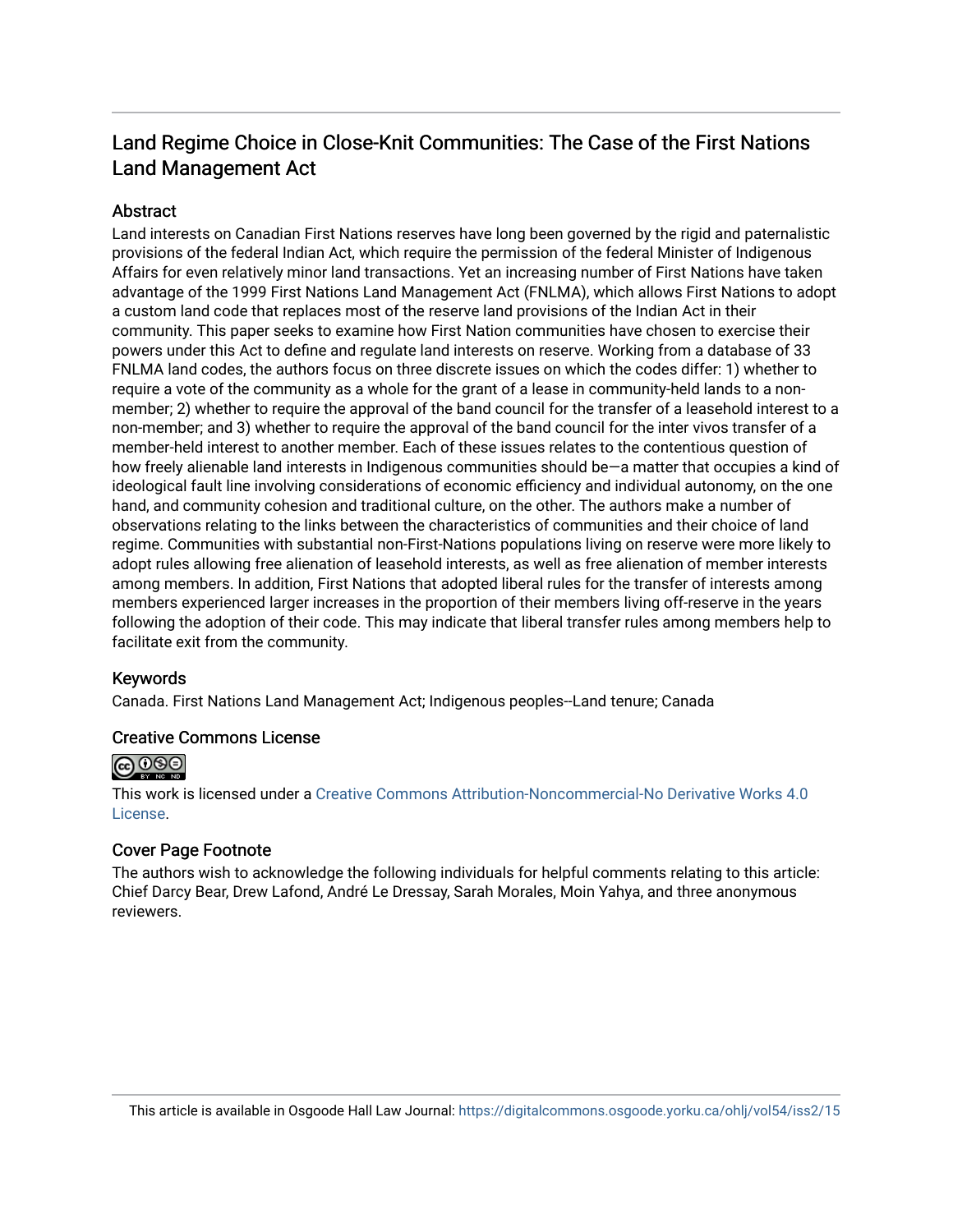# Land Regime Choice in Close-Knit Communities: The Case of the First Nations Land Management Act

# MALCOLM LAVOIE\* & MOIRA LAVOIE†

Land interests on Canadian First Nations reserves have long been governed by the rigid and paternalistic provisions of the federal *Indian Act*, which require the permission of the federal Minister of Indigenous Affairs for even relatively minor land transactions. Yet an increasing number of First Nations have taken advantage of the 1999 *First Nations Land Management Act (FNLMA)*, which allows First Nations to adopt a custom land code that replaces most of the reserve land provisions of the *Indian Act* in their community. This paper seeks to examine how First Nation communities have chosen to exercise their powers under this Act to define and regulate land interests on reserve. Working from a database of 33 *FNLMA* land codes, the authors focus on three discrete issues on which the codes differ: 1) whether to require a vote of the community as a whole for the grant of a lease in community-held lands to a non-member; 2) whether to require the approval of the band council for the transfer of a leasehold interest to a non-member; and 3) whether to require the approval of the band council for the *inter vivos* transfer of a member-held interest to another member. Each of these issues relates to the contentious question of how freely alienable land interests in Indigenous communities should be—a matter that occupies a kind of ideological fault line involving considerations of economic efficiency and individual autonomy, on the one hand, and community cohesion and traditional culture, on the other. The authors make a number

SJD Candidate, Harvard Law School & Assistant Professor, University of Alberta Faculty of Law.

<sup>†</sup> JD Candidate, University of Alberta Faculty of Law; formerly Director of Policy & Regional Affairs in the office of the federal Minister of Aboriginal Affairs and Northern Development. The views expressed by the authors are theirs alone. The authors wish to acknowledge the following individuals for helpful comments relating to this article: Chief Darcy Bear, Drew Lafond, André Le Dressay, Sarah Morales, Moin Yahya, and three anonymous reviewers. This article was a co-recipient of the 2017 Canadian Association of Law Teachers (CALT) Scholarly Paper Award, for which the authors express their sincere gratitude.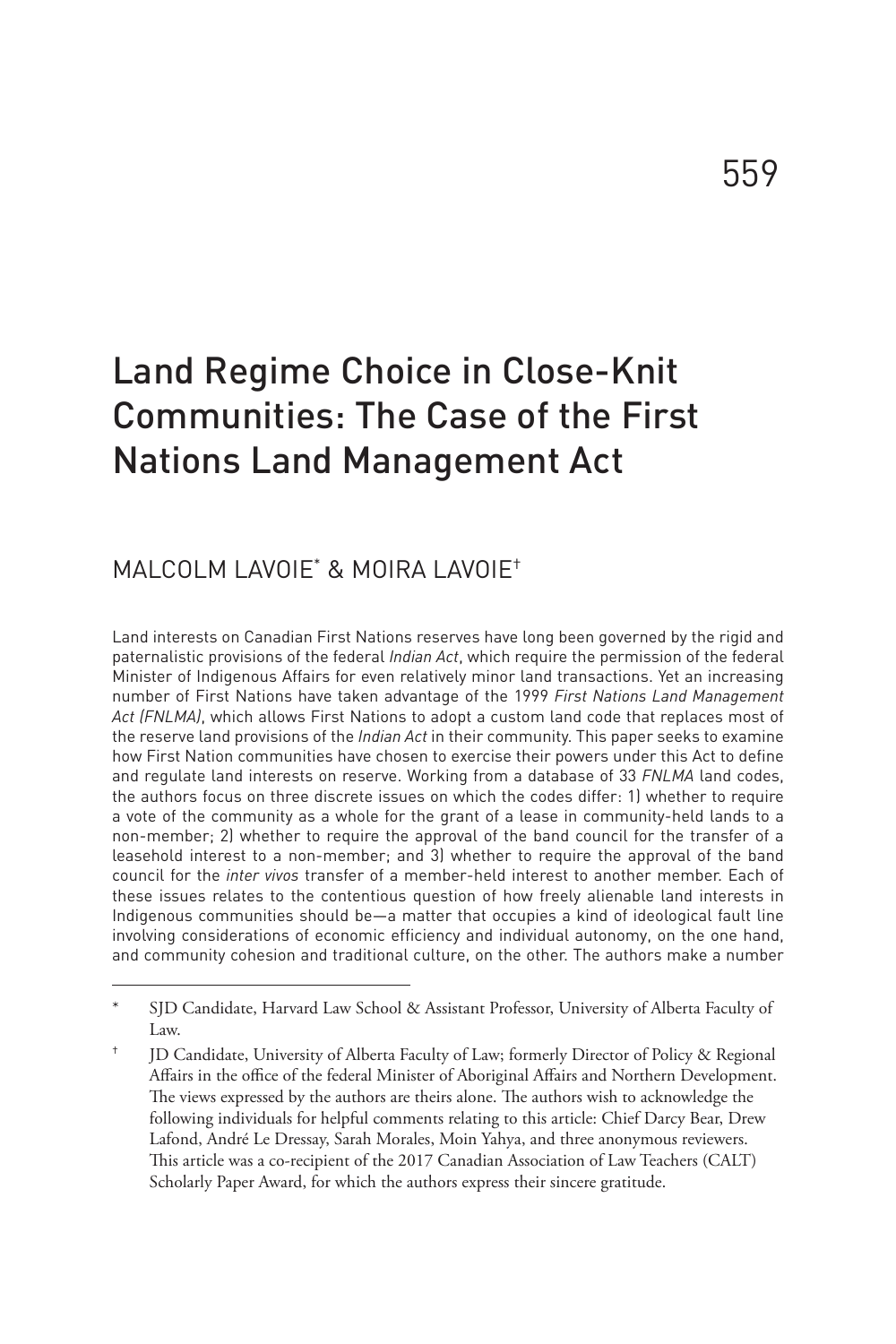of observations relating to the links between the characteristics of communities and their choice of land regime. Communities with substantial non-First-Nations populations living on reserve were more likely to adopt rules allowing free alienation of leasehold interests, as well as free alienation of member interests among members. In addition, First Nations that adopted liberal rules for the transfer of interests among members experienced larger increases in the proportion of their members living off-reserve in the years following the adoption of their code. This may indicate that liberal transfer rules among members help to facilitate exit from the community.

Les intérêts fonciers sur les réserves des Premières Nations du Canada sont depuis longtemps régis par les dispositions rigides et paternalistes de la *Loi sur les Indiens*, en vertu desquelles même des transactions foncières relativement mineures ne peuvent se faire sans l'approbation du ministre fédéral des Affaires autochtones. Pourtant, les Premières Nations sont de plus en plus nombreuses à tirer profit de la *Loi de 1999 sur la gestion des terres des premières nations* (LGTPN), qui leur permet d'adopter un code foncier personnalisé en remplacement de la plupart des dispositions de la *Loi sur les Indiens* relatives aux terres de réserve dans leur communauté. Le présent article vise à examiner comment les communautés des Premières Nations ont choisi d'exercer les pouvoirs qui leur sont conférés par cette loi afin de définir et de réglementer les intérêts fonciers dans les réserves. À partir d'une base de données regroupant 33 codes fonciers établis en vertu de la LGTPN, les auteurs se penchent sur trois points de divergence des codes : 1) l'obligation ou non d'un vote de l'ensemble de la communauté dans le cadre de l'octroi à un non-membre d'un bail sur des terres détenues par la communauté; 2) l'obligation ou non de l'approbation du conseil de bande dans le cadre du transfert à un non-membre d'un intérêt à bail; et 3) l'obligation ou non de l'approbation du conseil de bande dans le cadre du transfert entre vifs d'un intérêt détenu par un membre à un autre membre. Chacun de ces points se rapporte à la question controversée de savoir dans quelle mesure les intérêts fonciers doivent être librement aliénables dans les communautés autochtones; cette question fait ressortir une sorte de ligne de fracture idéologique entre, d'un côté, l'efficacité économique et l'autonomie individuelle et, de l'autre, la cohésion communautaire et la culture traditionnelle. Les auteurs formulent diverses observations concernant les liens entre les caractéristiques des communautés et leur choix de régime foncier. Les communautés des Premières Nations qui comptent de nombreuses populations non autochtones vivant dans les réserves étaient plus susceptibles d'adopter des règles autorisant la libre aliénation des intérêts à bail et la libre aliénation des intérêts des particuliers entre les membres. Par ailleurs, dans les communautés des Premières Nations qui ont adopté des règles souples en matière de transfert d'intérêts entre les membres, la proportion des membres vivant hors réserve a davantage augmenté au cours des années qui ont suivi l'adoption d'un code foncier. Ce constat peut indiquer que l'existence de règles souples en matière de transfert facilite les départs de la communauté.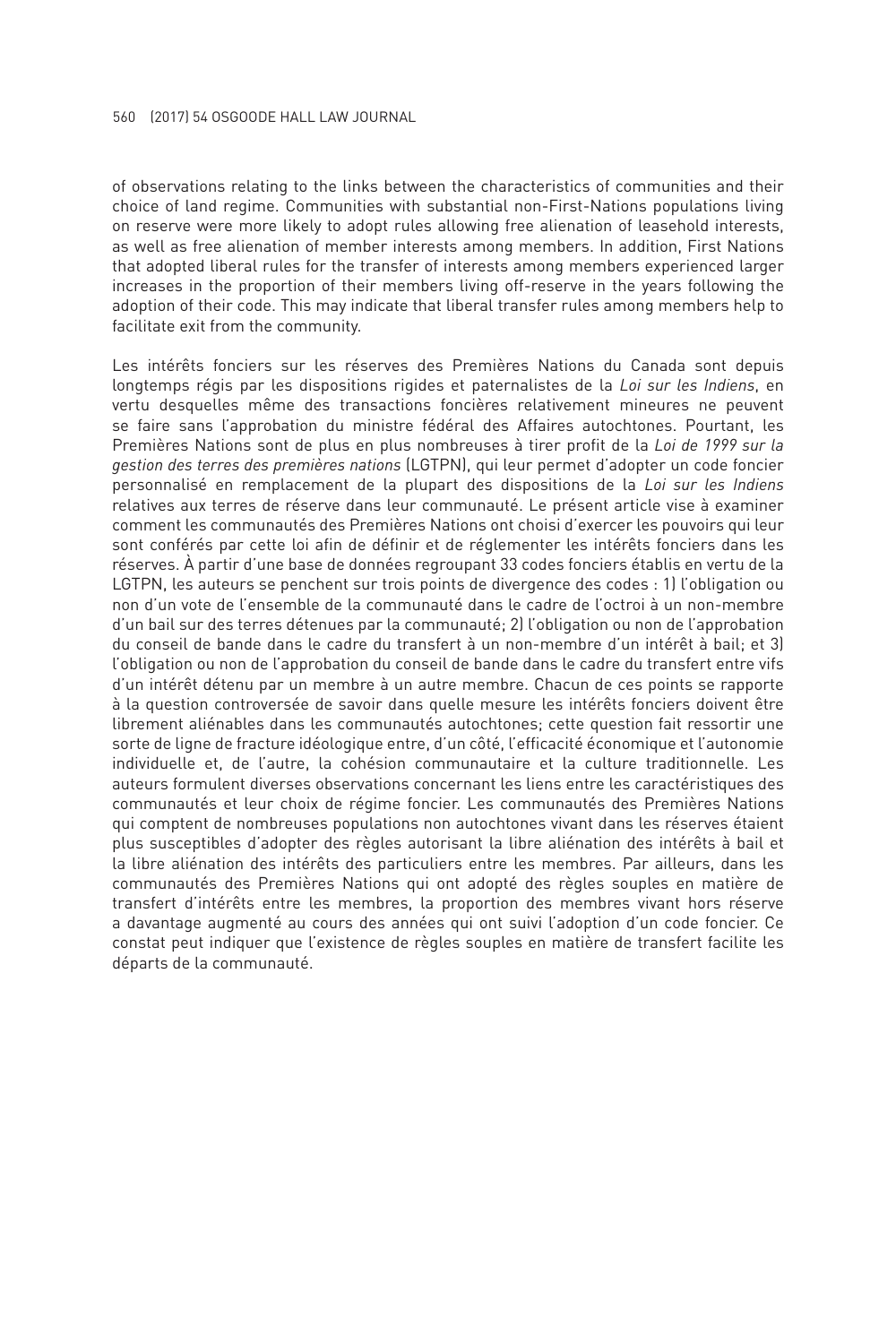| $\mathbf{L}$    |                                  |  |
|-----------------|----------------------------------|--|
| $\mathbf{II}$ . | А.<br><b>B.</b>                  |  |
| III.            | А.<br>В.<br>C.<br>D.<br>E.<br>F. |  |
| IV.             |                                  |  |
| V               |                                  |  |

FOR MUCH OF THE 19TH AND 20TH CENTURIES, Canadian policy in relation to Aboriginal lands was conducted in a rigid, paternalistic, and centralized manner. This approach is exemplified by the land provisions of the federal *Indian Act*, which create a one-size-fits-all model for land interests on First Nations reserves and require the approval of the federal Minister of Indigenous Affairs for all but the most minor transactions.<sup>1</sup> Needless to say, this model was imposed on Indigenous communities without their consent and with little regard for the specific norms, institutions, values, and circumstances of each community. This approach was all but certain to result in rules that were maladapted to local needs. Indeed, the top-down nature of Aboriginal policy in this era has long been identified as the source of a great many harms.<sup>2</sup>

Land interests on most Canadian First Nations reserves remain governed by the provisions of the *Indian Act*. Yet an increasing number of First Nations have taken advantage of the 1999 *First Nations Land Management Act* (*FNLMA*), which allows bands to adopt a custom land code that replaces most of the reserve land provisions of the *Indian Act* in their community.3 The *FNLMA* was the result of a First Nations-led movement for greater flexibility and autonomy with respect to land interests on reserve. It is widely regarded as a success story, both in taking back governance authority from the federal government and in facilitating

<sup>1.</sup> *Indian Act*, RSC 1985, c I-5 [*Indian Act*]. Some degree of customization within the *Indian Act* is possible through the use of "53/60" delegation. See Section I, *below*.

<sup>2.</sup> See *e.g. Report of the Royal Commission on Aboriginal Peoples* (Ottawa: Canada Communications Group, 1996), vol 1 at 282-85 & vol 2 at 485-519.

<sup>3.</sup> *First Nations Land Management Act*, SC 1999, c 24 [*FNLMA*].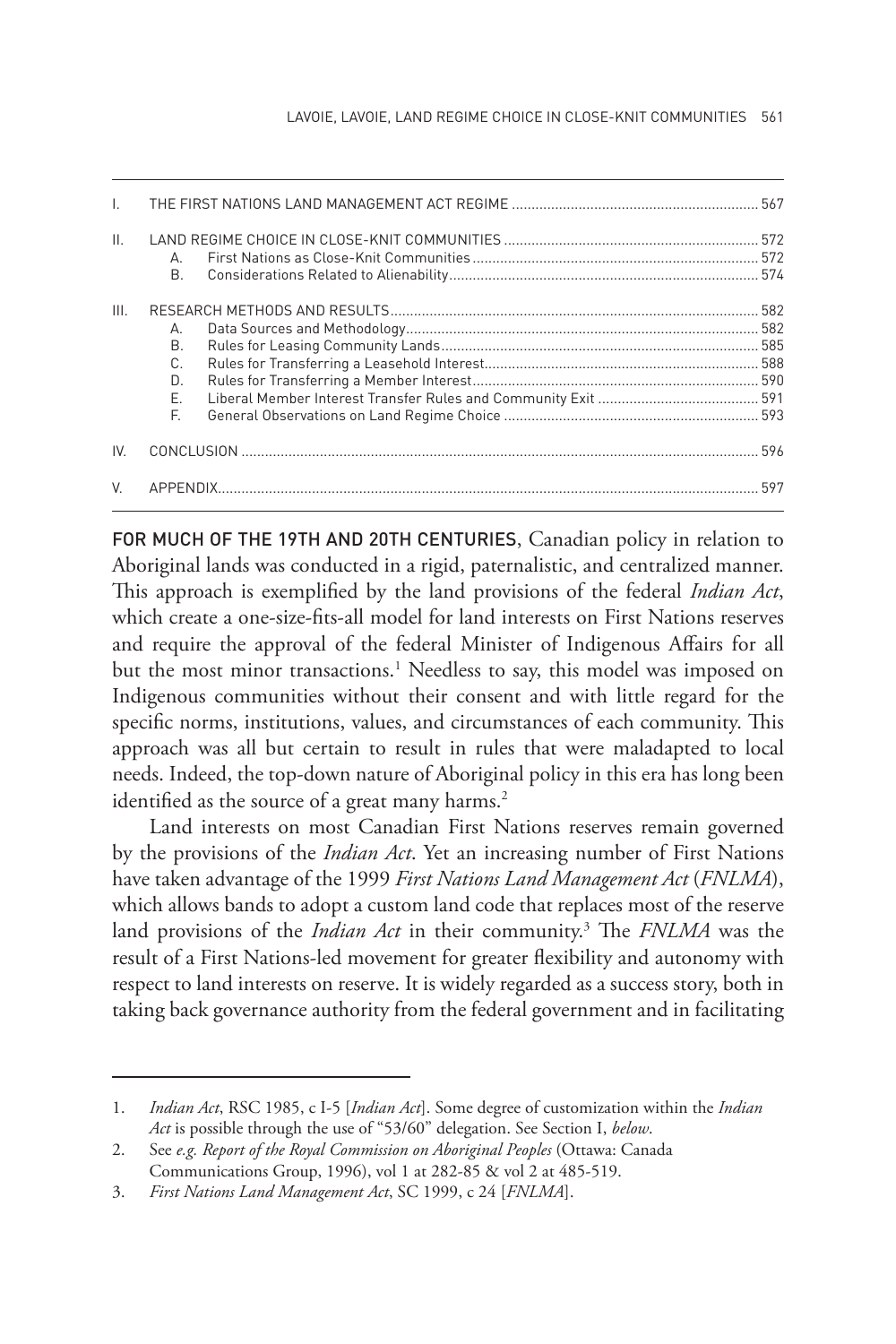economic development.<sup>4</sup> At this time, roughly fifty-eight First Nations have had land codes come into force, and more than one hundred are at various stages of adopting a land code.<sup>5</sup>

As the *FNLMA* approaches its 20th anniversary, it seems appropriate to ask how groups have chosen to exercise their powers under the *FNLMA* to define and regulate land interests on reserve, and how these choices reflect the values and circumstances of each community. Working from a database of thirty-three land codes made available through the First Nations Land Management Resource

5. Lands Advisory Board, *Annual Report (2015-2016),* online: First Nation Land Management Resource Centre <https://labrc.com/reports/> [Lands Advisory Board Annual Report].

<sup>4.</sup> Two reports prepared by KPMG for the First Nations Lands Advisory Board underscored the benefits of operating under an *FNLMA* land code, including markedly reduced transaction costs associated with land transactions. See KPMG, "Cost/Benefit Analysis of Future Investment in the Framework Agreement on First Nations Land Management" (27 January 2010), online: First Nations Land Management Resource Centre <https://labrc. com/wp-content/uploads/2014/03/FNLM-Benefits-Report\_FINAL\_Jan-27\_2010.pdf> [KPMG Report I] and KMPG, "Framework Agreement on First Nation Land Management: Update Assessment of Socio/Economic Development Benefits" (27 February 2014), online: First Nations Land Management Resource Centre <https://labrc.com/wp-content/ uploads/2014/03/FNLM-Benefits-Review-Final-Report\_Feb-27-2014.pdf> [KPMG Report II]. These studies also indicated a high degree of satisfaction among First Nations communities with their land codes, including the flexibility it gave them in structuring land transactions, as well as the ability to protect community values. A study of two land codes under the *FNLMA* similarly emphasized the reduced transaction costs achieved through land codes. See Christopher Alcantara, "Reduce Transaction Costs? Yes. Strengthen Property Rights? Maybe: The First Nations Land Management Act and Economic Development on Canadian Indian Reserves" (2007) 132: 3/4 Public Choice [Alcantara]. Praise for the *FNLMA* has not been unanimous. See Janice Switlo, "Apple Cede: First Nations Land Management Regime" (1999), online: < http://www.nativeweb.org/pages/legal/apple-cede. pdf>. The racially charged and possibly offensive title of this paper gives a sense of its tone. (An apple is red on the outside and white on the inside.) The author views the *FNLMA* as a tool of assimilation. In making this argument, the author engages in a creative and arguably misleading interpretation of the *FNLMA*, stating, for instance, that adopting a land code amounts to surrender to the Crown, and that provinces would become beneficial owners of reserve land under the *FNLMA*. These claims are contradicted by s 5 of the *FNLMA*. It may also be possible to argue that the *FNLMA* does not give First Nations sufficient flexibility over land tenure to fully reflect Indigenous legal traditions. Others have criticized the *FNLMA* for being expensive to implement and for opening bands to increased liability, such that some bands are unable to adopt a land code for financial reasons. See Canada, House of Commons, Standing Committee on Aboriginal Affairs and Northern Development, *Standing of Land Management and Sustainable Economic Development on First Nations Reserve Lands* (Library of Parliament: Ottawa, 2014) (Chair: Chris Warkentin) at 29-30 [House of Commons Report].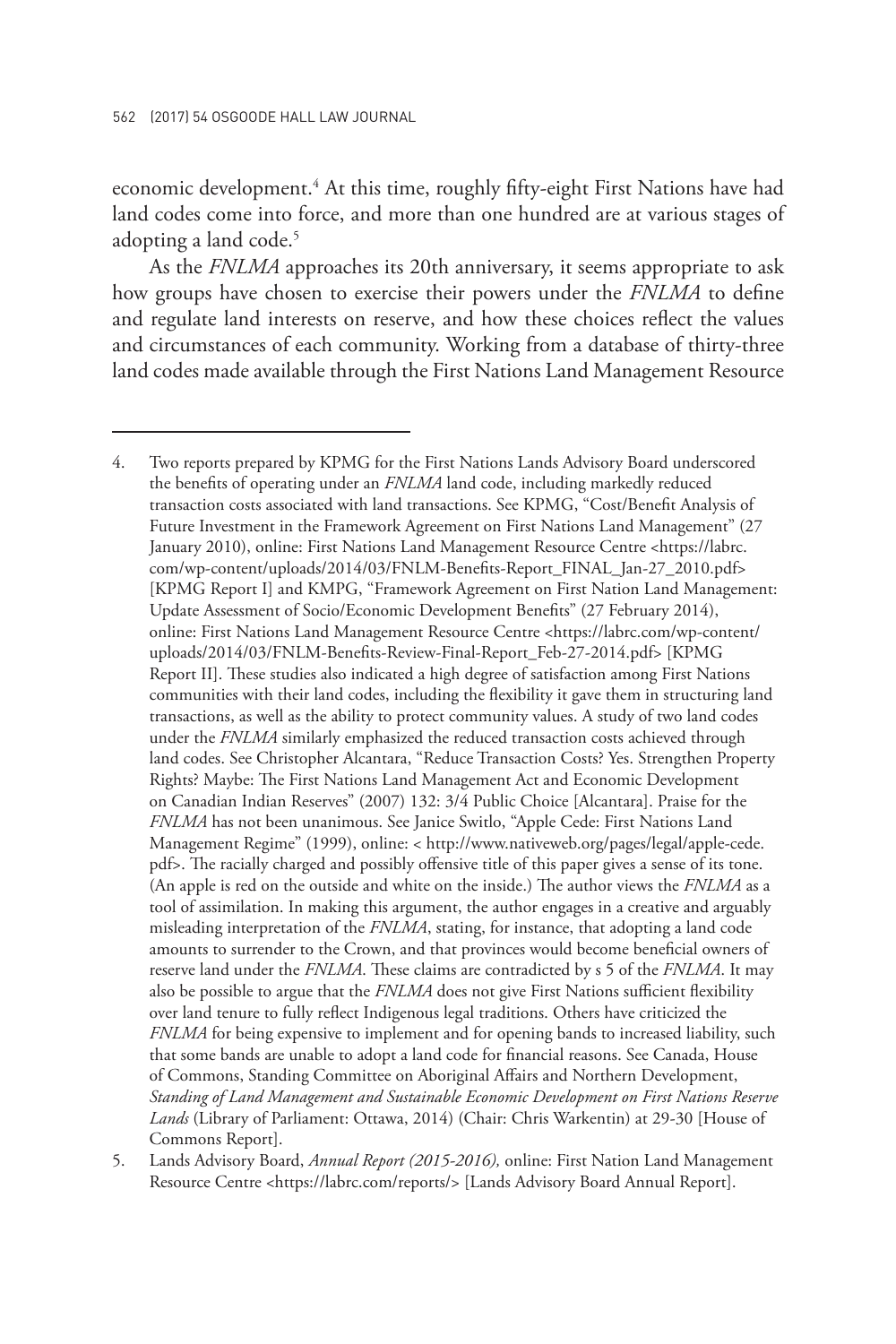Centre, this article begins to answer these questions.<sup>6</sup> In particular, we identify three matters on which First Nations under the *FNLMA* have made different choices about the rules governing land interests on reserve: (1) whether to require a vote of the community as a whole for the grant of a lease in community-held lands to a non-member; (2) whether to require the approval of the band council or a delegated body for the transfer of any leasehold interest to a non-member; and (3) whether to require the approval of the band council or a delegated body for the *inter vivos* transfer of one member's interest to another member. Each of these issues relates to the loaded question of how freely alienable land interests should be in Indigenous communities. Table 1 (in the Appendix) summarizes the approach that each of the thirty-three communities has taken on these questions.

The alienability of land is a contentious issue both within Indigenous communities and more generally, because it occupies an ideological fault line involving considerations of economic efficiency and individual autonomy on the one hand, and community cohesion and traditional culture on the other.<sup>7</sup> Under the right circumstances, liberal land markets enhance economic efficiency by allowing land interests to flow to their most valuable uses, while at the same time giving individual interest-holders greater power to use their interests in accordance

<sup>6.</sup> Lands Advisory Board, "First Nation Land Management Resource Centre," online: First Nation Land Management Resource Centre <https://labrc.com/resources/> [FNLM Resource Centre]. The land codes database was accessed in May 2016. Copies of the land codes used in the study are on file with the authors. In general, land codes are not made publicly available on a First Nation's website, though under the *FNLMA* they must be available for inspection in person at a place designated by the First Nation's band council. See *FNLMA*, *supra* note 3, s 15(2).

<sup>7.</sup> See Karl Polanyi, *The Great Transformation: The Political and Economic Origins of Our Time* (Boston: Beacon Press, 1957) at 33-42, 178-91; Robert Ellickson, "Property in Land" (1993) 102:6 Yale LJ 1315 at 1375-80 [Ellickson]; Richard A Epstein, "Why Restrain Alienation?" (1985) 85:5 Colum L Rev 970 [Epstein]; Susan Rose-Ackerman, "Inalienability and the Theory of Property Rights" (1985) 85:5 Colum L Rev 931; Kenneth H Bobroff, "Indian Law in Property: *Johnson v. M'Intosh* and Beyond" (2001) 37:2 Tulsa L Rev 521 at 537-38; Tom Flanagan, Christopher Alcantara & André Le Dressay, *Beyond the Indian Act: Restoring Aboriginal Property Rights* (Montreal: McGill-Queens University Press, 2010) at 123-36; Malcolm Lavoie, "Why Restrain Alienation of Indigenous Lands?" (2016) 49:3 UBC L Rev 997 at 1029-49 [Lavoie].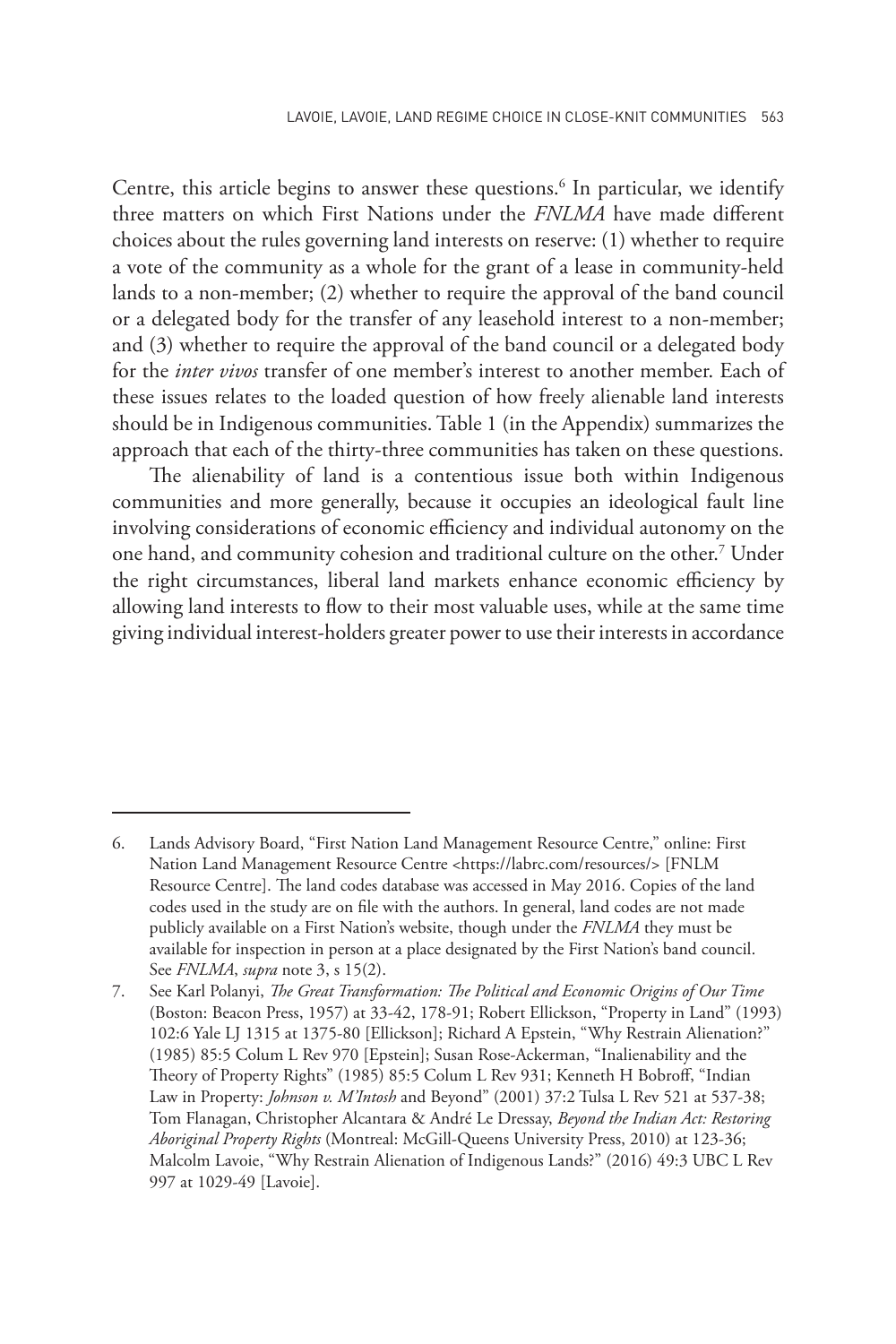with their own goals and desires.<sup>8</sup> However, freely alienable land interests can undermine the close-knittedness of a community and its capacity to maintain cultural norms that differ from those of the wider settler society.<sup>9</sup> If members can more readily transfer their interests and leave the community, and if non-members can readily acquire interests and enter the community, the community's ability to function as a locus of a distinctive culture may be undermined.

When it comes to alienability of land interests, the approaches adopted by First Nations under the *FNLMA* differ widely. While First Nations under the *FNLMA* are not able to provide for the transfer of fee simple interests in their land to either members or non-members,<sup>10</sup> they do have a relatively free hand in designing provisions relating to leasehold interests, which can be held by both members and non-members, as well as provisions relating to the possessory interests of band members, most commonly known as certificates of possession or allotments. Some communities, including the Tla-amin Nation (formerly the Sliammon First Nation), adopted transfer rules that are demonstrably less restrictive than the *Indian Act* with respect to all three questions under study.<sup>11</sup> Under the amended *Sliammon First Nation Land Code* (recently superseded by the *Tla'amin Final Agreement*), community lands could be leased by the council to a member or non-member for any length of time and without a vote of the community as a whole.12 Leasehold interests of any duration could be transferred to a non-member without the approval of the band council or another body.<sup>13</sup> Finally, permanent member interests in community lands could be transferred to

<sup>8.</sup> Lavoie, *supra* note 7. Two recent papers rely on literature in development economics to underscore the institutional preconditions for the successful use of formalized and alienable land interests as development tools, as well as some of the trade-offs associated with doing so. Jamie Baxter & Michael Trebilcock, "'Formalizing' Land Tenure in First Nations: Evaluating the Case for Reserve Tenure Reform" (2009) 7:2 Indigenous LJ 45 at 63-66 [Baxter & Trebilcock]; Sari Graben, "Lessons for Indigenous Property Reform: From Membership to Ownership on Nisga'a Lands" (2014) 47 UBC L Rev 399 at 424-30 [Graben].

<sup>9.</sup> Ellickson, *supra* note 7 at 1378; Baxter & Trebilcock, *supra* note 8 at 65; Graben, *supra* note 8 at 421; Lavoie, *supra* note 7.

<sup>10.</sup> *FNLMA*, *supra* note 3, ss 5, 26(1).

<sup>11.</sup> *Sliammon First Nation: Amended Land Code* (2011), ss 12.1, 31.4, 31.5, 31.6, 33.1 & 34.3, online: <https://labrc.com/wp-content/uploads/2014/03/Sliammon-Land-Code-Amended. pdf>. On 5 April 2016, the *Tla'amin Final Agreement* came into effect, removing the Tla'amin Nation from the jurisdiction of the *FNLMA* and transferring existing reserve land to the Tla'amin Nation in fee simple. See *Tla'amin Final Agreement* (2014), online: <https:// www.aadnc-aandc.gc.ca/eng/1397152724601/1397152939293>. Under the terms of the agreement, the *Sliammon First Nation: Amended Land Code* is no longer in force.

<sup>12.</sup> *Sliammon First Nation: Amended Land Code*, *supra* note 11, ss 31.4, 31.5, 33.1.

<sup>13.</sup> *Ibid*, s 31.6.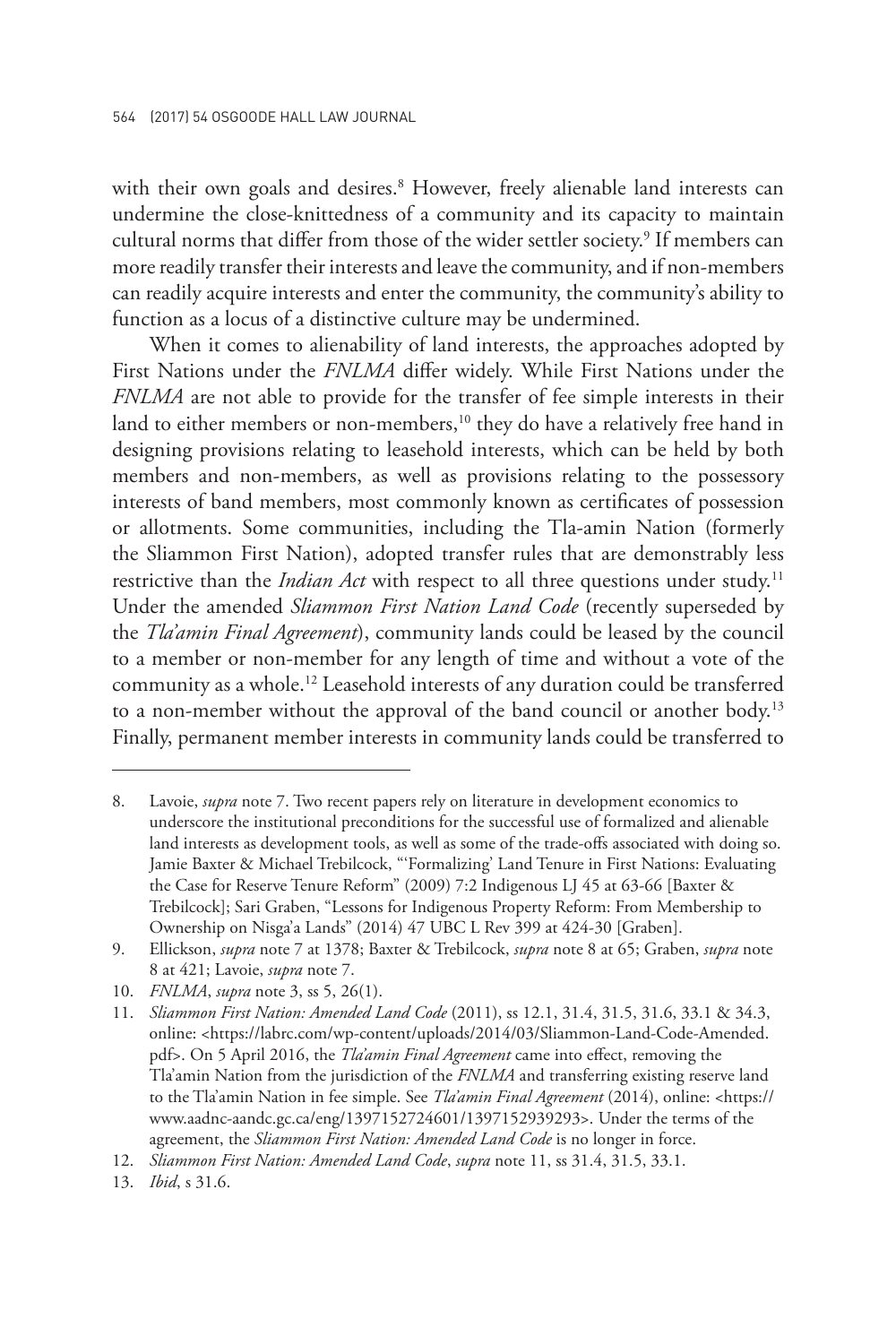another member of the Tla'amin Nation without council approval.<sup>14</sup> By contrast, other First Nations, including the Chemawawin Cree Nation, have adopted rules that restrict transactions to almost the same degree as the *Indian Act*. 15 Transfers of both leasehold and member interests require the approval of the band council.<sup>16</sup> Leases in community lands of greater than 25 years are put to a vote of the community as a whole.17 It is as if some First Nations have elected to use the powers under the *FNLMA* to adopt rules aimed at capturing the economic and other benefits of liberalized land markets, while others have gone in the opposite direction, using their powers primarily to reinforce community cohesion and collective control over their land base.18

In approaching the topic of land code choice by First Nations, we start from the thesis that, generally speaking, the First Nations in question can be expected to adopt rules that are adapted to the interests of their members, or that are at least more closely adapted to their interests than are the *Indian Act* provisions. These are small communities<sup>19</sup> with culturally homogeneous memberships and long experience living under the *Indian Act*. A proposed land code must earn broad community support before it can come into force.<sup>20</sup> In adopting a land code, First Nations are likely to have a sense of which of the *Indian Act* land provisions worked poorly in relation to the interests of members and to seek to change these provisions in a manner that better accords with those interests. Crucially, we understand interests broadly to include not only material economic interests, but also members' interests in governing their land in accordance with community values, maintaining community cohesion, and preserving their distinctive culture.<sup>21</sup>

In what follows, we use a database of thirty-three land codes, along with public data from past Canadian censuses and from Indigenous and Northern

<sup>14.</sup> *Ibid*, s 34.3.

<sup>15.</sup> *Chemawawin Cree Nation Land Code* (2010), ss 12.1, 34.1, online: < http://www.labrc. com/wp-content/uploads/2014/10/Chemawawin-Land-Code.pdf>. See FNLM Resource Centre, *supra* note 6.

<sup>16.</sup> *Chemawawin Cree Nation Land Code*, *supra* note 15, s 34.1.

<sup>17.</sup> *Ibid*, s 12.1.

<sup>18.</sup> This is an observation made by Chief Darcy Bear, Whitecap Dakota First Nation, in a conversation with the authors (17 August 2016) [Chief Darcy Bear].

<sup>19.</sup> Of the 33 First Nations in the sample, the smallest has 87 registered members and the largest has 5943. The average size is 1037 and the median size is 840. See Indigenous and Northern Affairs Canada, *First Nations Profiles* (2016), online: Government of Canada Indigenous and Northern Affairs Canada <http://aandc-aadnc.gc.ca/fnp/Main/index.aspx?lang=eng>.

<sup>20.</sup> *FNLMA*, *supra* note 3, s 12.

<sup>21.</sup> In doing so, we mirror the approach adopted in Ellickson, *supra* note 7 at 1320-21.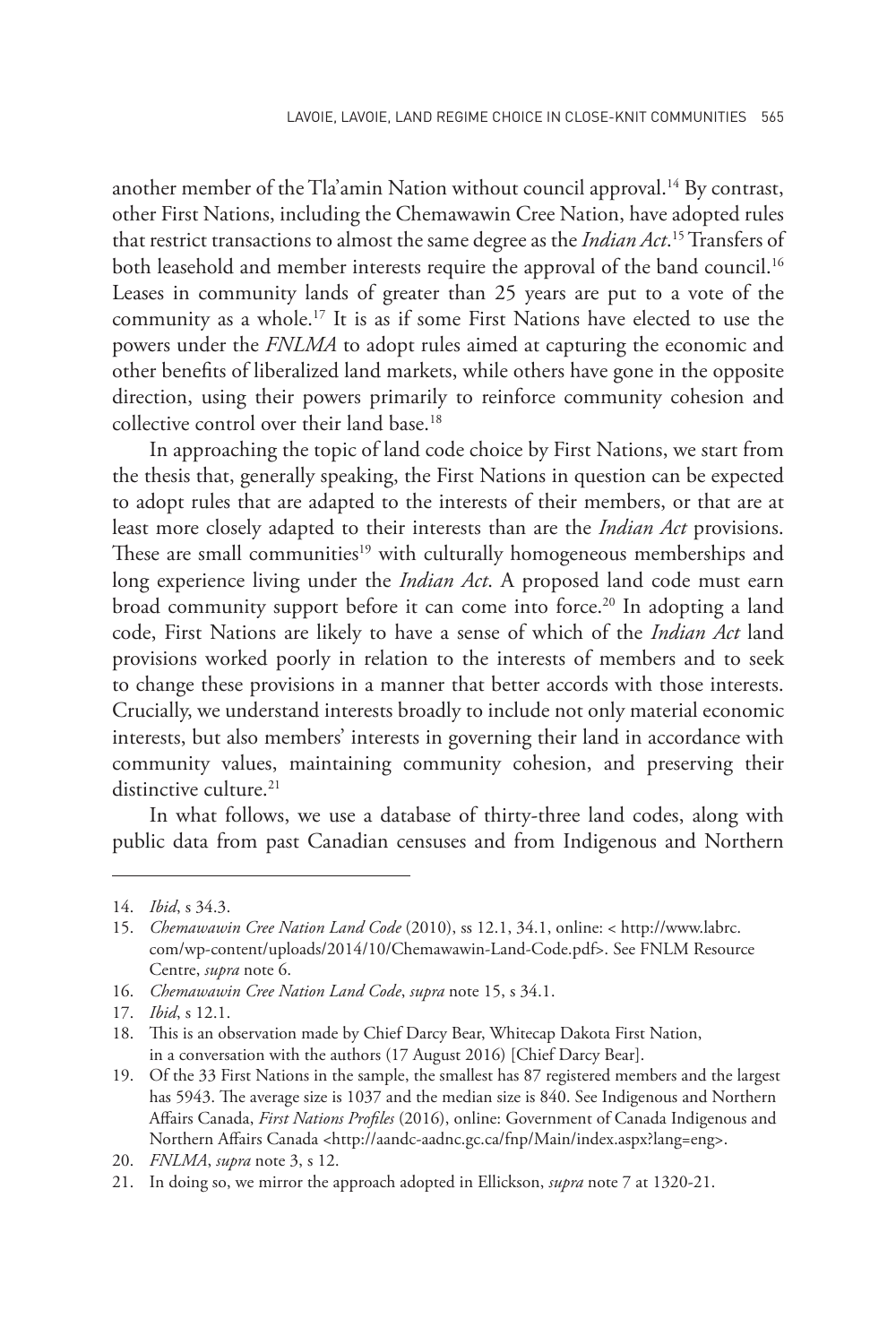Affairs Canada, to test whether certain community characteristics can help explain the rules selected by the First Nations. Among the key results of this study are that First Nations in British Columbia (BC) were significantly more likely to adopt non-restrictive or "liberal" rules relating to the granting and transfer of leasehold interests than bands elsewhere in the country. In addition, communities with substantial non-First-Nations populations living on reserve at the time the *FNLMA* was adopted were more likely to adopt rules allowing free alienation of leasehold interests, as well as free alienation of member land interests among members. However, First Nations that allowed the free transfer of leasehold interests were more likely to require a vote of the entire community prior to the initial grant of a lease, even for relatively short leases. It seems that communities that elected to give up ongoing control over lease transfer were more inclined to implement the safeguard of a community vote at the outset of the lease. Finally, we observe that First Nations that adopted liberal rules for the transfer of land interests among members experienced larger increases in the proportion of their members living off-reserve in the years following the adoption of their code. This trend may indicate that liberal transfer rules among members help to facilitate exit from the community. Such rules might also lead to a higher concentration of ownership with respect to member land interests. This possibility underscores the serious nature of the trade-offs communities face in making choices relating to the alienability of land interests.

This article proceeds in four parts. In Part I, we outline the *Indian Act* lands regime that applied to all the communities under study prior to the enactment of custom land codes under the *FNLMA*. We also briefly outline the history and structure of the *FNLMA* regime and make some general observations about the similarities and differences in the codes adopted under the *FNLMA*. In Part II, we establish a theoretical framework for land regime choice in close-knit communities, and in particular the trade-offs involved in restraining the alienation of land interests in such communities. From these observations we derive a number of predictions regarding the characteristics of communities that would be more or less open to alienable interests. Part III presents the results of our survey of land codes and seeks to interpret the results in light of the theoretical framework outlined in section II. Part IV concludes.

This article seeks, first and foremost, to understand some of the ways in which Canadian First Nations have used powers recognized under the *FNLMA* to advance local priorities. However, we hope that the article also illustrates some of the more general trade-offs faced by close-knit cultural minority communities that seek to use interests in land to maintain a distinctive culture and way of life.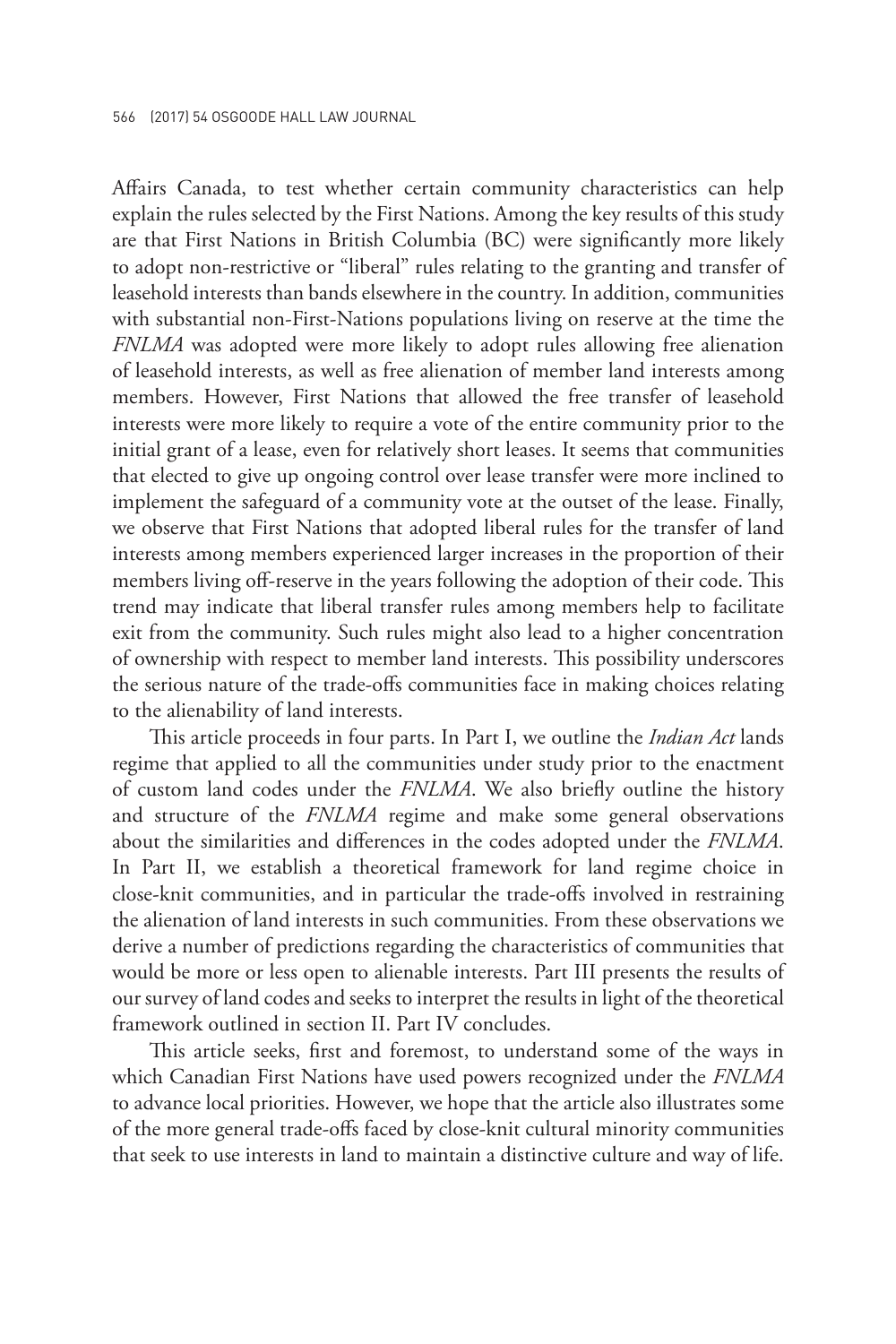These communities include Indigenous communities, but also other groups, including certain religious minorities who live in distinct, largely closed societies. Land markets present both the potential for economic development and a possible threat to community values. Reasonably good demographic and other data exist for the communities that are empowered by the *FNLMA* to make choices on these matters. Accordingly, we hope that this article provides some general insights into the nature of the choices such communities face in relation to the alienability of land interests.

## I. THE FIRST NATIONS LAND MANAGEMENT ACT REGIME

Roughly thirty-five sections in the *Indian Act* deal with the management of land and resources on reserve. Generally speaking, approval by the Minister of Indigenous Affairs is required to carry out any land- or resource-related transaction governed by these provisions, including the grant or transfer of leasehold interests or certificates of possession.<sup>22</sup> Certificates of possession are permanent interests held by individual band members under the *Indian Act* that give rise to an exclusive right to use and possess land within a reserve. They can only be held by Status Indians.23 Lands held under a certificate of possession may be leased to third parties, using the Minister as an intermediary.<sup>24</sup>

Before community land on reserve can be leased, it must be designated for leasing purposes.25 A designation is a time-limited surrender of reserve lands to the Crown. It must be approved by a majority of participating eligible voters of the First Nation, referred for decision to the Minister through a supportive band council resolution, and then approved by the Minister.<sup>26</sup> Ministerial approval alone is required for the transfer of a certificate of possession to another band member or the transfer of a leasehold interest.<sup>27</sup> Leases and certificates of possession (but not customary interests) must be registered through the Indian Land Registry System.<sup>28</sup> A major complaint of First Nations with respect to

<sup>22.</sup> *Indian Act*, *supra* note 1, ss 20, 24, 38(2), 54.

<sup>23.</sup> *Ibid*, ss 20(2), 24.

<sup>24.</sup> *Ibid*, s 58(3).

<sup>25.</sup> It is possible for the Minister, acting alone, to grant a right to use or occupy reserve land for a period of one year or less though a "permit" (see *Indian Act*, *ibid*, s 28(2)). However, under the *Indian Act*, a "lease" of any duration requires that the land be designated through a process that involves a vote of the community members (see *Indian Act*, *ibid*, s 37(2)).

<sup>26.</sup> *Ibid*, s 39.1.

<sup>27.</sup> *Ibid*, ss 24, 54.

<sup>28.</sup> *Ibid*, ss 21, 55.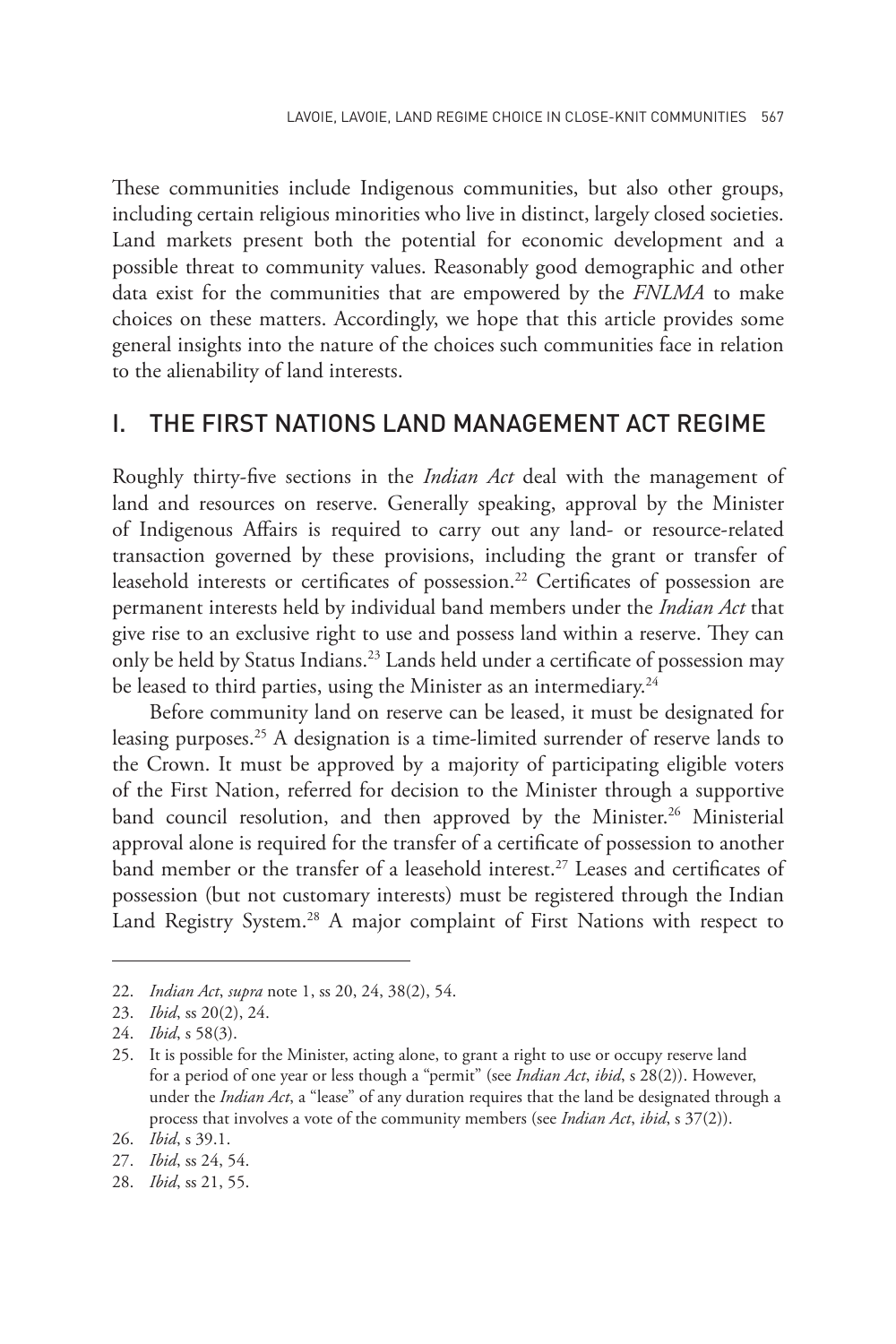land management under the *Indian Act* has been the long waiting periods for departmental approval of transactions and for registration of land interests.<sup>29</sup>

Sections 53 and 60 of the *Indian Act* allow for the Governor in Council to delegate aspects of the management of leases and permits to a First Nation, and a small number of First Nations have succeeded in obtaining this delegated authority.30 Yet while "53/60" delegation allows First Nations increased control over their own lands, it falls short of the control and certainty offered by the *FNLMA* regime. The Indigenous Affairs department retains the authority to register leases and permits, and land must still be designated to the Crown for a lease to be granted. Furthermore, First Nations with sections 53/60 authority may not alter legal institutions in significant ways, for instance by changing the rules governing land tenure. Finally, the Governor in Council retains the discretion to withdraw the "53/60" delegation unilaterally at any time. $31$ 

It was against this legislative backdrop that the *FNLMA* emerged. The *Framework Agreement on First Nation Land Management* was initially negotiated between Canada and fourteen First Nations.32 It was finalized in 1996 and ratified in 1999 through the passage of the *FNLMA*. The *Framework Agreement* provided for a Lands Advisory Board to deliver support and services to member First Nations in developing and implementing land codes and to advise the Minister on implementation of the regime.<sup>33</sup> The Lands Advisory Board subsequently created the First Nation Land Management Resource Centre to provide technical training for land managers and other First Nation staff with responsibilities under the regime.

The *FNLMA* regime was initially restricted to the original fourteen First Nation signatories to the *Framework Agreement*. However, the *FNLMA* provided the Governor in Council with the power to add any other First Nation to the regime.<sup>34</sup> Today, fifty-eight First Nations have had land codes come into force.<sup>35</sup>

<sup>29.</sup> House of Commons Report, *supra* note 4 at 17-19. For survey data on the lengthy delays associated with transactions under the *Indian Act*, see KPMG Report II, *supra* note 4 at 9.

<sup>30.</sup> *Indian Act*, *supra* note 1, ss 53, 60.

<sup>31.</sup> *Ibid*, s 60(2).

<sup>32.</sup> Lands Advisory Board, *Framework Agreement on First Nation Land Management*, 12 February 1996, online: First Nation Land Management Resource Centre <https://labrc.com/ framework-agreement/> [*Framework Agreement*]. It bears mentioning that this agreement emerged amidst the work of the Royal Commission on Aboriginal Peoples, whose focus included the barriers to economic prosperity and self-determination presented by the *Indian Act* reserve system.

<sup>33.</sup> *Ibid*, ss 38-41.

<sup>34.</sup> *FNLMA*, *supra* note 3, ss 6-17.

<sup>35.</sup> Lands Advisory Board Annual Report, *supra* note 5.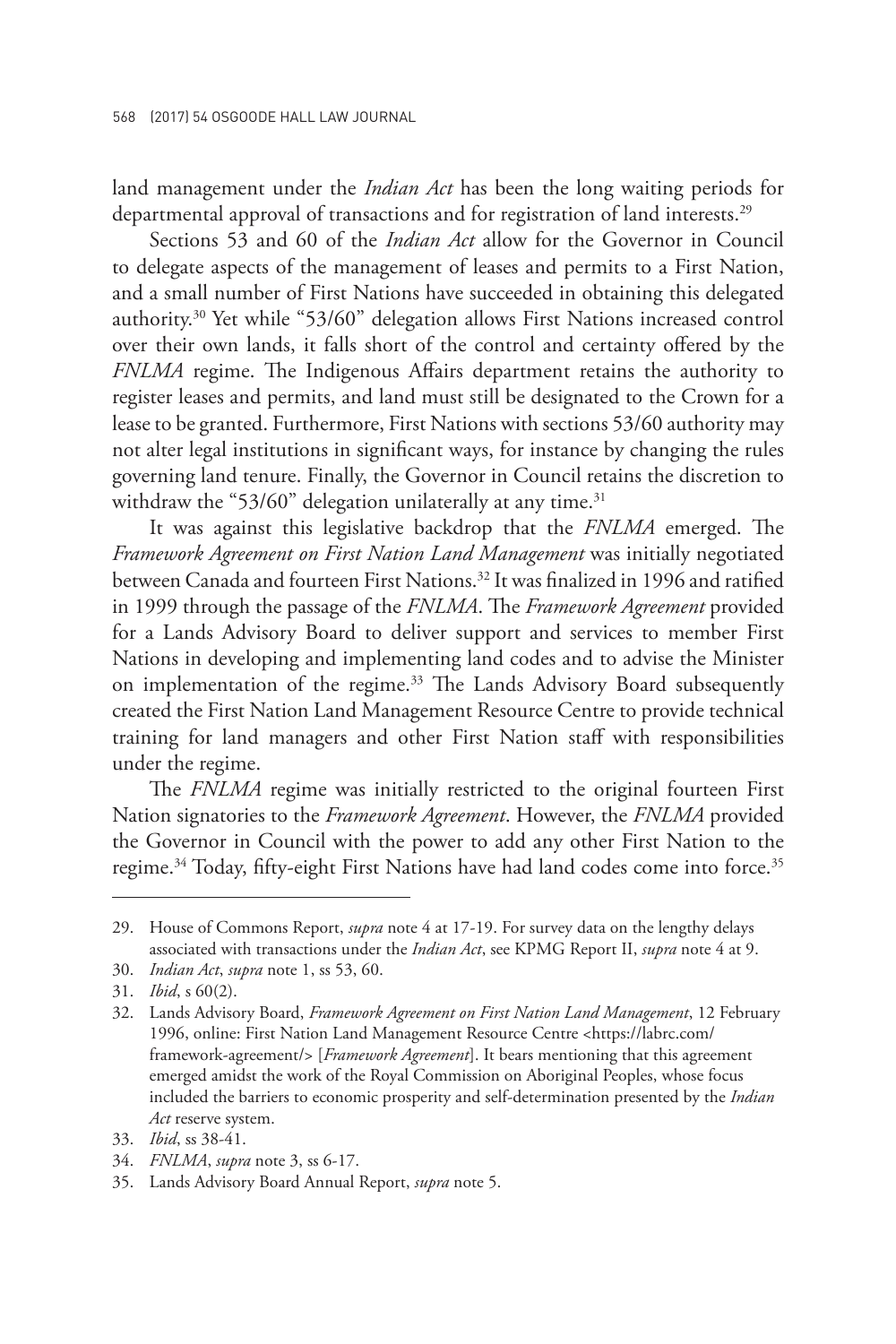In order to be deemed eligible by the department for entry into the *FNLMA* regime, a First Nation must meet basic requirements related to financial management history and capacity and provide information related to its readiness to adopt and administer its own code.<sup>36</sup> After a successful application has been approved by the Minister, the First Nation must negotiate an individual agreement with the federal government and develop its land code.<sup>37</sup>

Together, the *FNLMA* and the *Framework Agreement* set out the mandatory content requirements for a land code.<sup>38</sup> For instance, land codes must include general rules and procedures applicable to use and occupancy of the lands, such as use and occupancy under licences, leases, certificates of possession, and other member interests, and the granting or expropriation of interests or rights in these lands. They must speak to the procedures that apply to the management of interests at issue in the event of a breakdown of a marriage or in the implementation of a will. Land codes must also identify a forum for dealing with disputes related to these interests or rights, define the rules for enacting land laws, and set out procedures for amending the code. Lands remain reserve lands once the land code is enacted and cannot be alienated except through expropriation by or land exchanges with the federal government.<sup>39</sup> Title to reserve land technically remains vested with the Crown, and this is not affected by a land code.<sup>40</sup>

Both the land code and the associated agreement with the federal government must be ratified by a majority of all eligible voters within the First Nation after independent verification that the code complies with the *Framework Agreement*  and the *FNLMA*. 41 Both documents must then be approved by the Minister. Upon the Minister's approval, the control and administration of the First Nation's land and resources are transferred to the First Nation.<sup>42</sup> At this point the First Nation is permanently exempted from the land management provisions of the

<sup>36.</sup> *First Nations Land Management Readiness Guide* (2013), online: Indigenous and Northern Affairs Canada < https://www.aadnc-aandc.gc.ca/eng/1367432545445/1367432634043>.

<sup>37.</sup> The individual agreement between a First Nation and the Minister must describe the lands that will be subject to the land management regime. It must also provide for the terms of the transfer of administration of the lands, describe interests that have previously been granted by the Crown in the lands, and set out an interim environmental assessment process. See *FNLMA*, *supra* note 3, s 6(3).

<sup>38.</sup> *FNLMA*, *supra* note 3, s 6(1); *Framework Agreement*, *supra* note 32, s 5.2.

<sup>39.</sup> *FNLMA*, *ibid*, s 26; *Framework Agreement*, *ibid*, s 13.3.

<sup>40.</sup> *FNLMA*, *ibid*, s 5; *Framework Agreement*, *ibid*, s 13.1.

<sup>41.</sup> *FNLMA*, *ibid*, ss 8-14; *Framework Agreement*, *ibid*, ss 7-11, 44.

<sup>42.</sup> *FNLMA*, *ibid*, s 16; *Framework Agreement*, *ibid*, s 12.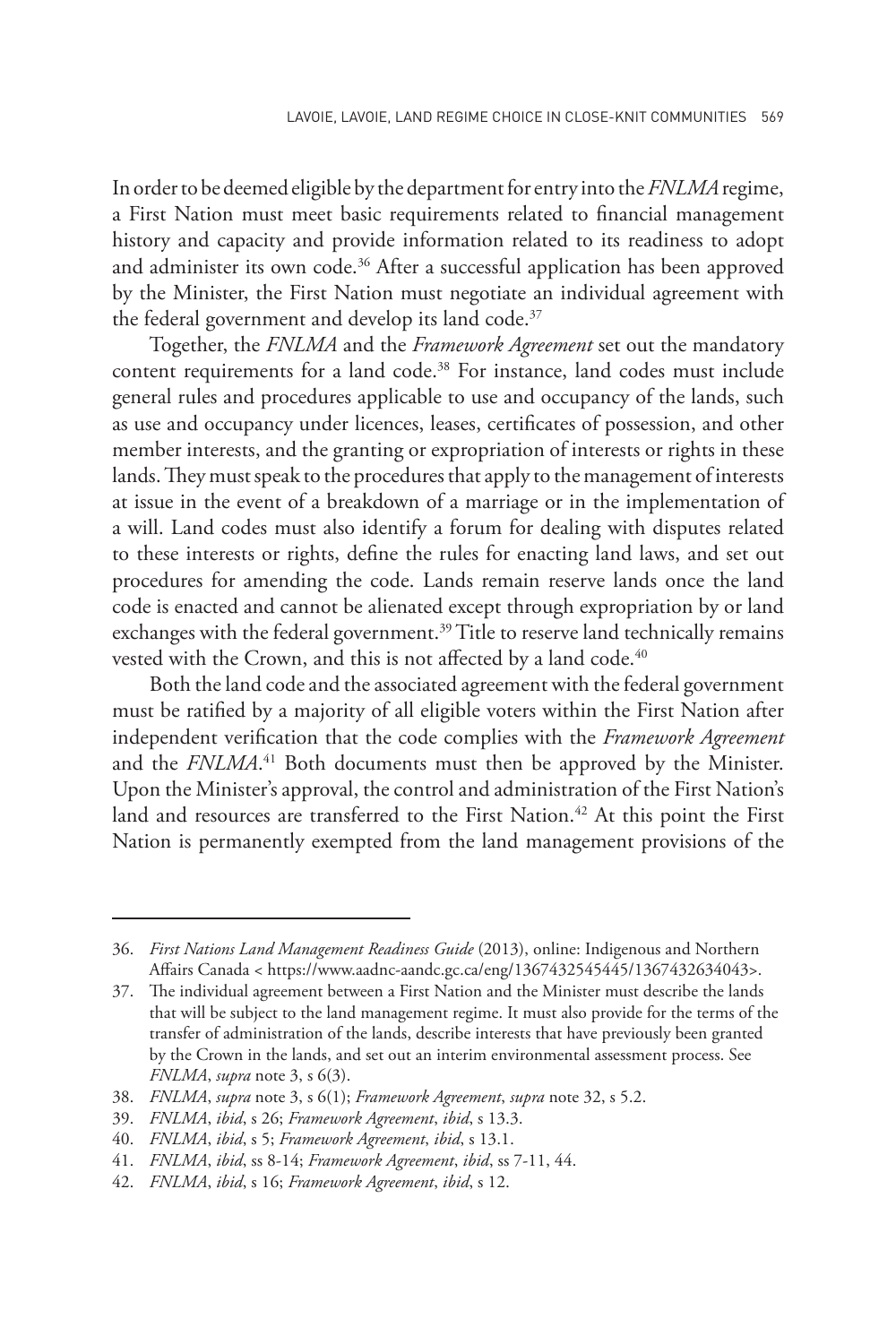*Indian Act* and takes on the rights, powers, and privileges of a land owner, along with substantial regulatory powers in relation to First Nation lands.<sup>43</sup>

First Nations are provided with significant discretion regarding approval requirements and other matters that must be dealt with under their land codes. For example, the only matters for which community approval is mandatory are the finalization of the agreement with the federal government, the passage of the land code, and the voluntary exchange of First Nation land with the federal Crown.44 The *Framework Agreement* and the *FNLMA* do not prescribe what, if any, approval requirements or other limits should be placed on the lease of lands and the transfer of leases and member interests.

For some matters, First Nations have generally chosen to adopt similar provisions in their codes. All First Nations in this study require that interests established after the coming into force of their land code be registered, while pre-existing interests continue in force without registration. All but three First Nations allow for some form of band expropriation of lands,<sup>45</sup> and all but two have established a local body to advise on or make decisions concerning land management under the code.<sup>46</sup> None of the First Nation land codes explicitly prohibits the mortgaging of leasehold interests. And none allow for transfer of a permanent member interest in reserve land to a non-member.<sup>47</sup>

The First Nation Land Management Resource Centre has attempted to provide some guidance on land code content through a model land code, drafted in 2007. This model code suggests, among other things, a requirement for community approval of leases (or lease renewals) on community lands with a term exceeding 25 years, a requirement for band council approval of the transfer

<sup>43.</sup> *FNLMA*, *ibid*, ss 18-24; *Framework Agreement*, *ibid*.

<sup>44.</sup> *FNLMA*, *ibid*, ss 12, 27(4); *Framework Agreement*, *ibid*, ss 7, 14(2).

<sup>45.</sup> Chippewas of Georgina Island First Nation, Mississaugas of Scugog Island First Nation, and T'Souke First Nation prohibit band expropriation under their codes. See *Chippewas of Georgina Island First Nation Land Code* (9 April 1997), at s 28.1; *Mississaugas of Scugog Island First Nation Land Management Code* (29 August 1997), at s 29.1; *T'souke First Nation Land Code* (11 January 2006), at s 15.1. Codes available online. See FNLM Resource Centre, *supra* note 6.

<sup>46.</sup> We Wei Kai First Nation and Westbank First Nation do not identify a lands committee in their codes, although Westbank's code allowed for the possibility that such a committee could be established at some point. See *We Wei Kai First Nation Land Code* (1 August 2008); *Westbank First Nation Land Code* (30 April 2003). Codes available online. See FNLM Resource Centre, *supra* note 6

<sup>47.</sup> It is not clear that First Nations have the power to allow permanent interests to be transferred to non-members, since the *FNLMA* prohibits the "alienation" of First Nations land. See *FNLMA*, *supra* note 3, s 26(1).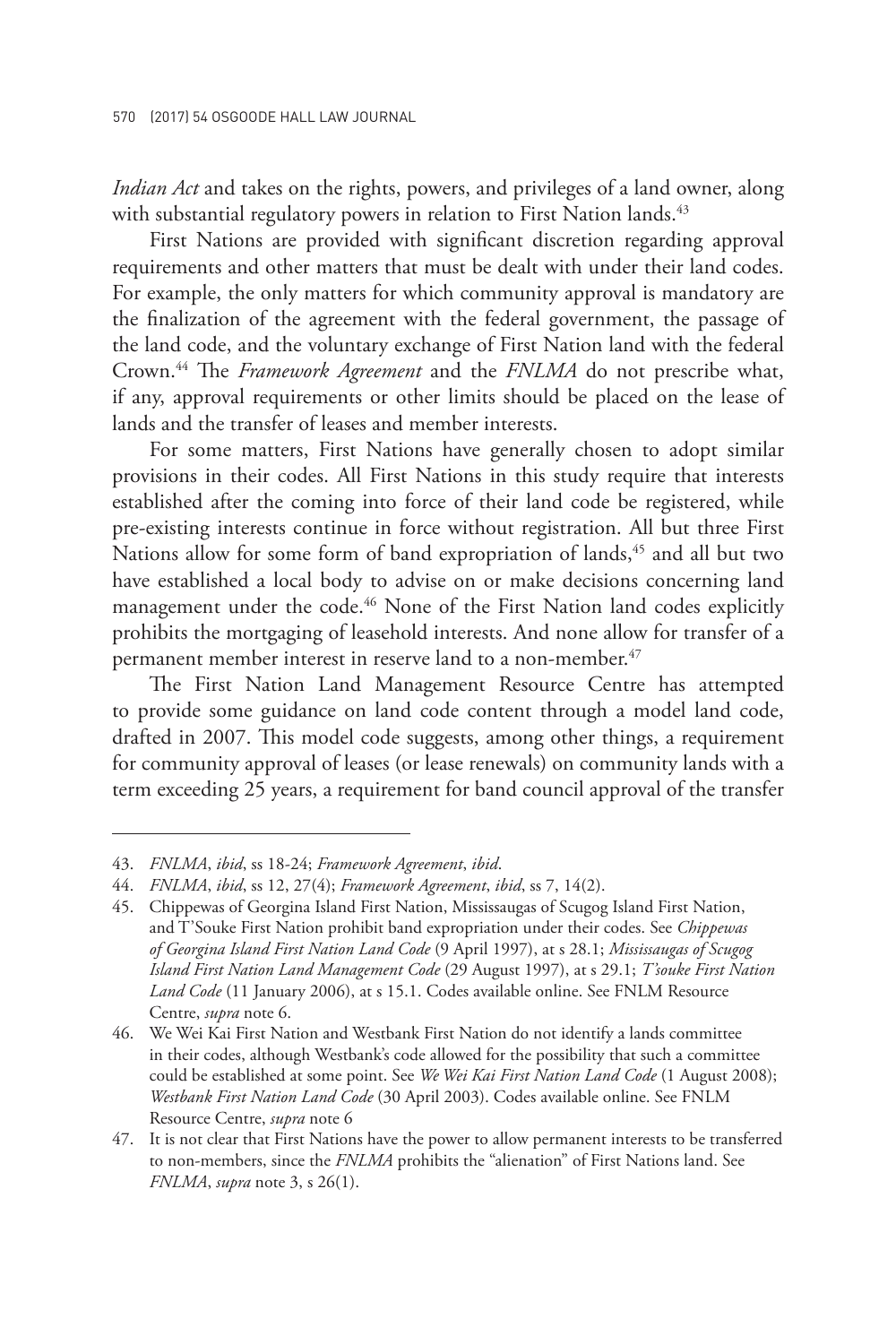of a leasehold interest to a non-member, and no requirement for council or community approval of the transfer of a member interest to another member.<sup>48</sup>

The land codes adopted by First Nations diverge to a significant extent on the three matters of special interest this article. Of the thirty-three codes we studied, twenty-seven require a vote of the community as a whole to lease community lands to a non-member, while six do not.<sup>49</sup> However, the lease-term threshold for requiring such a vote differs across the communities. Thirteen of the codes have a threshold of 35 years or more, and seven have a threshold of 15 years or less. Only six codes do not require council or other approval for the transfer of an existing leasehold interest to a non-member, while the remaining twenty-seven do require such approval. Ten codes require council or other approval for the transfer of a member interest to another member, while the remaining twenty-three do not.

These differences point to a divergence in the land code choice strategies adopted by First Nations that researchers have already partially identified. In an in-depth study of two *FNLMA* codes (those of the Scugog and Muskoday First Nations), Christopher Alcantara observed that one was oriented around strengthening property rights and encouraging investment, while the other emphasized the preservation of customary property interests and collective community control over the land base.<sup>50</sup> Our study suggests that the differing approaches and priorities with respect to these two land codes are part of a wider trend.

Finally, it should be noted that three of the land codes in the sample are no longer in force, having been replaced under self-government or land claims agreements.<sup>51</sup> The dates on which the codes were superseded are noted in Table 1. We have retained these codes in our analysis because they may still provide insight into the characteristics of the communities that adopted them, at the time of adoption.

<sup>48.</sup> "Model Land Code" (27 September 2007), online: First Nation Land Management Resource Centre <https://labrc.com/resources/>.

<sup>49.</sup> Communities that do not require a vote of the community as a whole for the granting of a lease to a non-member instead require approval by the band council and/or a land management advisory committee.

<sup>50.</sup> Alcantara, *supra* note 4.

<sup>51.</sup> The land codes of the Tla'amin Nation, the Tsawwassen First Nation, and the Westbank First Nation are no longer in force. Details on the agreements that superseded them are provided in notes to Table 1 in the Appendix.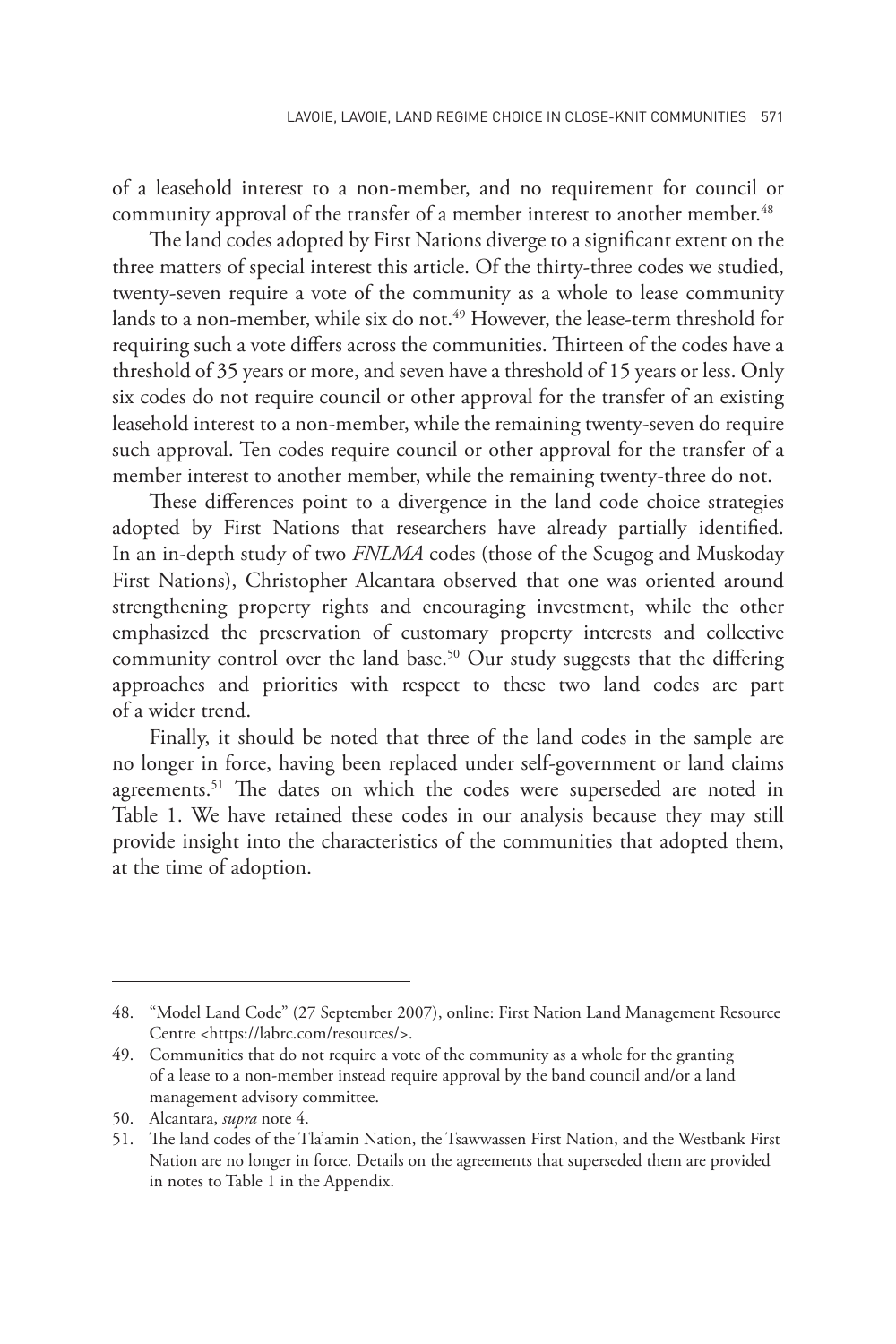# II. LAND REGIME CHOICE IN CLOSE-KNIT COMMUNITIES

## A. FIRST NATIONS AS CLOSE-KNIT COMMUNITIES

In the analysis that follows, we start from the thesis that a First Nation adopting a land code under the *FNLMA* will usually select a regime that is better adapted to members' interests, understood broadly, than the *Indian Act* regime that preceded it. This approach is intuitive. Barring undue influence from some narrow interest group, it seems reasonable to assume that the land regime chosen by the community's leaders and ratified through a community vote would tend to reflect the interests of community members. This is also consistent with observations that have been made about land regime choice in close-knit communities generally,52 as well as findings to the effect that a key to successful economic development in Indigenous communities is the devolution of rule-making and institutional design powers to the community level to allow regimes to be tailored to local circumstances and values.<sup>53</sup>

Robert Ellickson famously observed that land rules within a close-knit group evolve in a manner that minimizes members' costs.<sup>54</sup> These costs were understood broadly to include not only material economic well-being but also values related to liberty, privacy, equality, and community.<sup>55</sup> By "close-knit," he meant groups in which power is broadly dispersed and members have regular face-to-face interactions with one another.<sup>56</sup> These requirements ensure that members of the group have both the necessary information to perceive when a rule is too costly relative to its benefits and the power to do something about it when it is.

The thirty-three First Nations in our sample appear to qualify as close-knit. They are small, with an average membership of 1,037 and a median of 840. Only three have more than 2,000 members, and only one, the Opaskwayak Cree Nation, has a membership greater than 3,000. Accordingly, these are communities in which a member can become acquainted with a significant proportion of the

<sup>52.</sup> Ellickson, *supra* note 7 at 1320-21.

<sup>53.</sup> Stephen Cornell & Joseph P Kalt, "Reloading the Dice: Improving the Chances for Economic Development on American Indian Reservations" in *What Can Tribes Do? Strategies and Institutions in American Economic Development* (Los Angeles: UCLA American Indian Studies Centre, 1992) 2 [Cornell & Kalt, "Reloading the Dice"]; Stephen Cornell & Joseph P Kalt, "Where's the glue? Institutional and cultural foundations of American Indian economic development" (2000) 29 Journal of Socio-Economics 443 [Cornell & Kalt, "Where's the glue?"].

<sup>54.</sup> Ellickson, *supra* note 7 at 1320.

<sup>55.</sup> *Ibid* at 1321.

<sup>56.</sup> *Ibid* at 1320-21.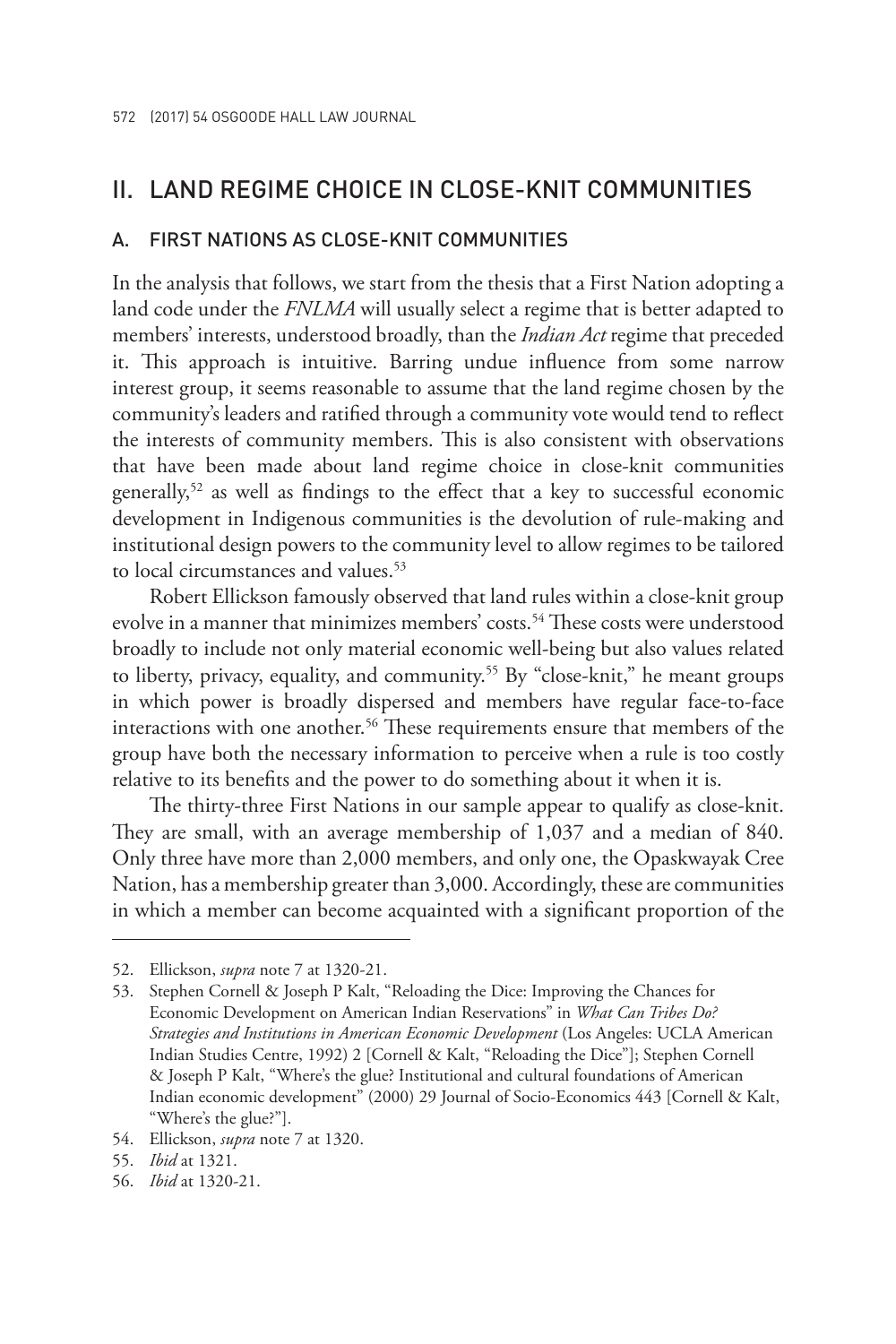other members. Information about the effects of land transactions can readily be shared. Moreover, power over land rules is, at least in formal terms, broadly dispersed among community members. Significant changes to rules governing land tenure, including the adoption of a land code, must generally be approved by a vote of the community as a whole. Ellickson's framework, then, provides a basis for suspecting that land tenure rules in these First Nations communities will move in a direction that minimizes members' costs.

The notion that First Nations with the authority under the *FNLMA* to choose their own land tenure regime will tend to select rules that improve on the *Indian Act* is also consistent with a body of literature relating to economic development in Indigenous communities. Indigenous policies have been imposed by Canadian governments over the past 150 years in a top-down manner without regard for local institutions, values, and circumstances. This rigid and centralized approach has long been identified as a source of harm in Indigenous communities.<sup>57</sup> It follows that devolution of decision-making power should provide a basis for the adoption of regimes that are better adapted to local circumstances. The authors of the Harvard Project on American Indian Economic Development reinforce this position, arguing that tribal sovereignty is a key to prosperity in Indigenous communities, in part because it allows for the development of institutions congruent with local culture.<sup>58</sup>

Empirical evidence reveals a high degree of satisfaction among First Nations that have adopted an *FNLMA* land code, at least when comparing their regime to the *Indian Act*. According to surveys conducted in 2009 and 2013 by KPMG on behalf of the First Nations Lands Advisory Board, not a single respondent First Nation with an *FNLMA* land code indicated a desire to return to the *Indian Act* regime.59 Moreover, bands indicated a high degree of satisfaction with their flexibility in structuring land transactions under the *FNLMA*, as well as their ability to protect community values.<sup>60</sup> While these surveys only addressed the perceptions of the leaders rather than ordinary members of these communities

<sup>57.</sup> *Report of the Royal Commission on Aboriginal Peoples*, vol 1, *supra* note 2 at 282-85 & vol 2, *supra* note 2 at 485-519. See also Terry L Anderson, *Sovereign Nations or Reservations?: An Economic History of American Indians* (San Francisco: Pacific Research Institute for Public Policy, 1995) at 161-76.

<sup>58.</sup> Cornell & Kalt, "Reloading the Dice", *supra* note 53; Cornell & Kalt, "Where's the glue?", *supra* note 53. See also John Borrows, *Freedom and Indigenous Constitutionalism* (Toronto: University of Toronto Press, 2016) at 35-40 (in reference to the need for sensitivity to distinctive Indigenous approaches to property in land).

<sup>59.</sup> KPMG Report I, *supra* note 4 at 36; KPMG Report II, *supra* note 4 at 8.

<sup>60.</sup> KPMG Report I, *ibid* at 35-37; KPMG Report II, *ibid* at 14.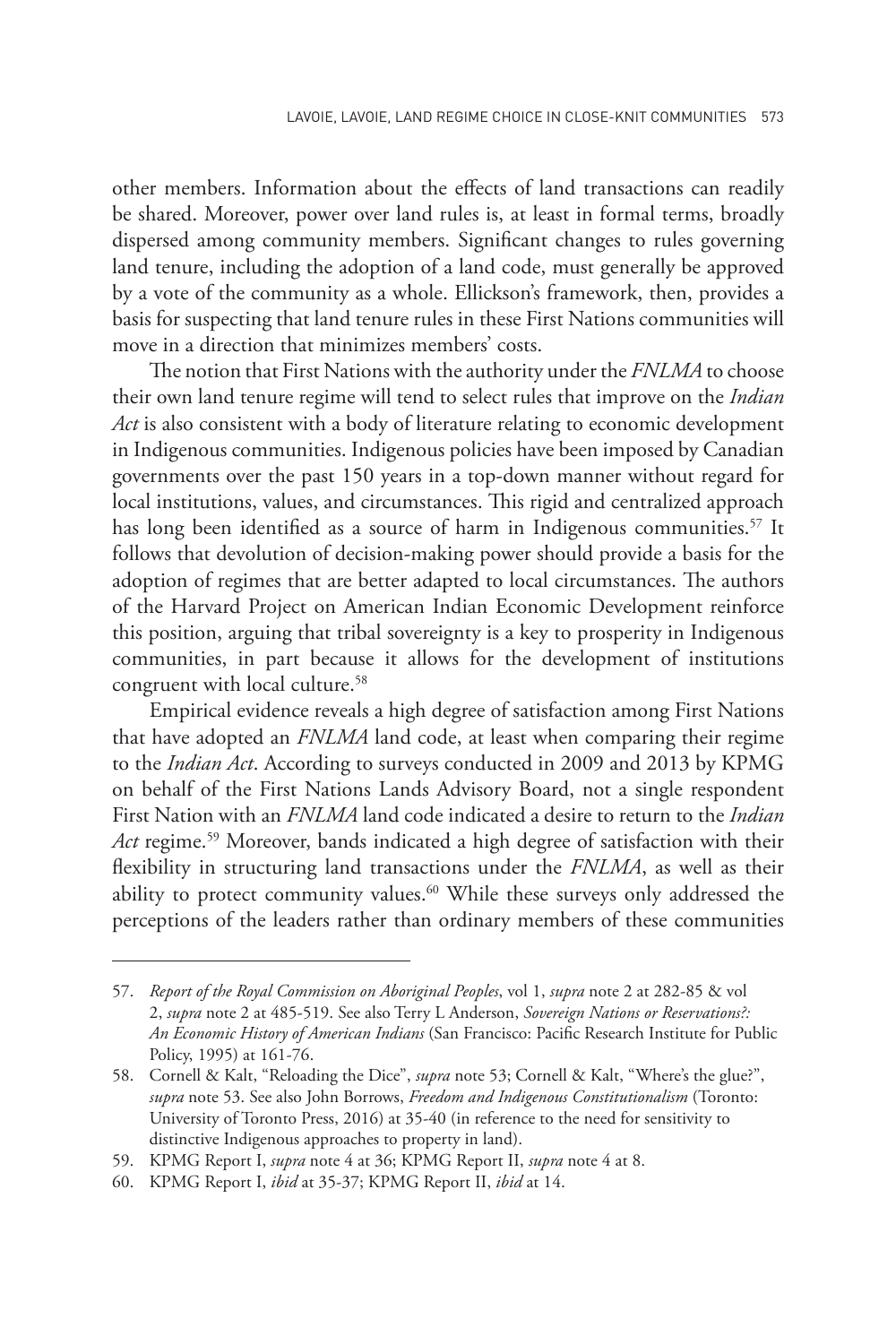and were limited to communities that chose to respond to the surveys, they provide at least a tentative basis for concluding that the land codes were an improvement over the prior regime.

The thesis we advance here is not that First Nations adopting a land code will select the best of all possible regimes, but rather that, having had long experience operating under the *Indian Act*, these First Nations will tend to select rules that reflect their experience by moving away from approaches that have proved costly to members' interests. In other words, the land codes will be an improvement over the *Indian Act* regime. For instance, under the *Indian Act*, the transfer of a certificate of possession to another member of the First Nation requires the approval of the Minister. As set out in Table 1, a number of First Nations have replicated an analogous requirement in their land codes by requiring the consent of the band council for such a transfer. Other First Nations have not replicated this requirement, subjecting such transfers only to registration and other formal requirements, but not the discretionary approval of the band council or another body. Our operating assumption is that for bands that eliminated a discretionary approval requirement, the costs were seen to outweigh the benefits, while those that retained this requirement viewed it as a valuable safeguard against some perceived harm that could be associated with liberalized transactions.

If the assumption that First Nations will tend to select rules that reflect their members' interests holds true, then the choices made by communities on important questions like alienability should be intelligible in relation to those interests. Accordingly, one might be able to observe trends in rule choice based on factors that may be related to members' interests, such as the community's remoteness, its level of economic development, the proportion of non-Aboriginal individuals living in the community, and the proportion of band members living off-reserve. In addition, a factor such as the geographic location of the community could serve as a proxy for the political or cultural commitments of members if, for example, First Nations in British Columbia tended to have different commitments from First Nations elsewhere.

## B. CONSIDERATIONS RELATED TO ALIENABILITY

Next, we must examine which types of considerations one would expect to guide First Nations' choices with respect to the alienability of land interests. In general terms, more liberal rules regarding the alienation of land interests can encourage economic development under the right circumstances, particularly where interests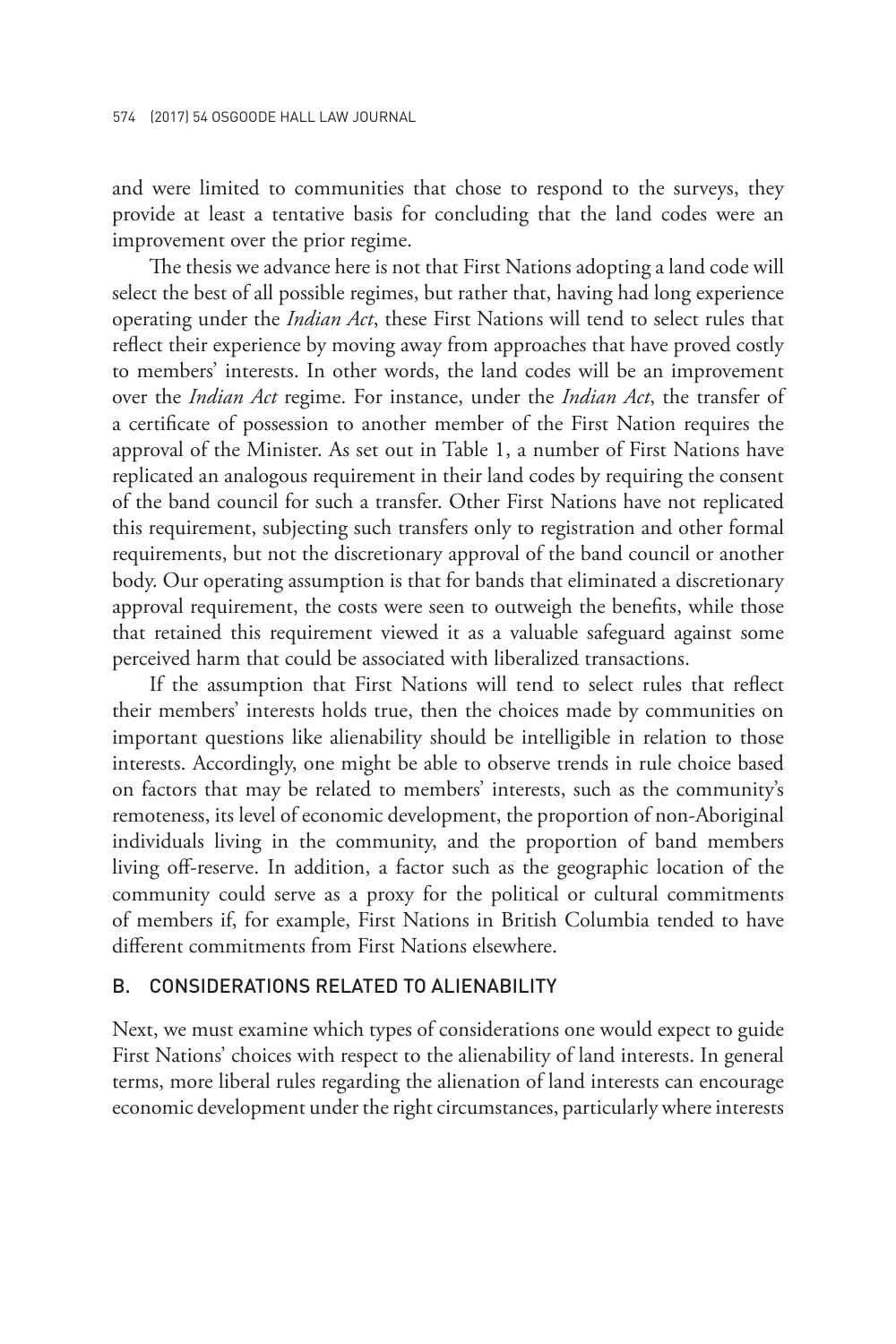are well-defined and institutions like registries are in place.<sup>61</sup> Restrictions on alienation introduce transaction costs that impede the ability to move land from lower- to higher-value uses.<sup>62</sup> Accordingly, mutually beneficial exchanges may be deterred. It appears that most, if not all, land codes have the effect of reducing transaction costs to at least some extent when compared with the *Indian Act*  regime, since they tend to reduce the rather long delays associated with approval and registration of transactions under the *Indian Act*. 63 Yet maintaining council or community approval requirements adds a cost to transactions that would not exist in the absence of such requirements. Restrictions on alienation also often impede the ability of interest holders to use the land as security, thus impeding access to capital.<sup>64</sup> In addition to economic benefits, liberal transfer rules enhance the autonomy of the individual holders of land interests. An individual interest holder with the power to alienate has a greater ability to use the interest to pursue his or her objectives, including by selling the interest, deciding who the next holder will be, or pledging the interest for capital.<sup>65</sup>

Yet alienability can also come with costs, both in strictly economic terms and in terms of other values that fall under the broad heading of community interests. For instance, a collectively held land base can serve an important risk-spreading function in less-developed economies, in that individuals who fall on hard times can rely on the resources of the community.<sup>66</sup> Alienable individual interests can erode this collectively held land base, and thus undermine this risk-spreading function. Alienable land interests can also lead to undue concentrations of interests in the hands of a small number of members, leading to economic

62. Epstein, *supra* note 7 at 972.

<sup>61.</sup> Chief Darcy Bear of the Whitecap Dakota First Nation strongly emphasized the wide range of institutions that need to be in place in order to maximize the benefits of land markets, including zoning, residential taxation, dispute resolution, and business and environmental regulation. See Chief Darcy Bear, *supra* note 18.

<sup>63.</sup> KPMG Report II, *supra* note 4 at 9.

<sup>64.</sup> A First Nation may act as the guarantor for mortgages on member-held land that cannot be transferred to non-members, and many land codes provide for such arrangements. However, such mortgages often involve higher transaction costs than off-reserve mortgages, because they usually require the approval of the band council and are limited by the band's ability to provide guarantees to creditors. Leasehold interests that require council approval for transfer typically also require council approval for mortgages, adding to the transaction costs associated with such mortgages.

<sup>65.</sup> Epstein, *supra* note 7 at 971; James W Harris, *Property and Justice* (Oxford: Oxford University Press, 2003) at 30.

<sup>66.</sup> Ellickson, *supra* note 7 at 1341; Baxter & Trebilcock, *supra* note 8 at 64.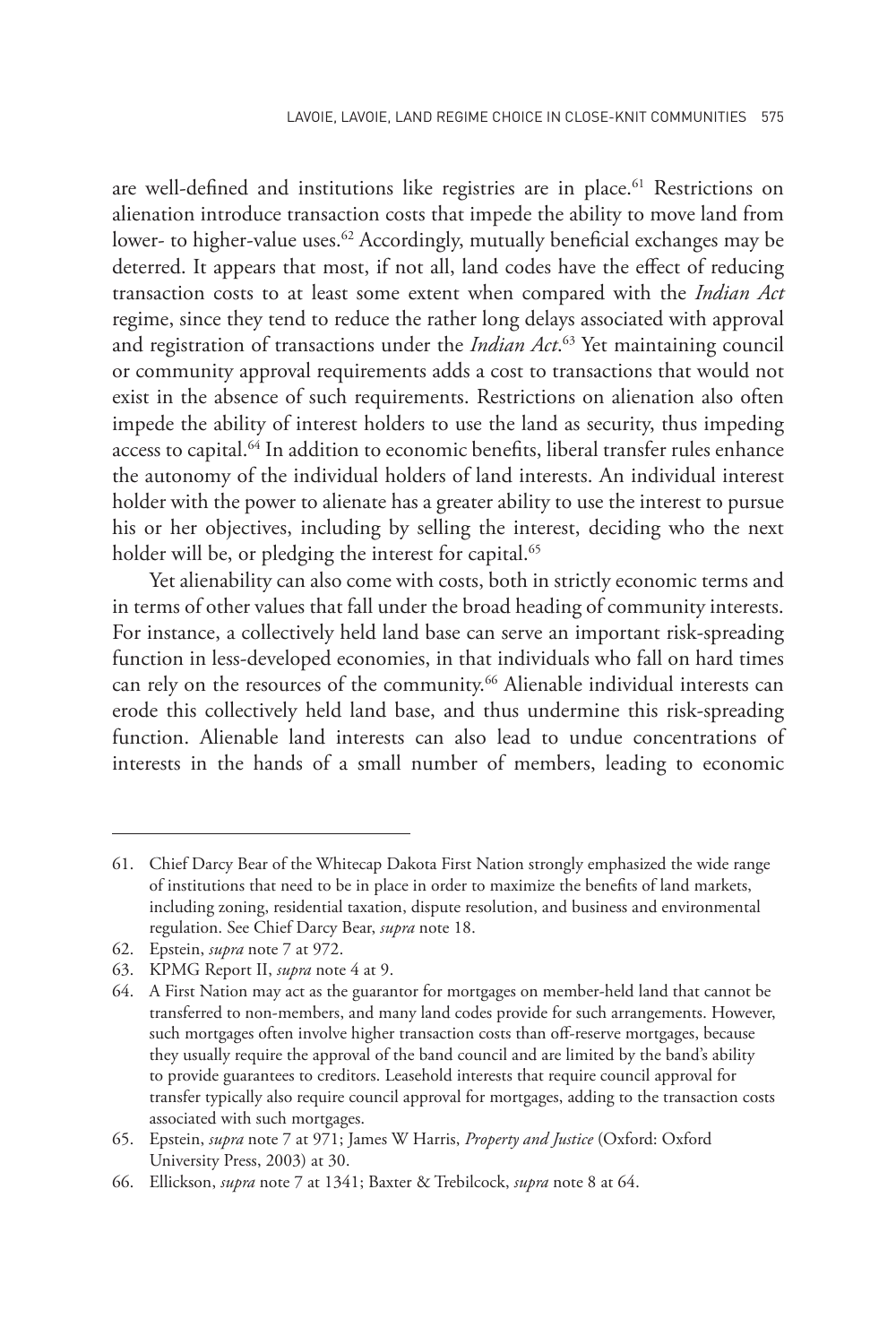inequality.67 Because of the costs associated with registries and other trappings of modern land markets, systems of alienable interests are also generally more costly to administer than systems of collectively held land or individual land interests that do not often change hands.<sup>68</sup> Indeed, one possible motivation for requiring approval for on-reserve transactions is that the interests will not be well-defined in the first place. By requiring council approval for a transaction, a community can help mitigate conflicts relating to the definition of land interests.<sup>69</sup> The process of formalizing and defining interests with precision may thus be seen as a precursor to allowing freer transactions, but this process is not without costs.

Alienable land interests also have potential costs related to the community's culture and collective way of life. Generally speaking, alienable land interests are seen to be inimical to the fostering of close-knit communities.<sup>70</sup> Liberal alienation rules can make it easier for non-members to come into the community, and, just as importantly, can make it easier for members to leave.<sup>71</sup> This turnover of people can impede the development of close connections among members. This is an especially pressing concern for a cultural group that forms a small minority within a state. A group that does not maintain close connections among members may succumb to assimilationist pressures. In addition, by privileging the individual autonomy of interest holders, liberal land markets can also be contrary to any collectivist orientation in the traditional culture of the group, and may thus serve to undermine this aspect of the culture.

Alienable land interests can result in a significant erosion of a community's land base, effectively undermining the group's ability to govern activities in its territory in accordance with its distinctive values.72 While the threat is not quite as acute in the case of leasehold interests as it would be with respect to outright transfer of ownership, long-term leases can effectively reduce the size of a group's collective land base for generations. Even if non-member lessees remain subject to the band's governance powers, market incentives—especially the need to make

<sup>67.</sup> Baxter & Trebilcock, *supra* note 8 at 65; Graben, *supra* note 8 at 422; Tom Flanagan & Christopher Alcantara, "Individual Property Rights on Canadian Indian Reserves" (2004) 29:2 Queen's LJ 489 at 512 [Flanagan & Alcantara].

<sup>68.</sup> Flanagan & Alcantara, *supra* note 67 at 516; Baxter & Trebilcock, *supra* note 8 at 64-65.

<sup>69.</sup> This was a concern raised with respect to First Nation reserves by a former First Nations chief familiar with land code adoption processes who asked to remain anonymous (personal communication, 26 July 2016) [Anonymous First Nations Chief]. See also Baxter & Trebilcock, *supra* note 8 at 64.

<sup>70.</sup> Ellickson, *supra* note 7 at 1378.

<sup>71.</sup> *Ibid*. That said, some First Nations leaders regard reducing the segregation of First Nations people as a benefit that comes with development. See Chief Darcy Bear, *supra* note 18.

<sup>72.</sup> Lavoie, *supra* note 7 at 1029-49; Graben, *supra* note 8 at 419.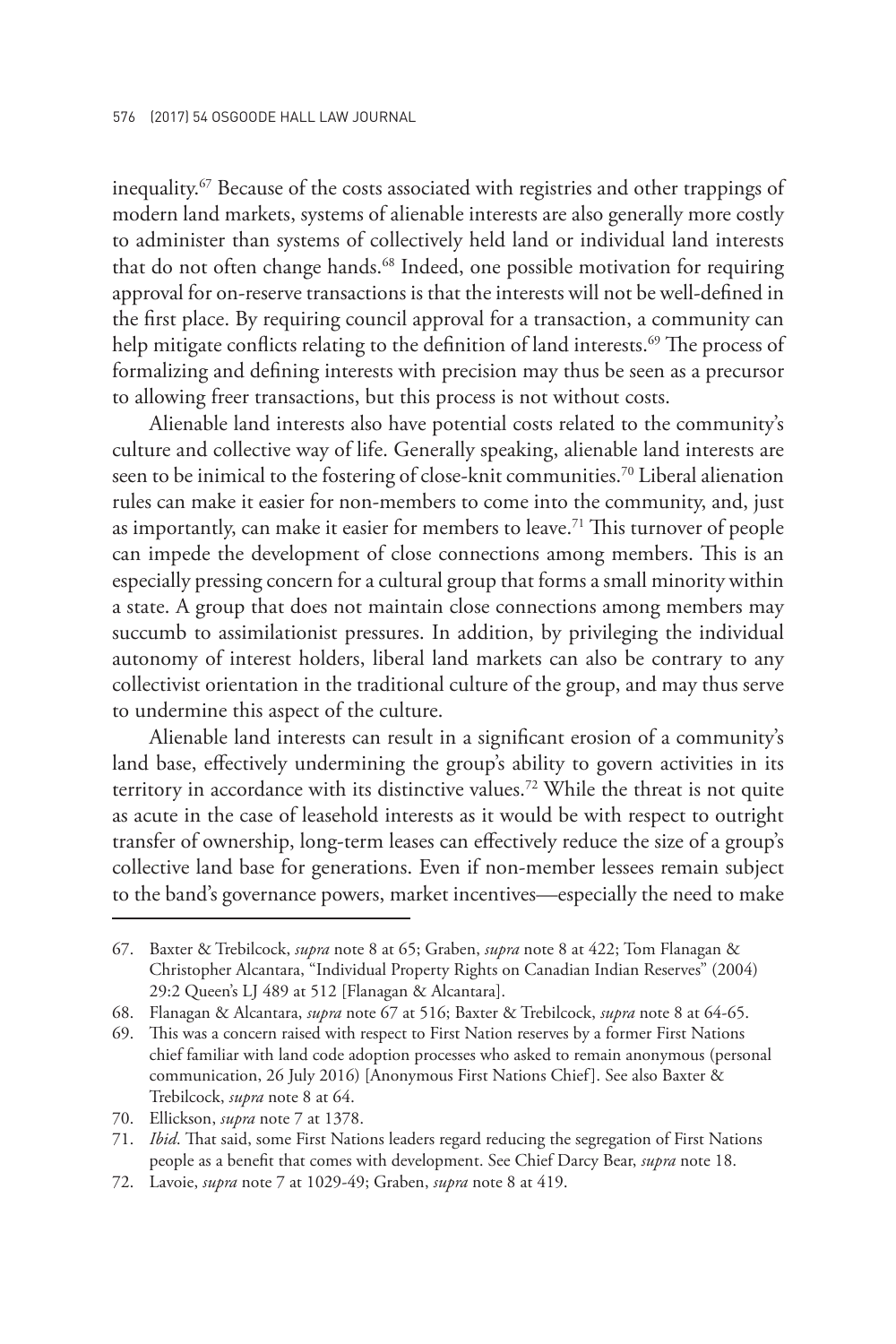credible commitments to investors—will generally constrain the group's ability to use these powers.73 Accordingly, alienable interests can pose a significant threat to the collective autonomy of a First Nation.

More precise observations can be made about the three specific types of land regime rules that are the focus of this article and the considerations that are likely to be relevant to a community's decision on these rules. The first set of rules we examine are those pertaining to the granting of a lease in community lands.<sup>74</sup> Most First Nations require a vote of the community as a whole for longer-term leases, with the threshold for holding a vote varying significantly. That said, six First Nations in our sample allow for the lease of community lands for any duration without a community vote.

What considerations might guide a community's decision whether to require a vote of the community as a whole? Such a vote is likely to be costly and time-consuming. Accordingly, a requirement for a vote each time a lease is granted may reduce the band council's ability to manage community lands in a nimble manner in response to changing market forces.<sup>75</sup> The vote requirement adds to the transaction costs involved in acquiring a lease on reserve and may deter otherwise profitable transactions. Thus, there will likely be economic costs associated with requiring community votes for leasing community lands. That said, there may also be economic benefits associated with requiring a community vote. An indication of community support for a lease provides investors with a guarantee that the lease has widespread support in the community.<sup>76</sup> If a lease were supported by council but opposed by community members, a subsequently elected band council might be hostile towards it and seek to terminate it or use its regulatory powers in an uncooperative manner.

These economic considerations may often be outweighed by considerations relating to the effect of a lease on the group's ability to maintain its distinctive culture or way of life. A long-term lease can effectively reduce a First Nation's collectively held land base for generations, restricting its ability to control what

<sup>73.</sup> Graben, *supra* note 8 at 432.

<sup>74.</sup> In order to facilitate comparisons, our article focuses on land code provisions governing the grant of a lease to non-members. However, most codes apply the same requirements for leases to both members and non-members. Communities that apply different rules for leases to members vs. non-members are identified in Table 1 in the Appendix.

<sup>75.</sup> This was a point emphasized by Drew Lafond, an associate with MLT Aikins LLP and a member of Muskeg Lake Cree Nation, who has experience advising several First Nations on land codes under the *FNLMA* (personal communication, 4 August 2016) [Lafond]. The point was also emphasized by Chief Darcy Bear, *supra* note 18.

<sup>76.</sup> Anonymous First Nations Chief, *supra* note 69.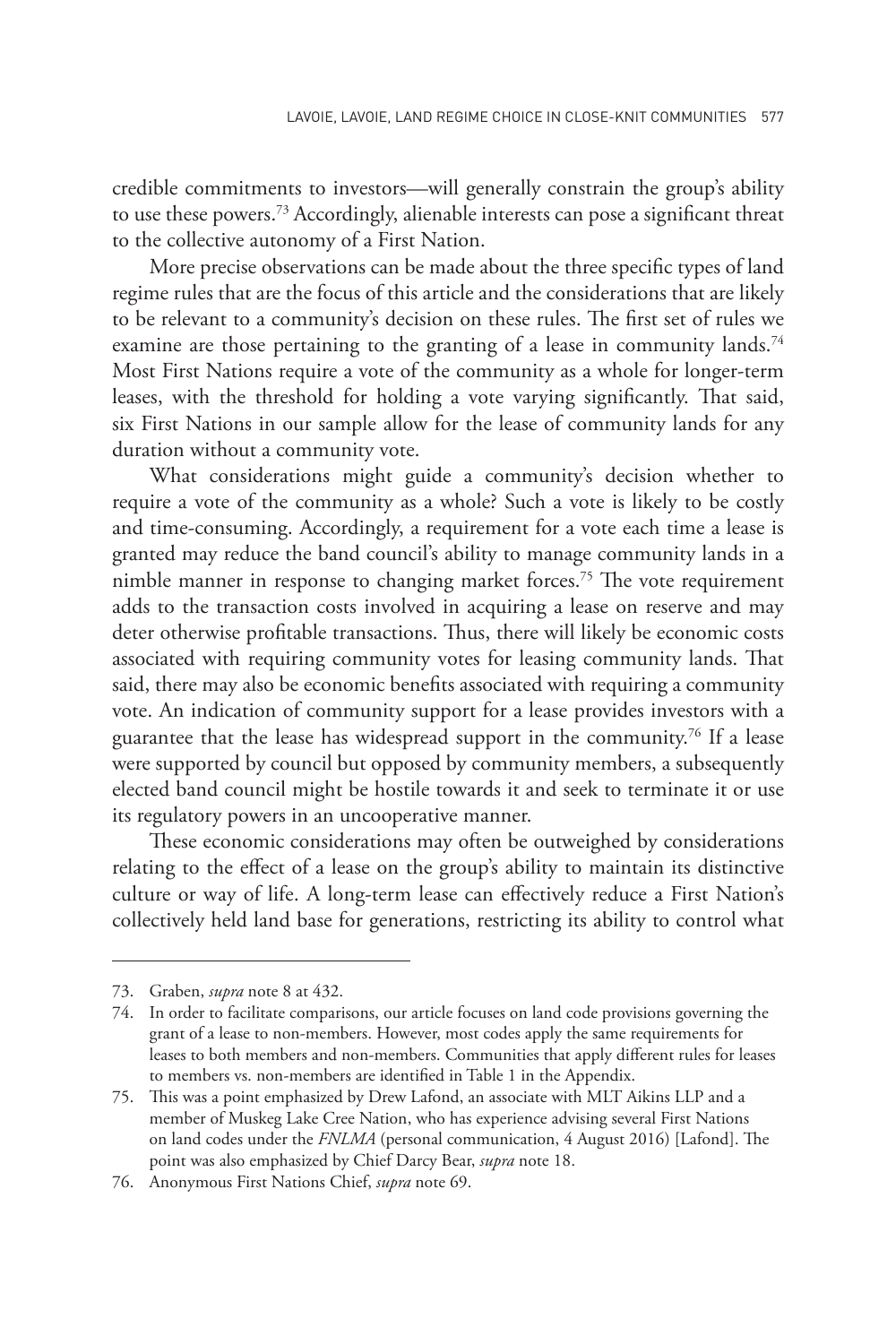goes on in its territory and reducing the space available for traditional activities or members' homes.77 Members of a First Nation may also harbour distrust towards outside business interests, particularly if the community does not have adequate zoning and other regulatory infrastructure in place.<sup>78</sup> A requirement for a community vote forces a period of reflection prior to such a significant decision and provides an indication that most members believe that the benefits of the lease (most likely economic) do indeed outweigh the costs in terms of the group's collective capacity to govern activities in the territory and maintain its distinctive way of life.

With that in mind, factors that may be relevant in considering whether to require a community vote include the size of the First Nation's reserve land base relative to its population, which may inform the group's apprehension about an effective reduction in collectively held land; the remoteness of the community, which could affect its land development prospects; the level of economic development of the community, which could indicate, on the one hand, an openness to market-based development or, on the other, a perceived need to prioritize economic development in order to improve standards of living; and, finally, the cultural commitments and practices of the group, which may inform its desire to maintain a large collectively held land base governed by traditional norms and available for traditional uses.

This brings us to the second issue examined in our article: whether to require the approval of council for the *transfer* of an existing leasehold interest. This decision is likely to raise slightly different considerations, relating to the community's ability to continue to control specifically who will hold an interest in community lands even after a lease has been granted. The costs involved in requiring approval for such transactions are largely economic. Requiring council approval for the transfer of leasehold interests on reserve is likely to decrease the value of these leases to potential lessees because it introduces a transaction cost as well as a degree of uncertainty. Moreover, all of the communities that require council approval for the transfer of a leasehold interest also, unsurprisingly, require council approval for the mortgage of a leasehold interest. Accordingly, an approval requirement introduces an additional transaction cost and a degree of uncertainty into a lessee's ability to raise credit. Residential and business lessees are likely to value the power to transfer and mortgage their interests freely, and thus would likely be willing to pay a premium for this power. Requiring council approval for transfer of a leasehold interest is thus likely to reduce a First Nation's

<sup>77.</sup> *Ibid*.

<sup>78.</sup> Chief Darcy Bear, *supra* note 18.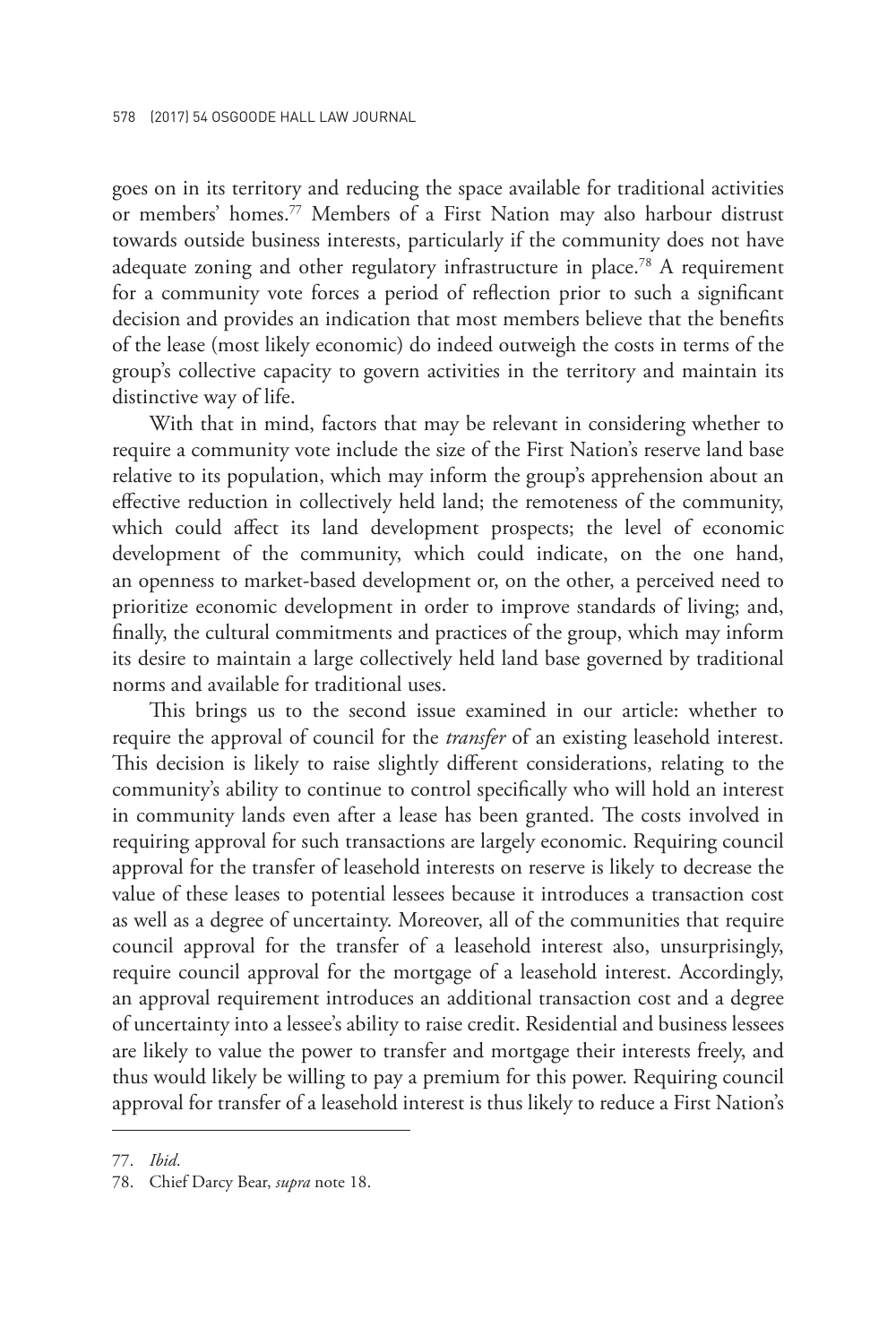ability to profit from the granting of leases. The transaction costs involved in the subsequent transfer of leasehold interests could also deter mutually beneficial exchanges, resulting in a misallocation of land interests on reserve.

The benefits of requiring approval for the transfer of leasehold interests are largely non-economic. A requirement for council to approve the transfer or mortgage of a leasehold interest allows council to exert ongoing control over who can hold an interest in reserve land. This goes to an important aspect of the collective autonomy of a group, namely its ability to choose who will be given substantial powers to manage land in the community through a leasehold interest.79 This is an important component of a First Nation's ability to control activities in its territory in accordance with its values and priorities. Allowing for the creation of freely alienable leasehold interests means, to some degree, giving up that power.

A factor that could be relevant to a group's decision to require council approval for the transfer of a leasehold interest is the presence of market demand among non-members for residential or business leases on the reserve. If significant demand exists, the community could stand to profit more from the premium that lessees would be willing to pay for leases with transfer rights. This could tip the balance in favour of allowing for alienability. Other relevant factors are similar to those considered when deciding whether to require a community vote for the granting of leases, such as the size of the reserve relative to the First Nations population. A large reserve could make it easier for a community to pursue development plans in one area of the reserve while maintaining a distinctive and cohesive Indigenous community in another part of the reserve. Likewise, the cultural and ideological commitments of the community would also be a factor. Communities more comfortable with markets, or less committed to ensuring robust community control of activities on reserve, would presumably be more open to allowing lease transfers without council approval.

The last set of rules that we examine in this article concerns the *inter vivos* transfer of member interests among members of the First Nation. Member interests are land interests that can only be held by members. They are usually referred to as "certificates of possession" or "allotments" in the land codes analyzed in this study. The communities in the sample are divided on whether to require the approval of council for transfers of such interests. Allowing for the free transfer of member interests could enhance both the economic and individual autonomy interests of members. In economic terms, the absence of an approval requirement reduces both the transaction costs and the uncertainty

<sup>79.</sup> Lafond, *supra* note 75.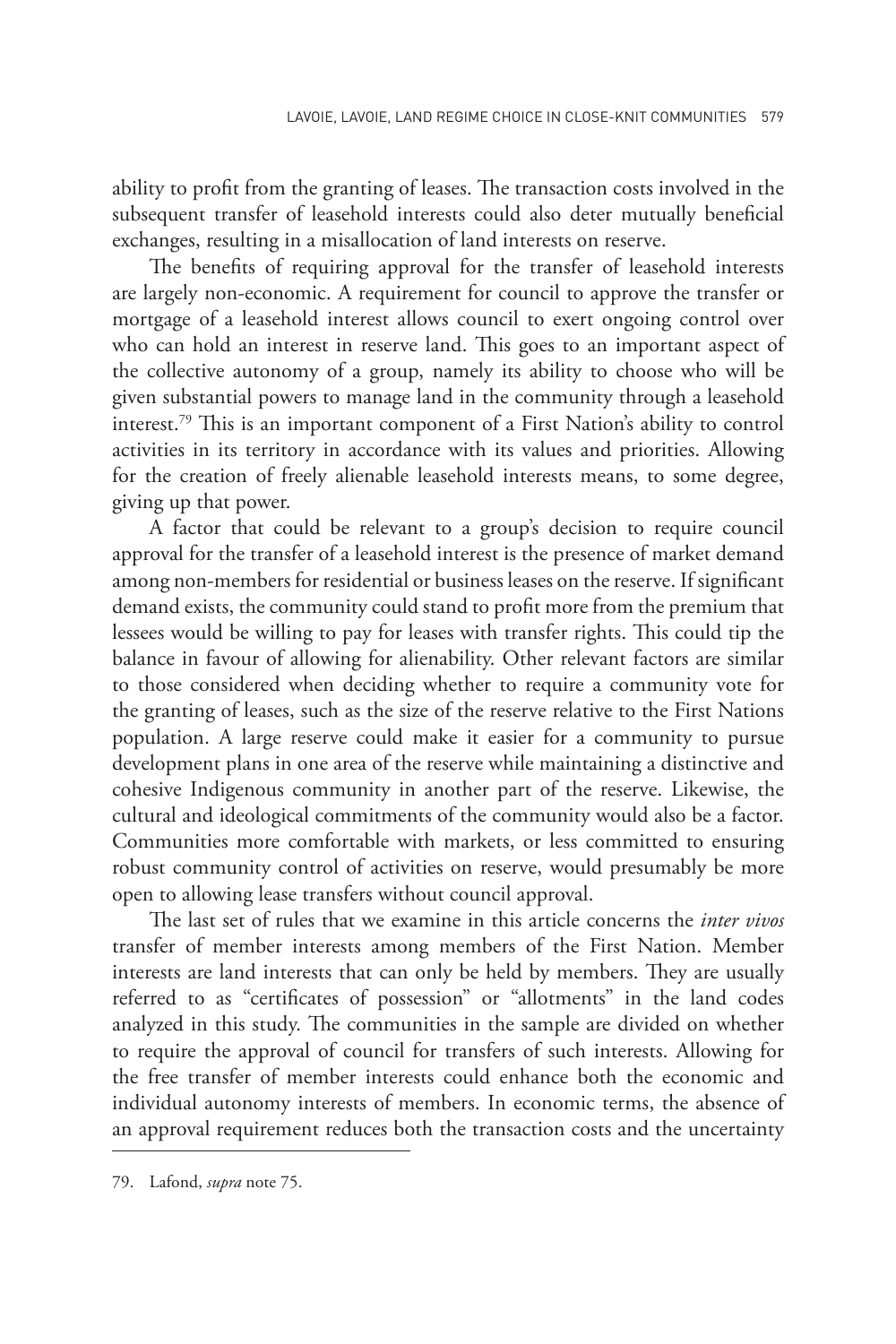associated with transferring an interest among members. This helps to facilitate mutually beneficial transactions among willing buyers and sellers. The reduction of transaction costs means that potential sellers are likely to receive a better return from the sale, and potential buyers are more likely to find a seller at an acceptable price. The economic gains from this kind of liberalization might be limited, though, given the small size of the potential market for member interests. Perhaps more significant are the effects on individual autonomy. The absence of an approval requirement enhances the choice set available to individual interest holders and potential buyers. A member who wishes, for example, to leave the reserve is in a better position to do so, while those who live off-reserve and wish to join the on-reserve community are also better able to do so.

However, there are potential economic and non-economic costs associated with allowing unrestrained transactions in member interests. First, transactions of this nature could give rise to inequality in member-held interests, with a small number of community members holding interests over a significant proportion of the reserve and potentially using their interests to provide land for non-Aboriginal businesses and residences. Anecdotal evidence suggests that this is perceived to be an issue for the Westbank First Nation.<sup>80</sup> Inequality of land holdings could have negative effects on the welfare of community members. In addition, it could harm both the cohesiveness of the group and the group's ability to use its reserve lands to preserve its distinctive culture. A majority of First Nations persons in Canada live off-reserve.<sup>81</sup> The lack of available reserve land is sometimes cited as a reason why members who would prefer to live on reserve are unable to do so.<sup>82</sup> Moreover, the adoption of freely alienable member interests could increase the return that a member can expect to receive in selling his or her interest, thus encouraging members to leave the community and live off-reserve. Many see a thriving on-reserve community as an important factor in a First Nation's ability to maintain itself as a distinct cultural entity in the face of assimilationist pressures. Accordingly, the potential for unequal land holdings not only entails the ordinary negative effects associated with economic inequality, but may also serve to constrain the capacity of the community to maintain its distinctive culture.

<sup>80.</sup> Flanagan & Alcantara, *supra* note 67 at 512. This was also noted by Lafond, *supra* note 75.

<sup>81.</sup> Indigenous and Northern Affairs Canada, *Registered Indian Population by Sex and Residence 2014* (2014), online: Government of Canada Indigenous and Northern Affairs Canada <https://www.aadnc-aandc.gc.ca/eng/1429798605785/1429798785836>.

<sup>82.</sup> Anonymous First Nations Chief, *supra* note 69. See also Flanagan & Alcantara, *supra* note 67 at 512.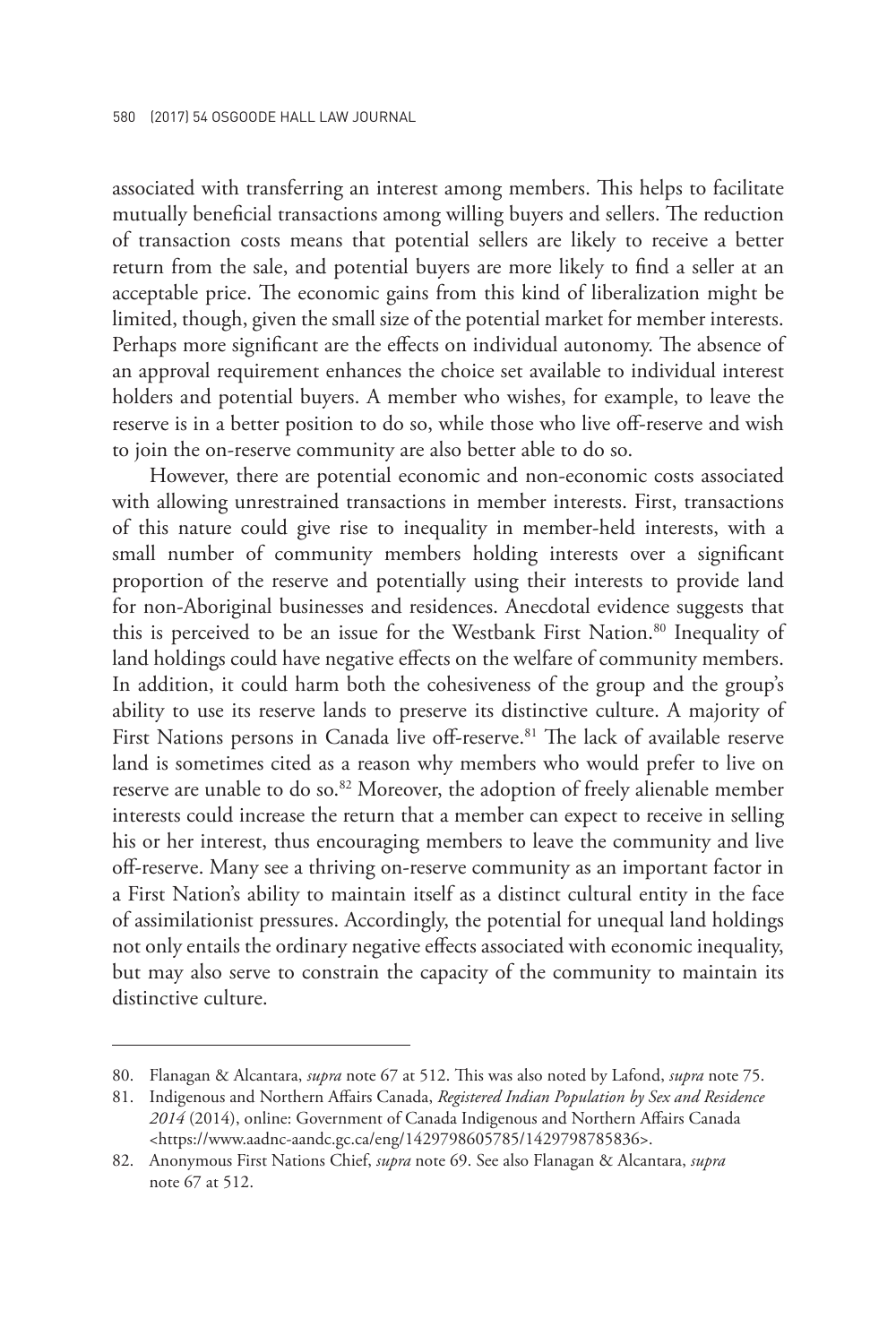In addition, allowing member interests to be transferred freely could give rise to conflict if the interests are not well defined. Groups that previously relied on customary interests that were not well-defined might have to incur expenses in providing greater precision and "formalization" of those interests before liberal exchange rules can be adopted.<sup>83</sup> In addition to the administrative costs involved in defining interests with greater precision, the process of formalization might displace traditional norms relating to customary interests, including norms that allow community members to spread the risk of potential adverse events. These could all be perceived as important costs weighing against allowing free alienability of interests among members.

One of the indicators that might inform a community's decision to require approval for transfers of member interests would be the degree to which member interests in the community are formally defined. In addition, relevant factors could include the amount of reserve land per capita, as well as the proportion of the First Nation's land base that is allocated to members rather than held collectively. Here as well, however, the cultural and ideological commitments of the community are likely to loom large. Groups with a more traditional or collectivist orientation are more likely to want to retain community control over the allocation of member interests, something that is not fully compatible with alienability.

Additional factors that could be relevant to all three types of rules include fiscal capacity and *status quo* bias. Communities with greater fiscal capacity might have more resources available for overseeing transactions, and therefore may be more likely to adopt approval processes. With respect to *status quo* bias, under the *Indian Act*, the granting of a lease in collectively held reserve land requires a community vote.<sup>84</sup> Moreover, the transfer of either a certificate of possession or a leasehold interest requires the approval of the Minister.<sup>85</sup> It is possible that some communities, long accustomed to oversight of transactions on reserve, are inclined to maintain oversight in part because it is what they are used to.<sup>86</sup> Yet this does not fully explain why some communities would choose to deviate from the *status quo*. It may still be that communities whose members incurred greater costs

<sup>83.</sup> Flanagan & Alcantara, *supra* note 67 at 516; Baxter & Trebilcock, *supra* note 8 at 64-65.

<sup>84.</sup> *Indian Act*, *supra* note 1, s 39.1.

<sup>85.</sup> *Ibid*, ss 24, 54.

<sup>86.</sup> On the tendency of post-colonial governments to continue oppressive and economically harmful policies of their colonial predecessors, see Daron Acemoglu & James A Robinson, *Why Nations Fail: The Origins of Power, Prosperity, and Poverty* (New York: Crown Publishers, 2012) at 111-13. Our thanks to André Le Dressay for raising this point.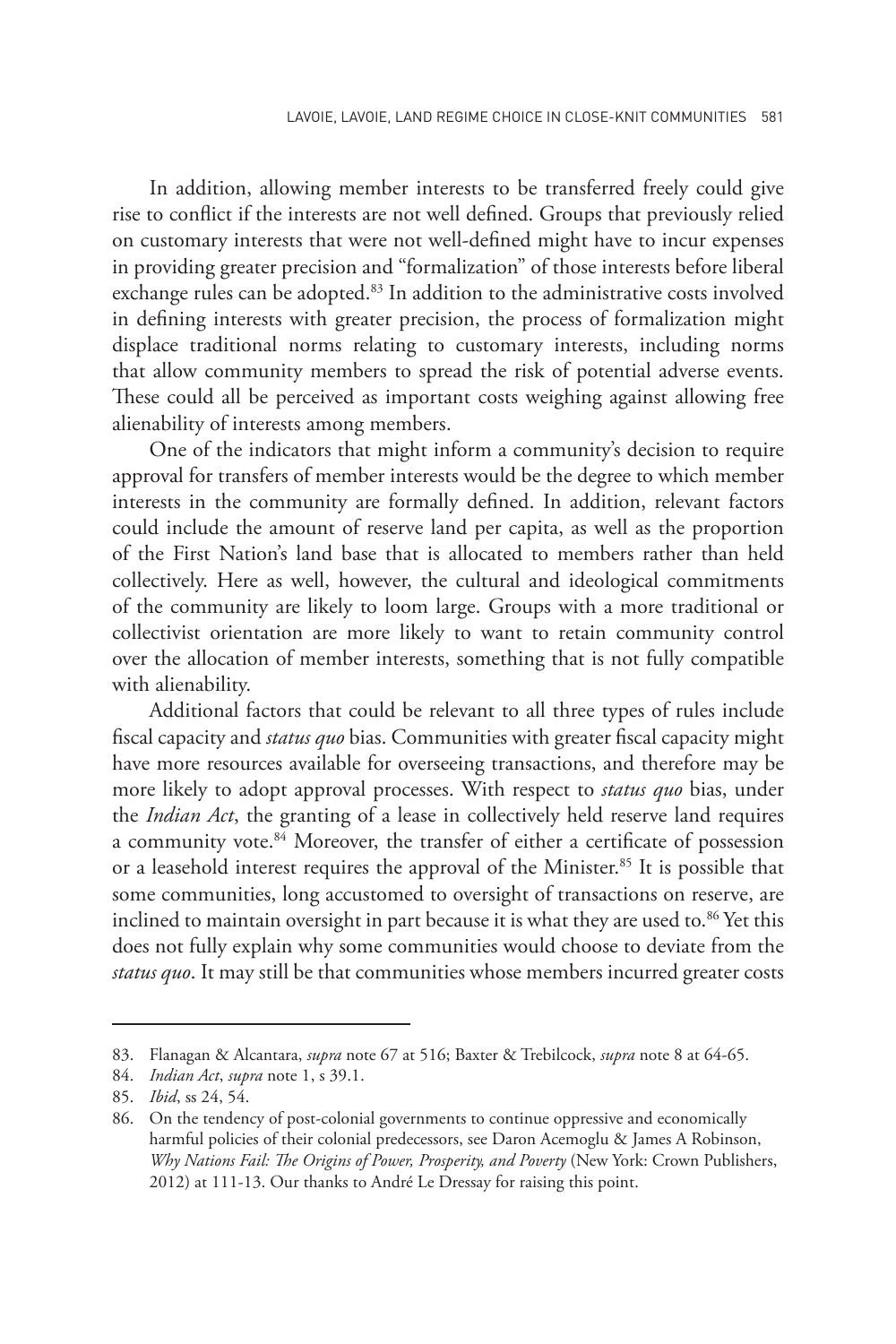under the restrictive *Indian Act* regime would be more likely to opt for liberal transfer provisions when given the opportunity to adopt a land code.

## III. RESEARCH METHODS AND RESULTS

### DATA SOURCES AND METHODOLOGY

Our study aimed primarily to assess which characteristics of a First Nation correlated with particular choices regarding the granting and transfer of interests under the First Nation's land regime. In order to facilitate comparisons across communities, we selected three variables on which a community adopting a land code faced a discrete choice: (1) whether to require a community vote for a lease of community lands to a non-member; (2) whether to require council approval for the transfer of a leasehold interest to a non-member; and (3) whether to require council approval for the transfer of a member interest to another member. Focusing on these particular issues necessarily means that some of the context of each code is missed, but it allows for ready comparison across First Nations and in terms of economic, demographic and other variables.

Table 1 summarizes the position of each of the thirty-three codes available in the data set on the three variables of interest. In most cases, the position of the code on each of the three issues is readily apparent. In cases where a possible ambiguity exists or the code's position is somehow qualified, Table 1 notes the ambiguity or qualification and explains our classification decision. We sought to compare the choices of communities using demographic, economic and other data from a number of sources. In light of limitations in the data, we sought primarily to assess the characteristics of a community that might lead it to select a particular provision, rather than assessing possible effects of adopting a provision. One exception relates to the increase in off-reserve members that we observed with respect to communities that allowed for free alienation of interests among members. This is discussed in greater detail below at Section E.

Table 2 (in the Appendix) summarizes some of the key variables we used to compare the First Nations in our sample. Sixteen of the thirty-three bands in the sample are located in British Columbia, with the remainder spread among Saskatchewan, Manitoba, and Ontario. In addition, seven of the British Columbia bands are part of the Sto:lo Nation. In terms of assessing the remoteness of a community, we adopted the Indigenous and Northern Affairs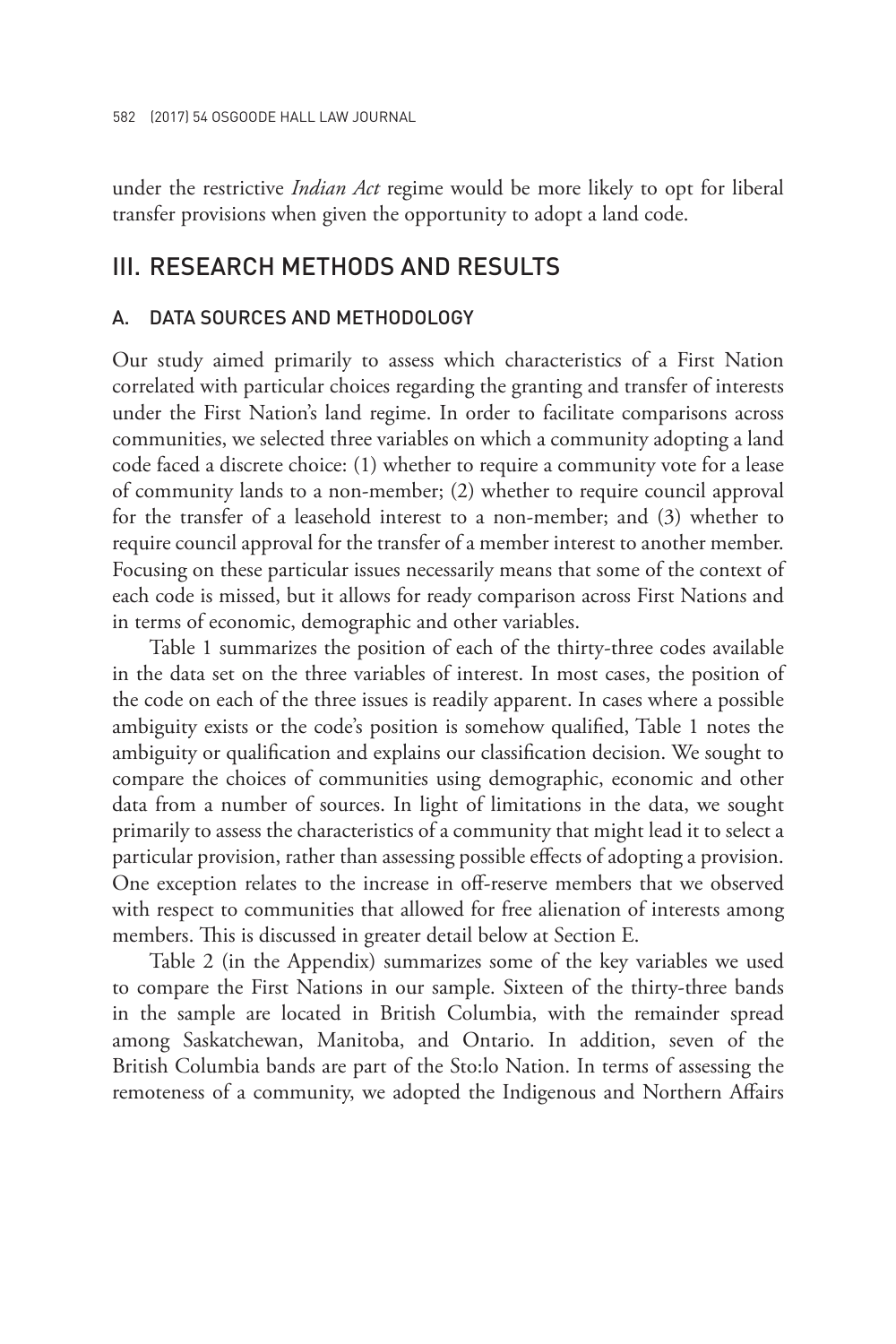Canada Remoteness Classification, which is used for band funding purposes.<sup>87</sup> Twenty-two of the thirty-three bands are in Remoteness Zone 1, which is defined as being within 50 km of a service centre by road. The remaining eleven bands fall into Remoteness Zone 2, which is defined as being between 50 and 350 km of a service centre by road. None of the communities in the sample fall into Remoteness Zones 3 or 4, which designate the most remote communities.

We used demographic data derived from the federal Indian Register, which tracks the number of registered members of each First Nation on an annual basis, as well as the number living on and off reserve.<sup>88</sup> We also relied on publicly available data from Indigenous and Northern Affairs Canada regarding the physical size of each community's reserve lands.<sup>89</sup> In addition, we used the Aboriginal Population Profile from the 2006 Canadian Census to provide data on the proportion of the population of each reserve that is not a registered Indian.<sup>90</sup> This allowed us to estimate the non-registered-Indian presence on each reserve, which differs significantly among the communities in our study. Unfortunately, a reliable assessment of shifts in the non-First-Nations population in each community in the time period covered by the *FNLMA* was not possible. The 2001 Aboriginal Population Profile was missing many of the communities in our sample, while the 2011 Aboriginal Population Profile relied on data from the voluntary 2011 National Household Survey, which is widely held to be less reliable than and difficult to compare with previous mandatory surveys. The results of the 2017 Canadian Census were not yet available at the time of this study.

In terms of economic indicators, we relied partly on the median income of the Aboriginal population in each reserve community from the 2006 Aboriginal Population Profile.<sup>91</sup> Unfortunately, because of the small size of many of the communities, these data were only available for fifteen of the thirty-three First Nations under study. To supplement this income data, we also calculated the proportion of each First Nation's revenue that came from sources other than government. While this is an imperfect measure of economic development on reserve, it stands to reason that communities with higher levels of economic development will be less dependent on government transfers. This is especially

<sup>87.</sup> *Band Support Funding Program Policy* (updated January 2016), online: Government of Canada Indigenous and Northern Affairs Canada <https://www.aadnc-aandc.gc.ca>.

<sup>88.</sup> Data is published in annual reports. See *Registered Indian Population by Sex and Residence 2014*, *supra* note 81. In addition, regularly updated data is available through the Indigenous and Northern Affairs Canada website. See *First Nation Profiles*, *supra* note 19.

<sup>89.</sup> *First Nation Profiles*, *supra* note 19.

<sup>90.</sup> Statistics Canada, *2006 Aboriginal Population Profile* (Ottawa: Statistics Canada, 2007).

<sup>91.</sup> *Ibid*.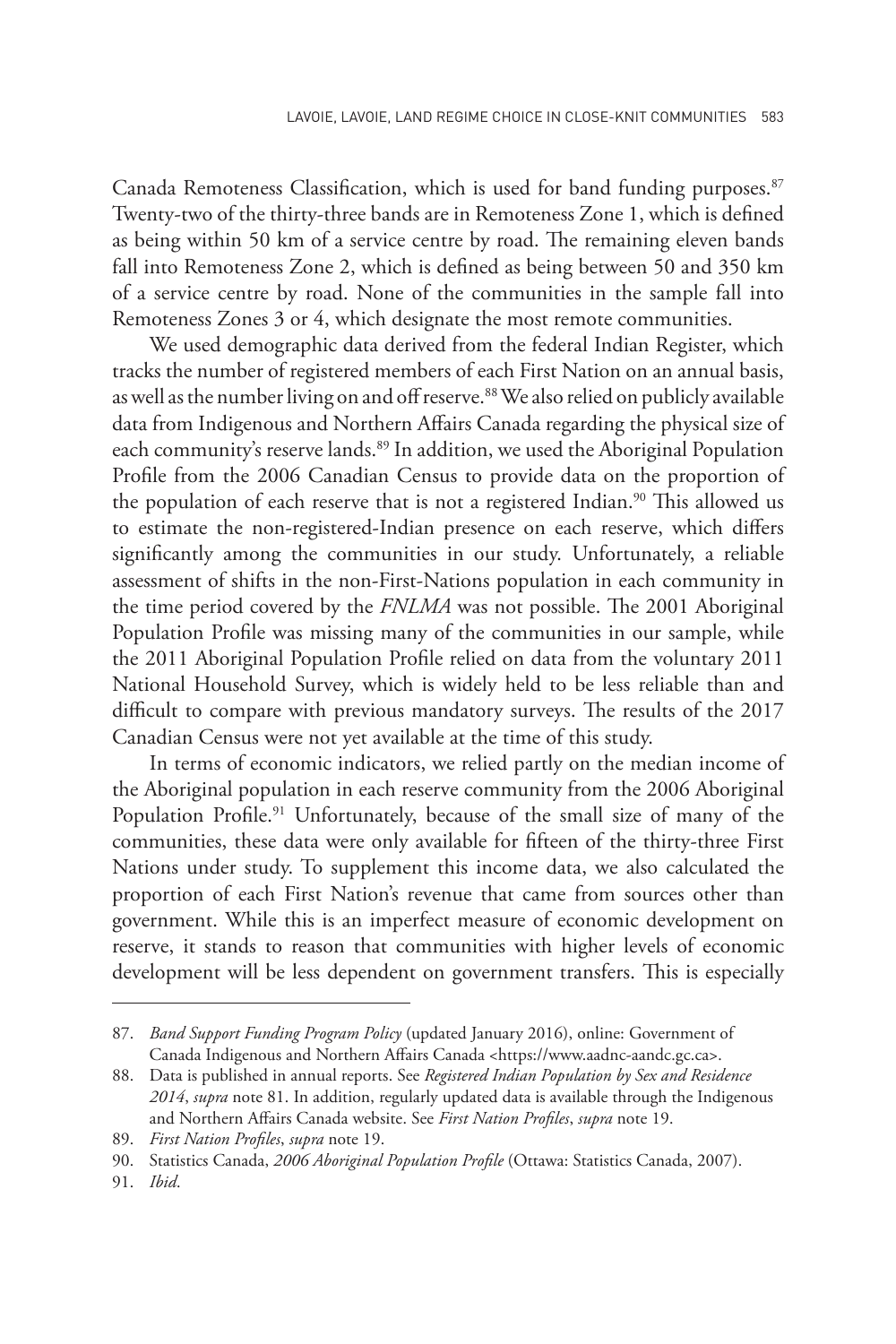so since the federal government does not claw back transfers based on increases in community-generated revenue.<sup>92</sup> We obtained information on First Nation finances from compulsory disclosures under the *First Nations Financial Transparency Act* for 2013-14 and 2014-15.<sup>93</sup> Data allowing us to estimate the proportion of a community's revenues that came from government transfers were available for all but two of the communities in our study.

We also made use of historical data on the share of each First Nation's reserve lands held under leases and certificates of possession. These data originated from the Geomatics Services Office of Indigenous and Northern Affairs Canada and were first collected by Marena Brinkhurst and Anke Kessler for their recent paper on lawful possession of reserve land and its determinants.<sup>94</sup> The data we used gave the acreage and proportion of each First Nation's reserve lands that were under leasehold or certificates of possession. This information was available in five-year increments between 1971 and 2006.<sup>95</sup>

Some qualifications are necessary about the availability and quality of data. We would have liked to include an indicator of the degree to which the pre-*FNLMA* customary interests on a reserve are well-defined, as this could be relevant to a decision regarding transfer restrictions. However, no such indicator seems to exist, at least among publicly available data. Moreover, we would also have liked to assess directly the degree of ownership concentration with respect to certificates of possession, but these data are similarly not available.

Next, something should be said about culture. Short of engaging in a detailed empirical study of the traditions and attitudes in each of the thirty-three communities, it is not possible to assess cultural commitments directly. However, some of the factors for which data do exist could serve as proxies for cultural commitments. The tribal affiliation of a First Nation—for instance, as part of the Sto:lo Nation—or its geographic location could correlate with cultural commitments. Other factors, such as the remoteness of the

<sup>92.</sup> *Band Support Funding Program Policy*, *supra* note 87.

<sup>93.</sup> SC 2013, c 7. The current federal government has indicated that it will stop enforcing this Act, and plans to repeal it. However, band disclosures for 2013-14 and 2014-15 remain publicly available. See *First Nations Profiles*, *supra* note 19. See also Kathleen Harris, "Carolyn Bennett reinstates funds frozen under First Nations Financial Transparency Act" CBC News (18 December 2015), online: <http://www.cbc.ca/news/politics/ bennett-first-nations-transparency-1.3371591>

<sup>94.</sup> Marena Brinkhurst & Anke Kessler, "Land Management on First Nations Reserves: Lawful Possession and its Determinants" (2013) Simon Fraser University Department of Economics Working Paper. Our sincere thanks to the authors for sharing this data with us.

<sup>95.</sup> Data were available for all First Nations in our sample except Tsawwassen.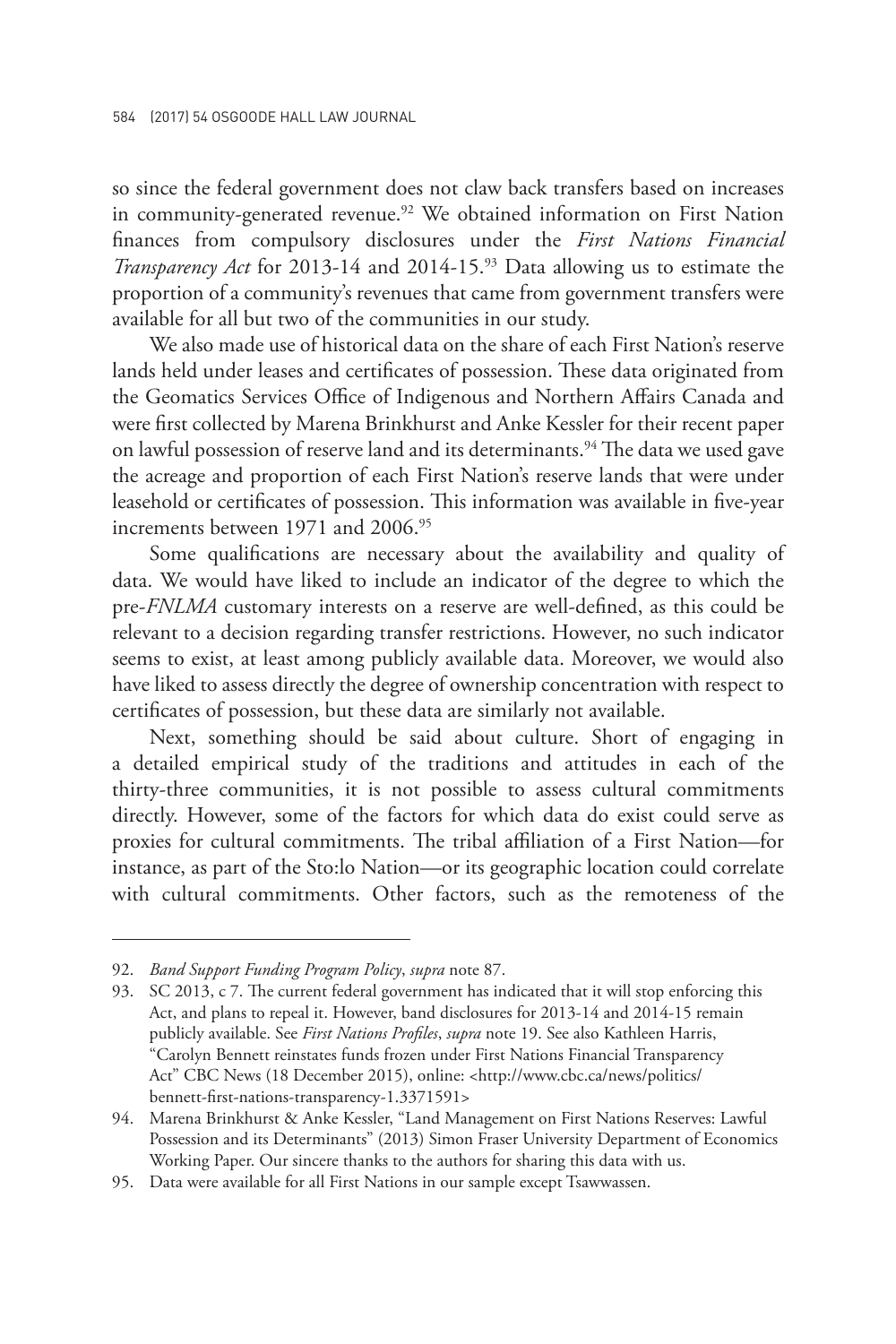community, the proportion of members living off reserve, and the size of the on-reserve non-registered-Indian population, could also serve as indicators for the community's degree of integration into the settler society's culture or the degree to which it maintains strong links with its traditional culture. This will be discussed in greater detail in Part IV.

Finally, with only thirty-three communities in the sample, any conclusions to be drawn are necessarily tentative. The challenge of a relatively small sample size is compounded by the fact that *FNLMA* communities whose land codes were not disclosed through the First Nation Land Management Resource Centre were not included in the study. It must be acknowledged that the thirty-three communities included in this study do not constitute a random sample, since there is an element of self-selection in the disclosure of a code through the Resource Centre. That said, the First Nations that were not included in our study all come from the same regions as those that were included: British Columbia, the Prairies, and Ontario. At a general level, the demographic and geographic characteristics of these excluded communities do not differ substantially from those of the communities included in the study.<sup>96</sup> However, self-selection bias cannot be ruled out entirely. Indeed, there is a significant element of self-selection involved in adopting an *FNLMA* land code in the first place. Generalization of the results of this study to First Nations communities as a whole or even to all *FNLMA* communities should therefore be approached with caution. With all these caveats in mind, though, a number of clear trends emerge from the data that are worthy of consideration.

## B. RULES FOR LEASING COMMUNITY LANDS

The large majority of the communities in our sample require a community vote for the lease of community lands to non-members, at least above certain thresholds for the term of the lease. However, six bands do not require such a vote

<sup>96.</sup> The mean membership of the excluded communities is 883 vs 1037 for the communities included in the study. On average, 54% of the members of the excluded communities lived off-reserve, compared to 58% among the communities included in the study. Among the excluded communities, 29% are located in remoteness zone 2, and 71% are located in remoteness zone 1. Among the communities included in the study, 33% are located in remoteness zone 2 and 67% are located in remoteness zone 1. A remoteness classification was not available for Shawanaga First Nation. See *First Nation Profiles*, *supra* note 19.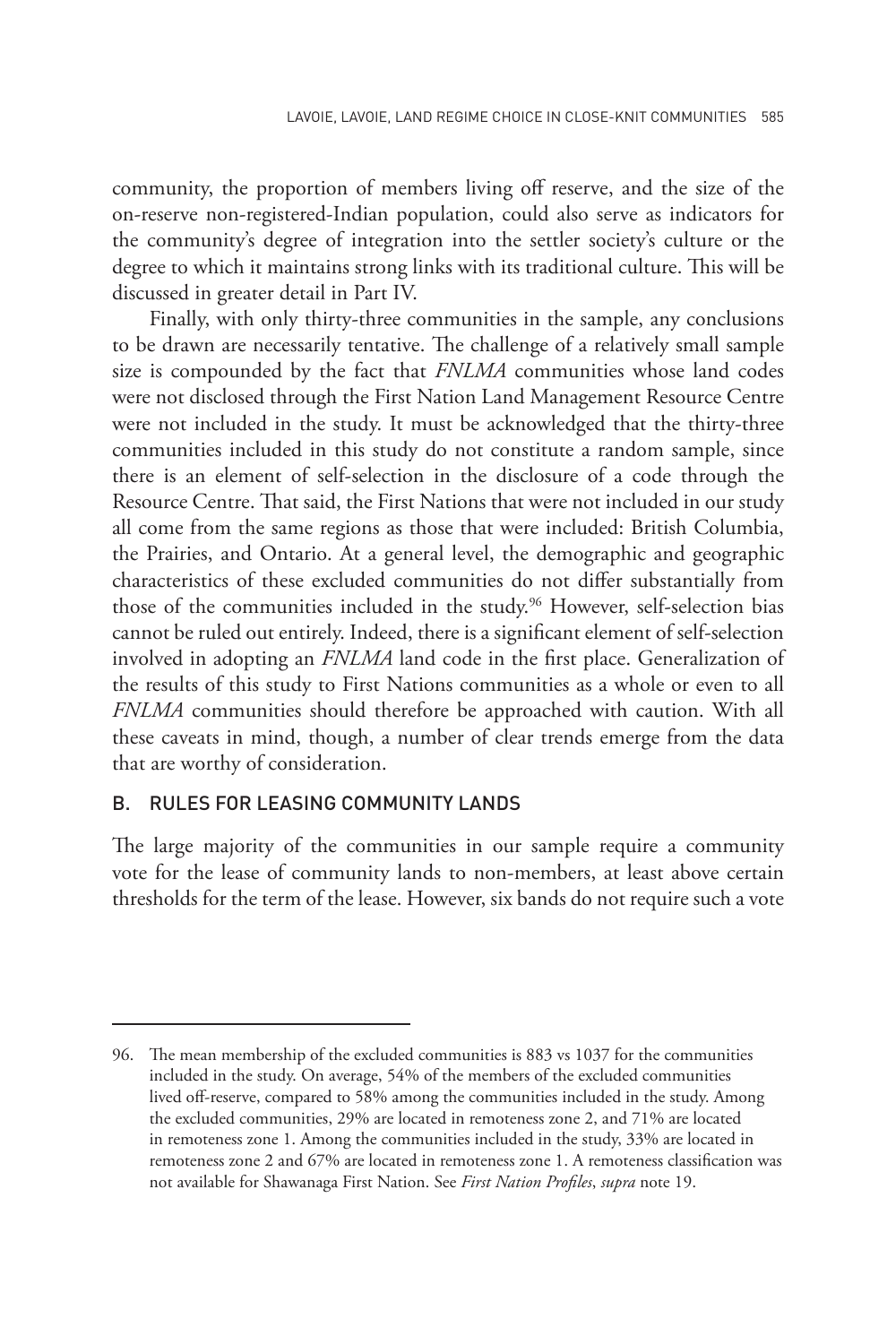for a lease of any duration.<sup>97</sup> In addition, among the First Nations that require a community vote, the threshold lease term to trigger a vote varies significantly. Some communities require a vote for all leases, while others require a vote only for leases of 50 years or longer.

For the twenty-seven communities that require some form of community vote, we analyzed the factors associated with the threshold for lease length at which a community vote must be held. A shorter threshold means that more potential leases are subject to a community vote requirement. In a single-variable regression, the length of the threshold was correlated negatively with the community's location in BC and positively with the adoption of a rule requiring council approval for the transfer of a leasehold interest. In both cases the results were significant at a 99 per cent confidence level. Accounting for the small sample size, the result with respect to both variables remained reasonably robust in a multivariate regression.<sup>98</sup> In other words, bands with lower lease-term thresholds for community approval were more likely to be from BC and were more likely to allow for the transfer of leasehold interests without council approval.

This analysis of communities that require a vote prior to granting leases points to a land code strategy associated with a number of BC bands, including the Westbank First Nation. These bands are relatively careful about granting leasehold interests in the first place, requiring a demonstration of community consensus in favour of the lease—even a lease of relatively short duration—through a community vote. At the same time, the leasehold interests that are granted are freely alienable. There is an intuitive link between these two propositions. Granting a leasehold interest that is transferable involves surrendering more control than granting an interest the transfer of which is subject to council approval. In the case of a transferable interest, the band gives up its ability to determine on an ongoing basis who will hold a land interest in its community. That said, transferable interests have a greater potential economic upside. The band is likely to reap a higher return on them, as both businesses and residents will tend to place a premium on the ability to sell or mortgage their interest. In addition, the absence of a council approval requirement removes potential transaction costs that could impede the efficient allocation of interests.

<sup>97.</sup> The six First Nations whose codes do not require a community vote are Beecher Bay, Shxwha:y, Tla'amin Nation, Squiala, Ts'kw'aylaxw, and Tsawout. In these communities, leases of community lands require approval by the band council and/or a land management advisory committee.

<sup>98.</sup> In a multivariable regression with both factors, the BC effect remains significant at  $p = 0.07$ , while the transfer requirement effect drops to  $p = 0.11$ . See Table 3 in the Appendix.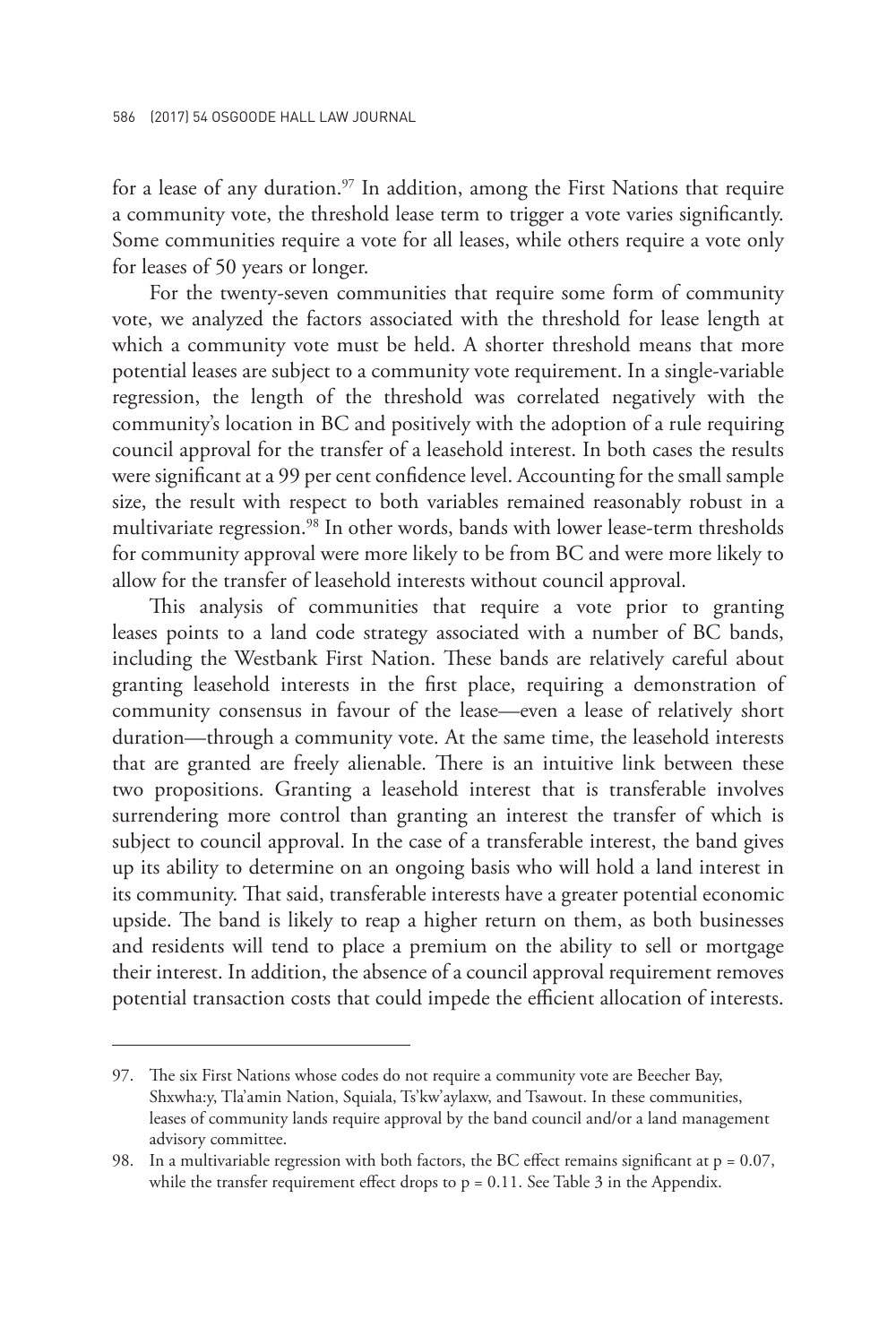It makes sense, though, that a band that decides to opt for the economic benefits associated with freely transferable leases might want to add robust safeguards at the outset of the lease to ensure that the decision to lease has broad support in the community. This appears to be what is happening with the communities that allow for free transfer of leasehold interests but require a community vote for even relatively short-term leases.

Another way of looking at the community vote requirements for granting leasehold interests is to compare the communities that require a community vote for at least some leasehold interests with the six First Nations in our study that do not require a community vote for any length of lease. In these six communities, leases can be granted with the approval of the band council or a land management advisory committee alone. All six of the First Nations that lack a community vote requirement are located in BC. The fact that 99-year leases in these six communities only require council or committee approval seems to indicate a degree of openness to the grant of leases. Yet the approaches taken by these six communities are also consistent with the idea that liberal lease transfer provisions are associated with restrictive lease granting provisions. Five of the six communities that do not require a community vote for the grant of a lease do require council approval for the transfer of a leasehold interest. Thus, liberality with respect to lease transfer is associated with restrictiveness with respect to lease granting, and vice versa.

Another interesting correlation emerged with respect to the share of land under certificates of possession in 2001 (prior to the entry into force of all the codes in our sample except four that came into force in 2000). Having a greater share of land under lawful possession in 2001 was correlated negatively with having a community approval requirement.<sup>99</sup> Those bands with more land held under certificates of possession were thus less likely to require a community vote, perhaps because of a greater degree of openness to individual land interests. However, the share of land under lawful possession did not correlate meaningfully with the threshold for a community vote. Similarly, the proportion of land under leasehold in 2001 did not correlate with either requiring a community vote or the lease-term threshold for such a vote.

Most of the other variables we examined did not correlate with either the length of the lease-term threshold for a community vote or the existence of a community vote requirement. None of the following factors yielded significant results: proportion of community-generated revenue, remoteness classification of the community, number of registered First Nation members in the community,

<sup>99.</sup> In a binary logistic regression, the result was significant at  $p = 0.03$ .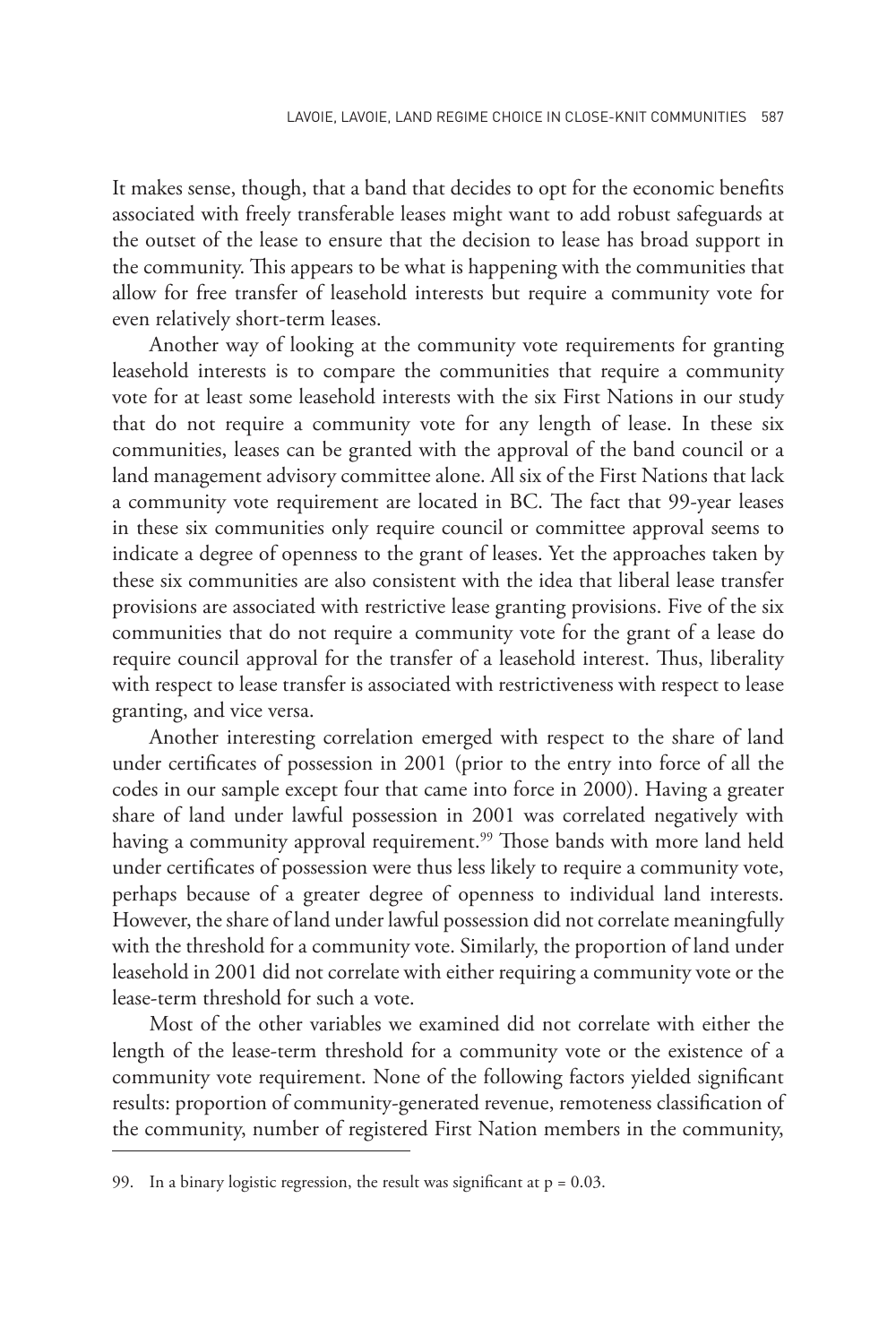hectares of reserve land per registered member, proportion of reserve residents who are not Registered Indians, and membership in the Sto:lo Nation. There was a negative correlation between 2006 median Aboriginal income and the threshold for a community vote, but the significance of this correlation disappeared when we controlled for whether the band was located in BC. Moreover, data for median Aboriginal income were only available for fourteen communities with a vote approval threshold, so this result should be approached with some caution.

## C. RULES FOR TRANSFERRING A LEASEHOLD INTEREST

The data on the transfer of a leasehold interest yielded some interesting results. Both the proportion of the reserve population that were not registered Indians and the location of the band in BC were correlated negatively with the adoption of a requirement for council approval for the transfer of a leasehold interest. Put another way, bands with a significant on-reserve non-First Nations population, according to the 2006 Aboriginal Population Profile, as well as bands from BC were less likely to require council approval for the transfer of a leasehold interest. All six of the First Nations that adopted liberal lease transfer provisions were located in BC.<sup>100</sup> In a binary logistic regression, the proportion of the community that were not registered Indians was correlated negatively with the adoption of approval requirements for lease transfers. This result was significant at a 98 per cent confidence level.<sup>101</sup>

It would appear that the single most important factor that correlates with allowing for the free transfer of leasehold interests is the presence of a significant non-First-Nations population on the reserve. The only reliable data on non-registered-Indian on-reserve populations came from the 2006 Census. Since earlier data are not available, a word of caution is required. Slightly more than half of the land codes in our sample came into force after 2006.<sup>102</sup> The rest came into force after 2002 but before 2006, except for four that came into force in 2000. The correlation between free transfer of leases and proportion of on-reserve non-First-Nations individuals remains significant at a 97 per cent confidence level even when the pre-2002 codes are excluded. It seems unlikely that the non-First-Nations population in communities with pre-2006 codes changed significantly in the years between the adoption of their code and the 2006 Census, although it must be conceded that such changes could be influencing the result.

<sup>100.</sup> The six First Nations whose codes do not require council approval are Leqamel, Seabird Island, Tla'amin Nation, Tzeachten, We Wai Kai, and Westbank

<sup>101.</sup> See Table 4 of the Appendix, *below*.

<sup>102.</sup> The years of adoption are set out in Table 1 of the Appendix, *below*.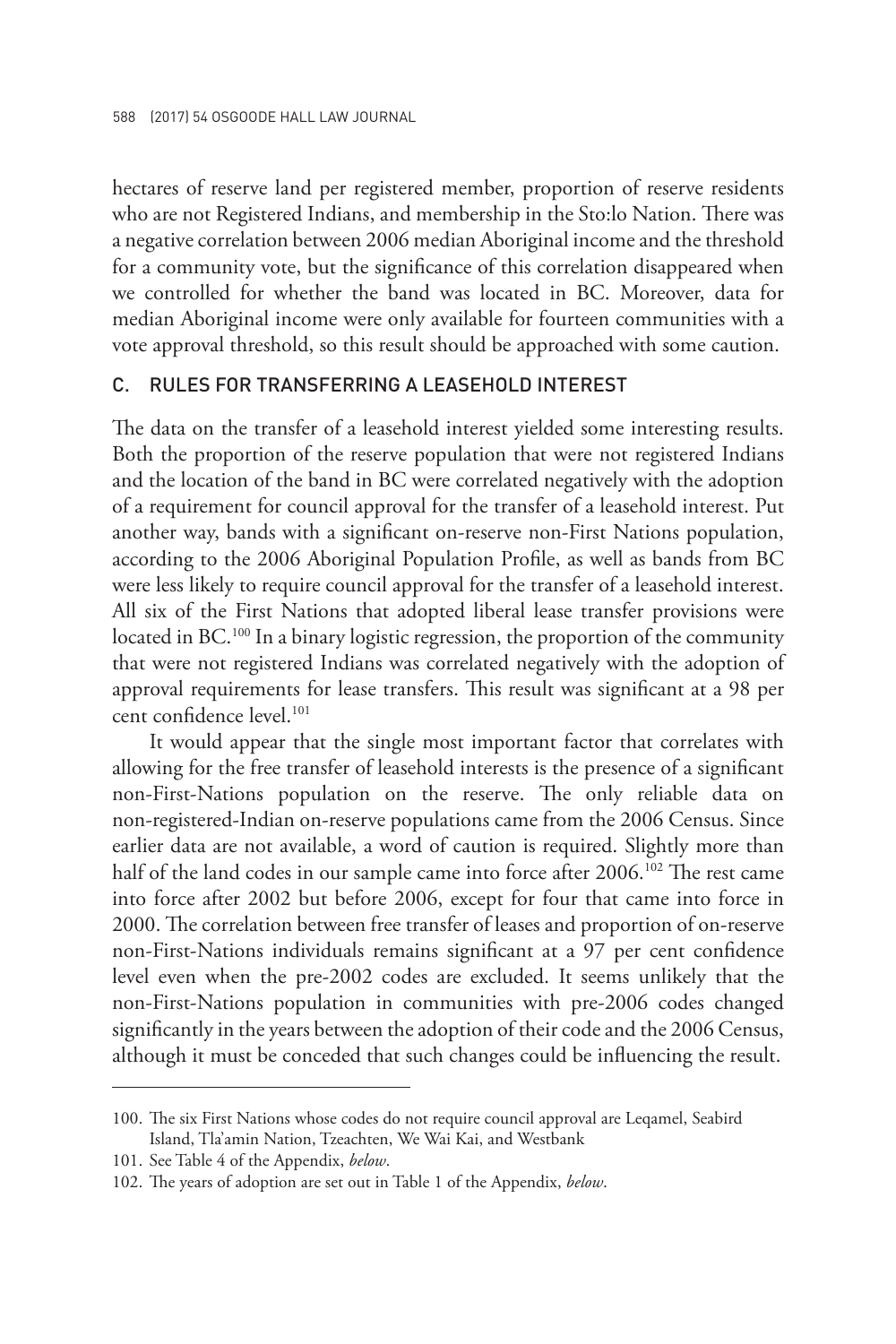The best explanation for the correlation between the 2006 non-registered-Indian population and the adoption of freely transferable leasehold interests is probably along the following lines. Communities that already had a significant non-First-Nations population on their reserve lands at the time they adopted a land code likely possessed two characteristics. First, they likely had valuable residential land development prospects. There was demonstrated demand among non-Aboriginals for residential land on the reserve. Second, these communities appear to have been willing to exploit these development prospects prior to the adoption of their land code, most likely using the leasing provisions of the *Indian Act*. This second point needs qualification, since it is possible that some of the pre-*FNLMA* development occurred through leases on land held by individuals under certificates of possession. So it is not necessarily the case that all of the prior non-Aboriginal residential development enjoyed robust support in the community. That said, it is probably the case that some of this development was on community land and thus would have had to garner community support under the *Indian Act*. 103 Accordingly, it seems to be some combination of community attitudes and circumstances that leads a community to adopt liberal lease transfer rules. The communities that adopt such rules seem to have both an openness to using land for development and opportunities to do so.<sup>104</sup>

The economic gains associated with adopting a liberal lease transfer regime are likely to be greater where there is stronger outside demand for acquiring leasehold interests on the reserve. Those interested in acquiring a residential land interest on a reserve are typically willing to pay a premium for the ability to freely sell or mortgage their interest. So it is not surprising that First Nations located in desirable residential areas (like the Okanagan Valley, Vancouver Island, or the Lower Mainland of BC) with demonstrated demand for residential land on their reserves have opted for liberal lease transfer regimes. This is an example of First Nations responding to the incentives presented by their geographic circumstances and opting for a liberal transfer regime where the gains from doing so are greater than they would be elsewhere. As emphasized in the previous section, however, many of these same First Nations have also adopted the safeguard of requiring a community vote at the outset of leases of community lands, even for relatively short leases. This would seem to indicate a keen awareness of the trade-offs

<sup>103.</sup> *Indian Act*, *supra* note 1, s 39.1.

<sup>104.</sup> It has previously been observed that one of the principal early uses of *FNLMA* land codes was to facilitate cottage leases. Flanagan & Alcantara, *supra* note 67 at 515, citing graduate field work by Lana Bryon.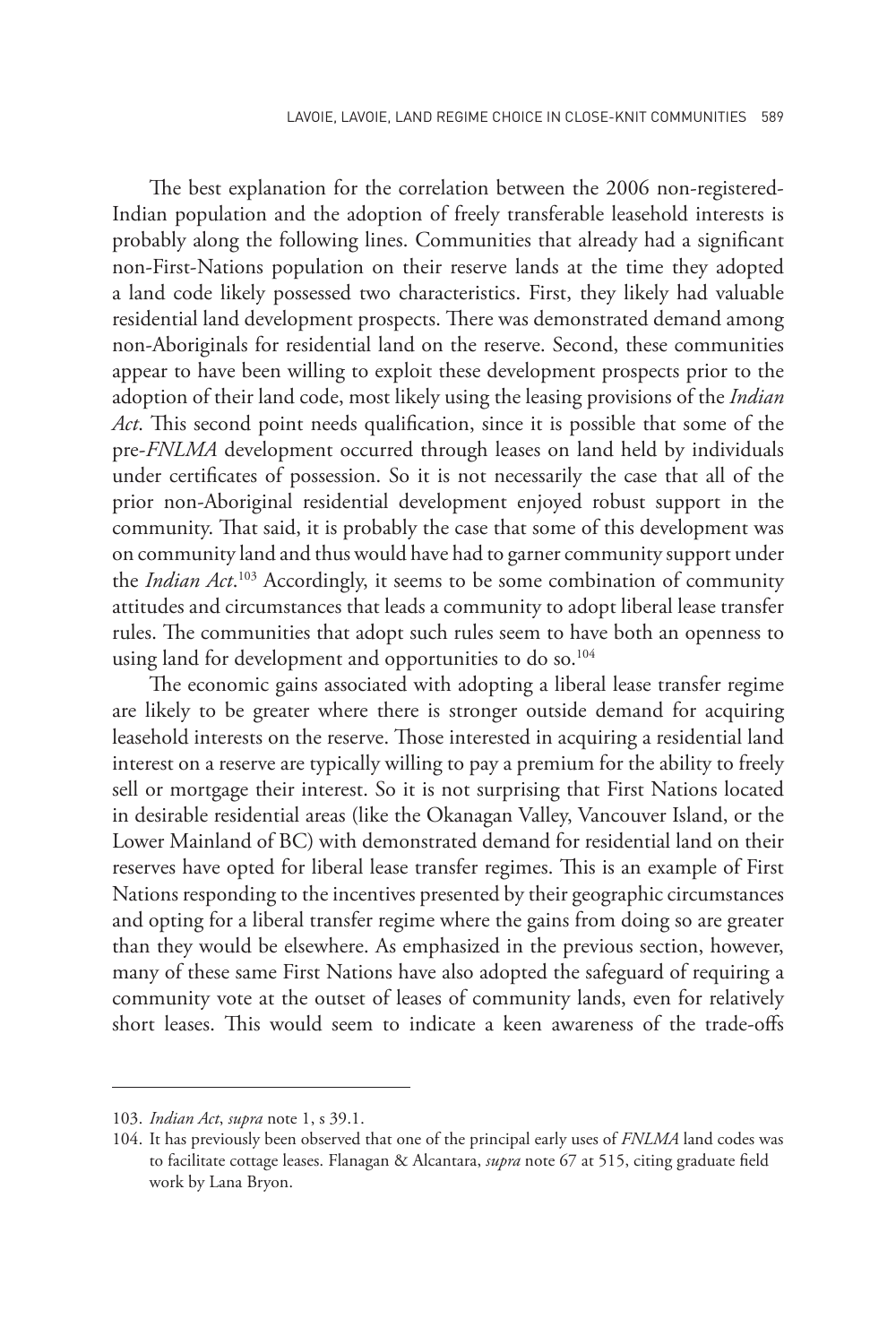involved in adopting a liberal transfer regime, and the potential threat it poses to ongoing community control of activities on reserve.

A number of other factors did not correlate meaningfully with council approval requirements for lease transfer in a binary logistic regression. The size of the First Nations' membership did not correlate with lease transfer rules, nor did the proportion of community-generated revenue, Aboriginal median income, reserve land per capita, share of land under leasehold or certificates of possession, or the remoteness of the community.

#### D. RULES FOR TRANSFERRING A MEMBER INTEREST

The last aspect of the land codes that we analyzed was the decision whether to require council approval for the transfer of a member interest from one member to another. One weak but suggestive link emerged here with respect to the proportion of residents that were not registered Indians. Using 2006 Census data, we found that communities with a larger proportion of non-registered-Indian residents were more likely to allow free transfer of interests among their own members. This result was only significant at an 89 per cent confidence level in a binary logistic regression, however. It might at first seem curious that the presence of non-First-Nations individuals on the reserve would influence a decision whether to allow free alienation of interests among members. It may be that a non-First-Nations presence in the community makes the community more market-oriented. Perhaps more plausibly, it could be that communities that are inclined to use their land for real estate development are already more market-oriented, and thus more inclined to allow for liberal land markets with respect to member interests.

Aside from this relatively weak correlation between allowing transfer of member interests and the number of non-registered-Indian residents living on reserve, we were unable to find significant correlations between externally-observable characteristics of the communities and the decision to allow free alienation of member interests among members.105 This may be in part because decisions about whether to allow transfers among members are more closely linked to the particular traditions and cultural commitments of the community, which are more difficult to observe than, say, circumstances relating

<sup>105.</sup> None of the following factors offered significant results in a binary logistic regression: median Aboriginal income, the proportion of community-generated revenue, the remoteness classification of the community, the number of registered members of the First Nation, reserve land hectares per registered member, the share of land under leasehold or certificates of possession, and whether the community was in BC.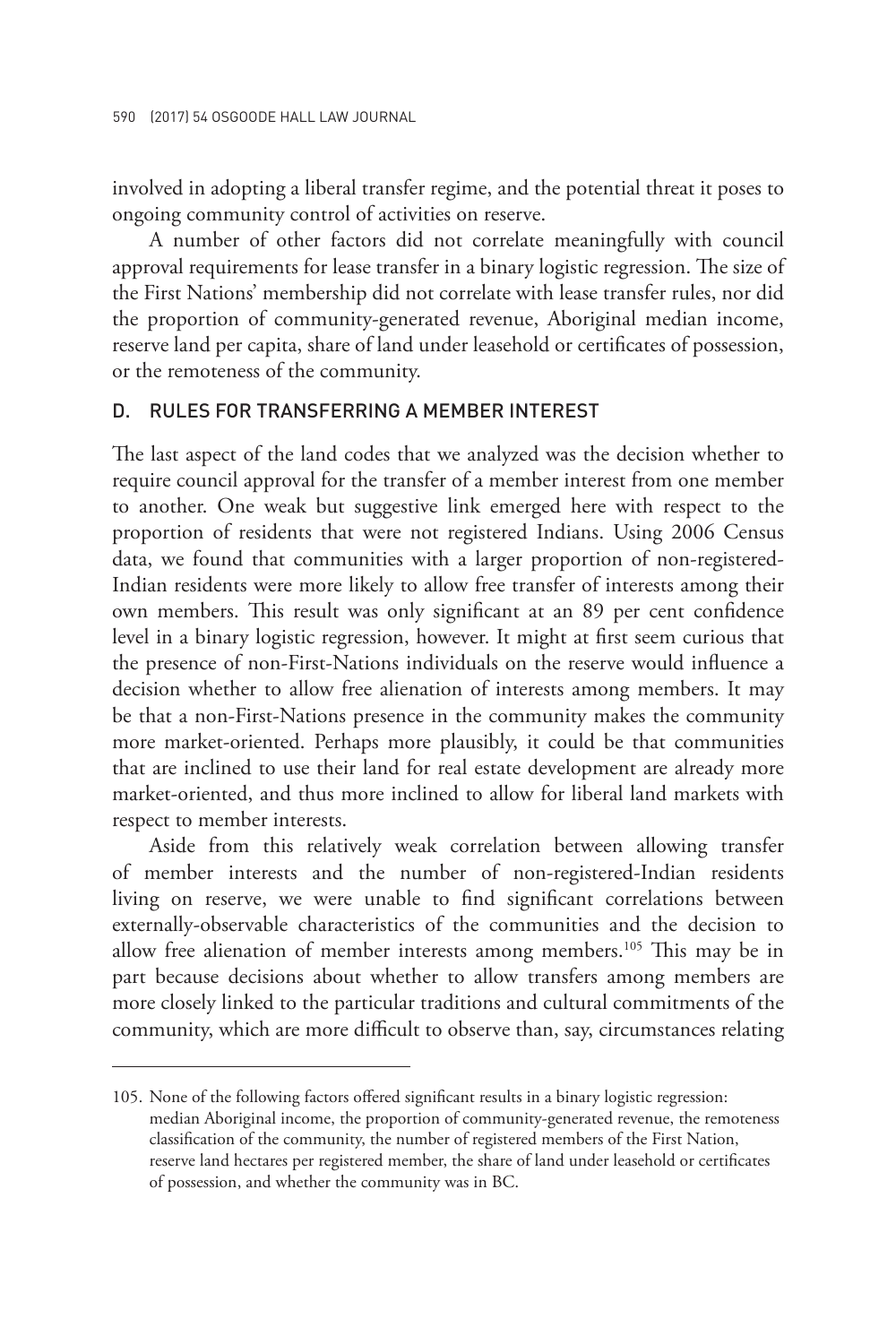to the community's land development prospects. It may be necessary to engage in a more detailed examination of the culture, traditions, and institutions of particular indigenous groups in order to provide an accurate picture of what leads a group to allow for the free transfer of land interests among members. It is also possible that other factors for which data are not available predominated. The extent to which existing customary interests are well defined could also be significant, for instance, and we were unable to obtain data relating to this factor.

## E. LIBERAL MEMBER INTEREST TRANSFER RULES AND COMMUNITY EXIT

While the principal focus of our analysis was on the characteristics of communities that led them to make certain choices in enacting their land codes, we made one observation that relates to the *effects* of rule choice: Communities that did not require council approval for the transfer of a member interest to another member experienced larger increases in the proportion of members living off reserve—that is, outside the community—in the years following the adoption of their land code. More precisely, there was a statistically significant negative correlation between the adoption of a requirement for council approval for the transfer of a member interest and the change in the proportion of members living off reserve between the year before and the third year after the land code came into force. This result was fairly robust. It remained significant at a 99 per cent confidence level when controlling for the population of the community, the proportional increase in the community's total membership over the time period in question, and the share of land under lawful possession in 2001.<sup>106</sup> The results of this regression are presented in Table 5 (in the Appendix).

Recall that under the *Indian Act*, the transfer of a certificate of possession from one member to another requires the approval of the Minister. First Nations that adopted a council approval requirement for the transfer of member interests

<sup>106.</sup> We excluded seven communities from this analysis. Five (Henvey Inlet, Muskoday, Opaskwayak, Tla'amin, and Whitecap Dakota) were excluded because they had amended land codes, and it was not possible to determine with certainty which provisions governed the transfer of member interests in the three years following the initial adoption of their land code. Tsawwassen was excluded because we lacked data on the share of land under lawful possession in 2001. Westbank was excluded because the *Westbank First Nation Self Government Agreement* came into effect less than three years after the adoption of the *Westbank First Nation Land Code*, removing Westbank from the jurisdiction of the *FNLMA*. See *Westbank First Nation Self Government Agreement* (2003), online: <https:// www.aadnc-aandc.gc.ca/eng/1100100031766/1100100031768>. Including these seven communities in the analysis did not alter the significance of the result with respect to the effect on the change in the proportion of off-reserve members.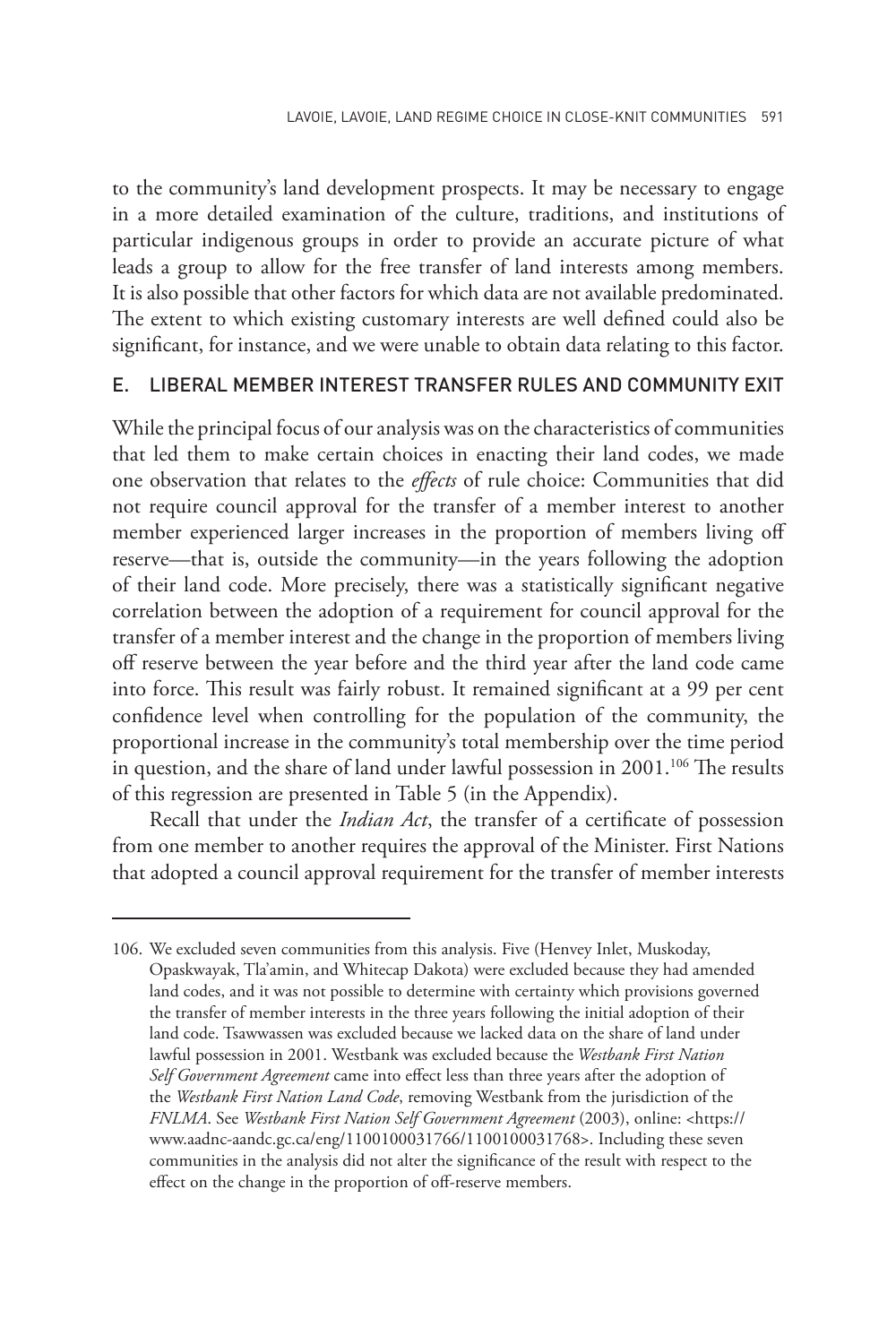effectively opted to keep an analogous restraint on the alienation of member interests in place through their code. By contrast, those communities that did not provide for such an approval requirement removed this alienation restriction entirely. Removing the approval requirement for the transfer of a member interest facilitates community exit by eliminating a transaction cost associated with the sale of a member interest. By doing so, it increases the return that can be expected on such a sale and can enable a relatively small number of members to end up holding a greater proportion of the member interests on the reserve.

The idea that there could be a link between the return that a member can receive in selling his or her interest and the rate of community exit is not novel. Robert Ellickson noted that one of the ways that long-standing communal societies like Hutterite colonies and Israeli kibbutzes discourage exit from the community is by refusing to give members who leave the community a share of the group's property.<sup>107</sup> Members who leave must essentially leave with nothing. The effect of an approval requirement for the transfer of a member interest is much subtler, but the intuition is the same. By increasing transaction costs, such an approval requirement makes it less lucrative to sell one's home and leave the community, and thereby discourages exit from the community.

Since member interests can only be sold to other members, sales of such interests would likely result in an increase in the off-reserve population if they came to be held by a smaller number of members who then put the land to uses other than housing members. Accordingly, if liberal member interest transfer rules lead to increased exit from the community, this is likely linked to an increase in the concentration of ownership of member interests. Unfortunately, data related to the ownership concentration of member interests are not publicly available.

An alternative explanation may be that the causation is in some way reversed. For instance, communities whose members are already leaving the reserve because the community is becoming less closely-knit or less oriented around their traditional culture may be more likely to adopt liberal member interest transfer provisions. However, there was no statistically significant relationship observed between the year-over-year change in the proportion of members living off reserve in the two years prior to the adoption of the code and the decision to require approval for the transfer of a member interest. In other words, it does not appear that communities whose members were already moving off reserve in greater numbers were more likely to adopt liberal transfer rules.

If nothing else, this result may serve to underscore some of the possible reasons why many of the communities have opted to retain alienation restrictions,

<sup>107.</sup> Ellickson, *supra* note 7 at 1378.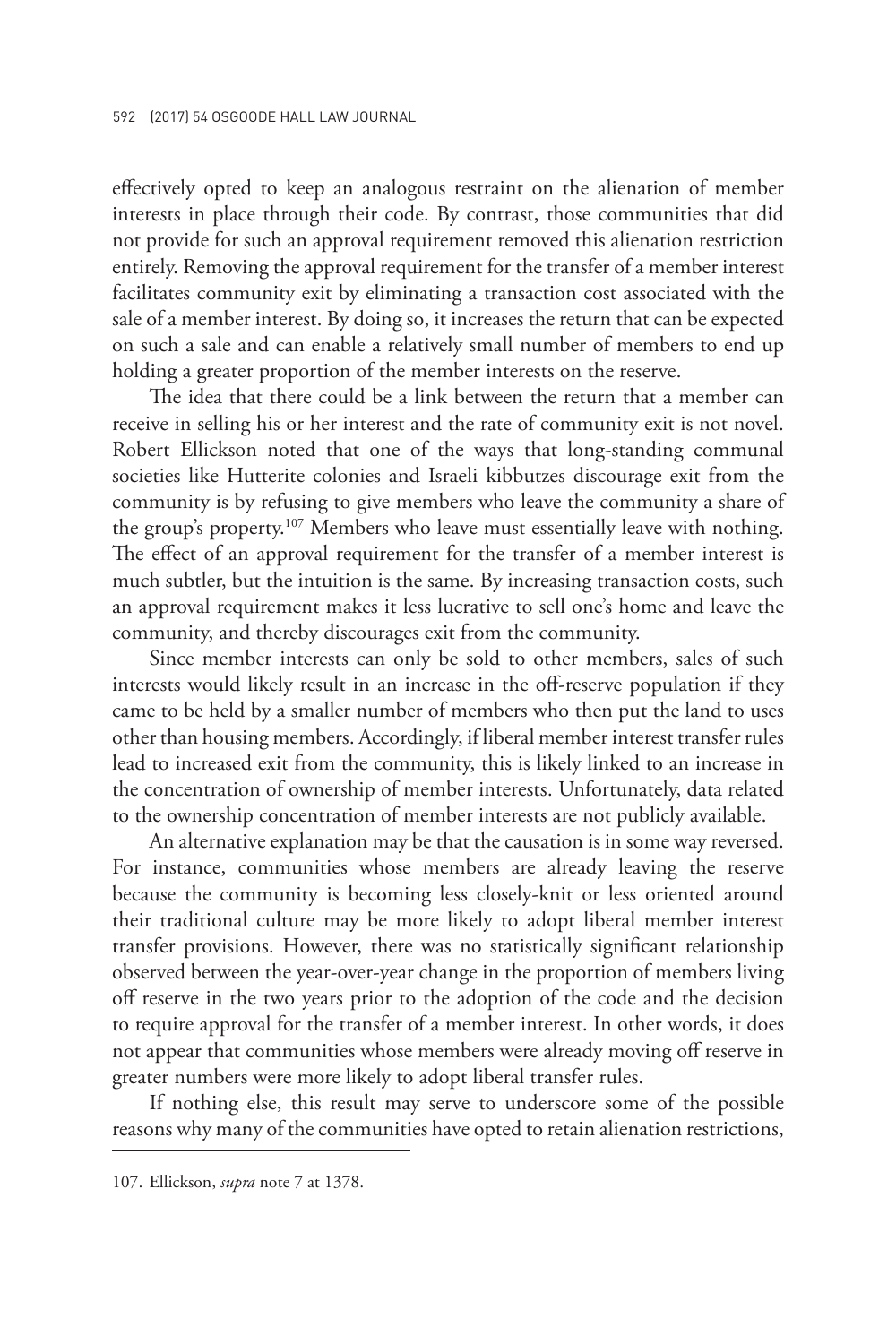even for transactions among members. If liberal transfer rules can lead to an increase in members leaving the community or an increase in the ownership concentration of member interests, it makes sense that communities committed to maintaining a close-knit on-reserve community with an egalitarian distribution of land interests would opt to require council approval for the transfer of such interests. All that said, none of this should be taken as a call for communities to adopt council approval requirements for transfers of member interests. Far from it. Even if liberal transfer rules have some costs in terms of ownership concentration or community close-knittedness, it is entirely possible that these costs are outweighed by an improvement in allocative efficiency through the removal of transaction costs related to the sale of member interests, or through the benefits associated with individual autonomy. This is a trade-off best assessed at the community level by community members themselves.

#### F. GENERAL OBSERVATIONS ON LAND REGIME CHOICE

Several more general observations emerge from our land code study. The first is that First Nations located in BC are more likely to adopt leasing provisions that can be termed liberal. All of the bands that allow for either the transfer of leasehold interests without council approval or for the granting of leasehold interests of any length without a community vote are located in BC. This trend is not completely straightforward, given that the groups that allow for the free transfer of leasehold interests, including those in BC, are also more likely to adopt the safeguard of community votes at the outset of even shorter-term leases. Moreover, BC bands do not appear to be more likely to allow unrestrained transfer of member interests. However, there does appear to be a greater tendency on the part of BC bands to allow for liberal provisions with respect to leasehold interests, though the reason is not entirely clear.

One factor that sets most BC First Nations apart from groups in other parts of the country is the absence of an historical treaty relationship with the government. In Ontario and the Prairies, where all of the non-BC First Nations in the study are located, European settlement was generally preceded by agents of the Crown who entered into land cession treaties with First Nations. This gave rise to an ongoing treaty relationship with the Crown. For the most part, historic treaties were not entered into in BC. Perhaps the absence of historic treaty relationships is in some way linked to BC First Nations' present-day approaches to land development. It is difficult to say what role the traditional culture, as opposed to the colonial history, of BC First Nations plays in this trend. While most of the BC First Nations in our sample are coastal, the group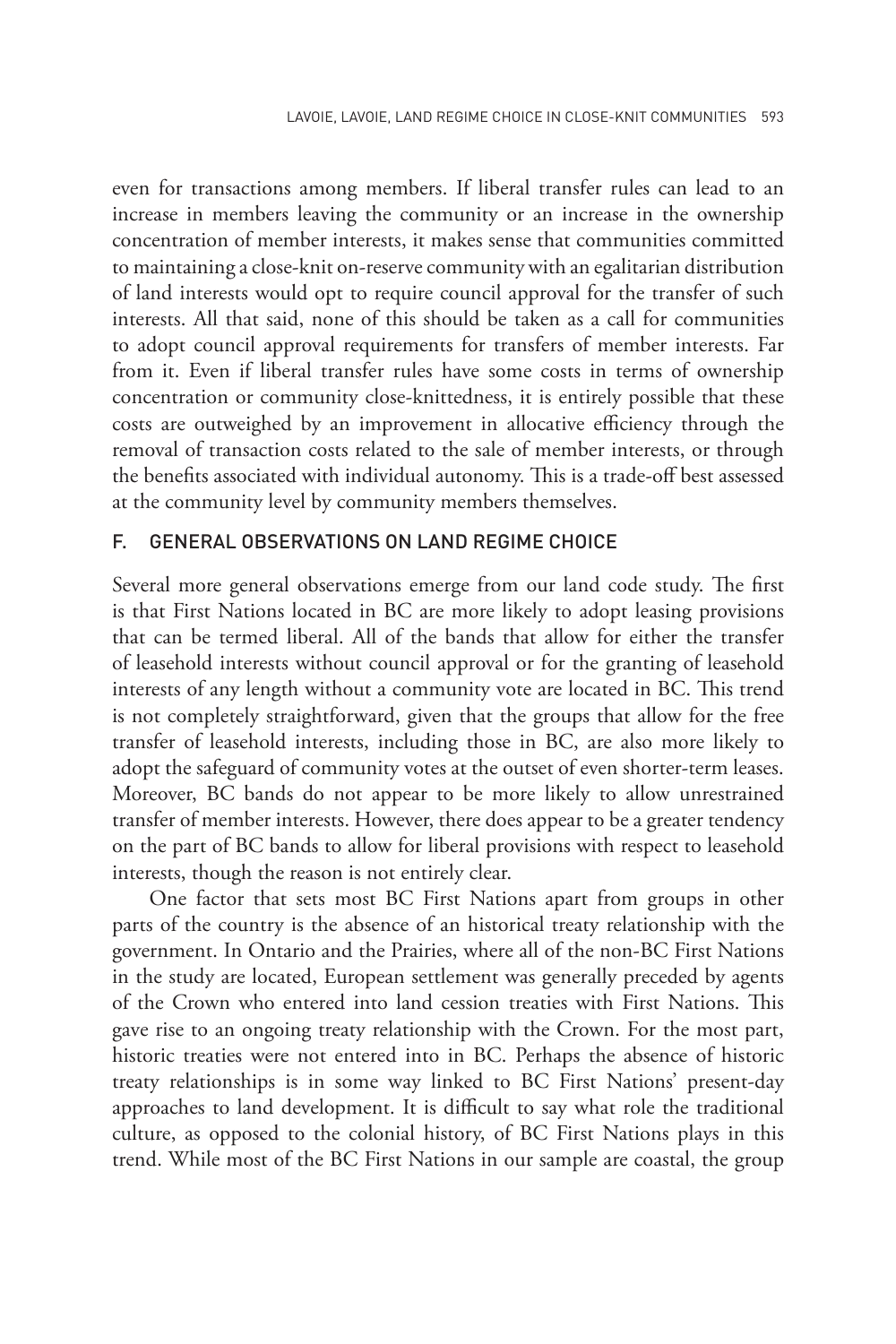that seems to epitomize the use of transferable leases as a basis for economic development is the Westbank First Nation, in the interior of BC. The traditional cultures of interior and coastal First Nations in BC are seen as quite different. This would seem to complicate any attempt to explain our results based on the traditional cultures of BC First Nations.<sup>108</sup>

Beyond considerations relating to the geographic location of communities, two further observations can be made. First, there appear to be real trade-offs relating to alienability with which the communities in the sample have had to grapple. This is seen in the somewhat startling finding that communities that allow for the free transfer of member interests have a higher rate of exit from the on-reserve community. The potential benefits of liberal transfer rules are well known, but this finding seems to indicate that communities must also weigh the perceived costs of such approaches. This may help explain why ten communities opted to require council approval for the transfer of a member interest, despite the absence of such a requirement in the First Nation Land Management Resource Centre's model code.109

Perhaps the clearest indication that significant trade-offs are involved in restraining the alienation of land interests lies with the interaction between lease-granting provisions and lease-transfer provisions. Communities that allow for unrestrained lease transfer apply greater scrutiny in the granting of leases through the use of community votes, even for shorter-term leases. By contrast, among the six First Nations that allow leases of community lands of any duration without a community vote, all but one require council approval for the assignment of a lease.110 A more liberal approach along one dimension appears to result in the adoption of greater safeguards along another. In our view, the best explanation for this phenomenon is that free alienation can provide economic benefits but can also threaten community control. First Nations' decision-making with respect

<sup>108.</sup> That said, one might hypothesize that the traditional legal systems of coastal First Nations, which generally emphasized property in land held by relatively small kinship groups, might have made them more predisposed to individual and family ownership than other First Nations with more collectivist traditions. See Brian Thom, *Coast Salish Senses of Place: Dwelling, Meaning, Power, Property and Territory in the Coast Salish World* (PhD Thesis, McGill University Faculty of Law, 2005) [unpublished] at 270-335. See also Sarah Noël Morales, *Snuw*'*uyulh: Fostering an Understanding of the Hul*'*qumi*'*num Legal Tradition* (PhD Thesis, University of Victoria Department of Anthropology, 2014) [unpublished] at 223-229. Our thanks to Sarah Morales for a very helpful discussion on this point.

<sup>109.</sup> Model Land Code, *supra* note 48 at s 35.1.

<sup>110.</sup> Tla'amin Nation is the one exception. See *Sliammon First Nation: Amended Land Code*, *supra* note 11.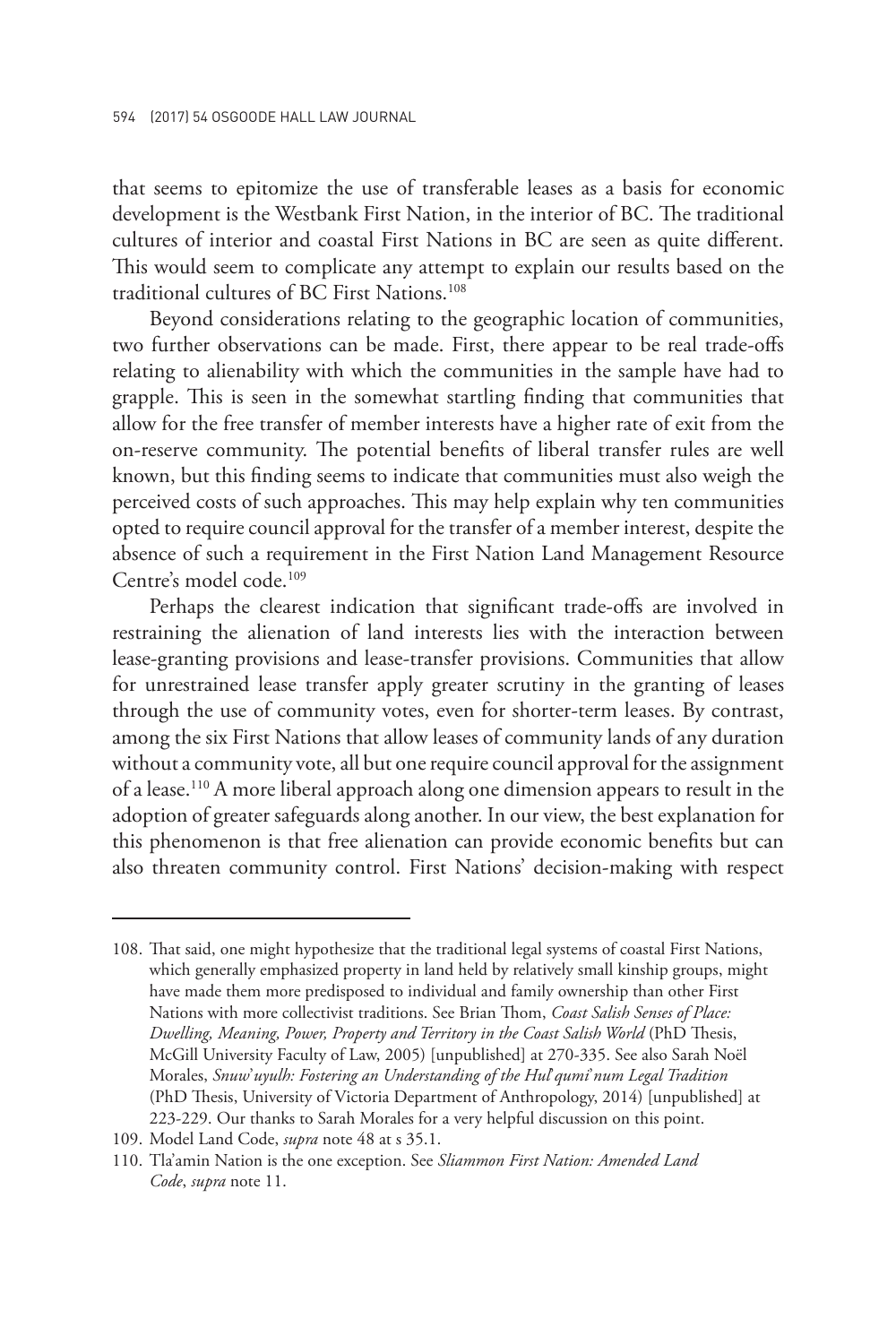to alienability appears to be motivated by a desire to achieve the right balance among the competing considerations.

Finally, something can be said about the idea that close-knit communities tend to adopt rules that are adapted to their members' interests, broadly defined. This is a difficult claim to assess because of the broad definition of member interests, though in principle it is falsifiable.<sup>111</sup> A number of factors one might have expected to correlate with land regime choice do not seem to do so. These include the median Aboriginal income in the community, the proportion of community-generated band revenue, the amount of reserve land per capita, and the remoteness of the community. That said, there is at least one issue on which we have identified a strong tendency to select rules that are adapted to a First Nation's circumstances: the transfer of leasehold interests. The communities that adopted freely transferable leasehold interests are precisely those communities that stand to gain the most from such interests. These communities are located in areas with a demonstrated demand for residential real estate on the part of non-Aboriginals and have historically demonstrated a willingness to exploit this demand. Even allowing that there are trade-offs in permitting alienable land interests, these are the communities that stand to gain the most from alienability in light of the premium that potential interest-holders should be willing to pay for the power to transfer or mortgage their interests freely. On this dimension, we can see a clear connection between the observable characteristics of a community's circumstances and the rules they adopt.

It should be borne in mind that while this article focuses on readily observable factors like economic and demographic characteristics, some of the most important factors affecting the perception of the trade-offs related to alienability relate to the specific cultural and ideological commitments of community members. For this reason, a fuller understanding of the motivations behind First Nations land regime choice would require an examination of these particular cultural characteristics.

<sup>111.</sup> See Robert C Ellickson, *Order Without Law: How Neighbors Settle Disputes* (Cambridge, MA: Harvard University Press, 1991) at 182-83.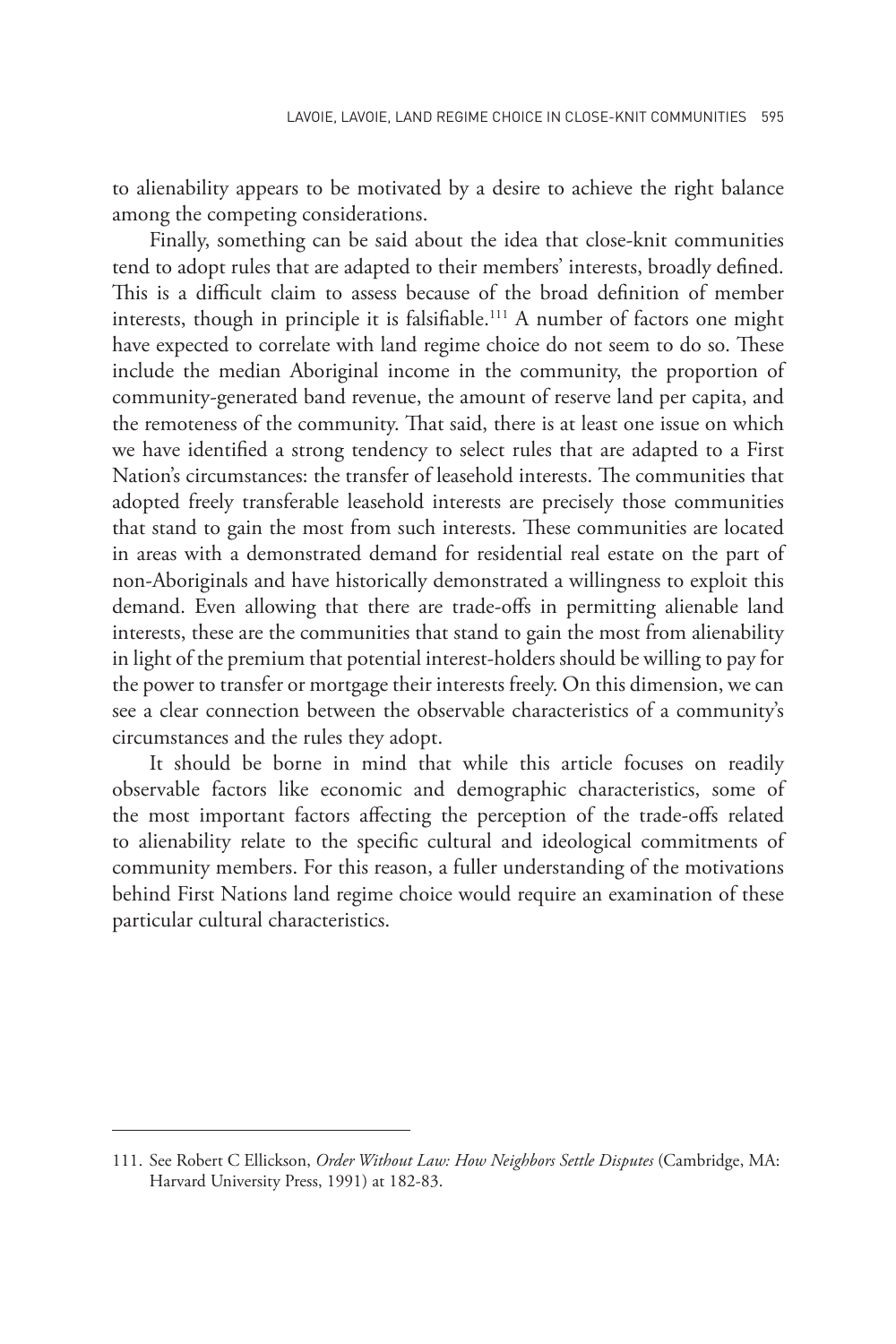## IV. CONCLUSION

The *FNLMA* was a major step forward for First Nations seeking to reassert control over their lands by developing rules adapted to their traditions, values, and circumstances. It also provides a unique opportunity to study land regime choice among close-knit cultural minority groups. The First Nations in the present study all lived under the same uniform land regime prior to the *FNLMA* and adopted custom land codes within roughly the same time period. Moreover, demographic and other data on these First Nation communities are much more comprehensive than those available for analogous minority groups in Canada or elsewhere. The detailed annual data on the proportion of each First Nation's members living on and off reserve is a particularly useful resource that allowed us to assess some of the effects of rule choice. The *FNLMA* regime thus provides a good opportunity to study land regime choice in closely-knit minority communities. We hope this article contributes to an understanding of the trade-offs involved in adopting rules relating to the alienability of land interests, both in the context of the *FNLMA* and in general.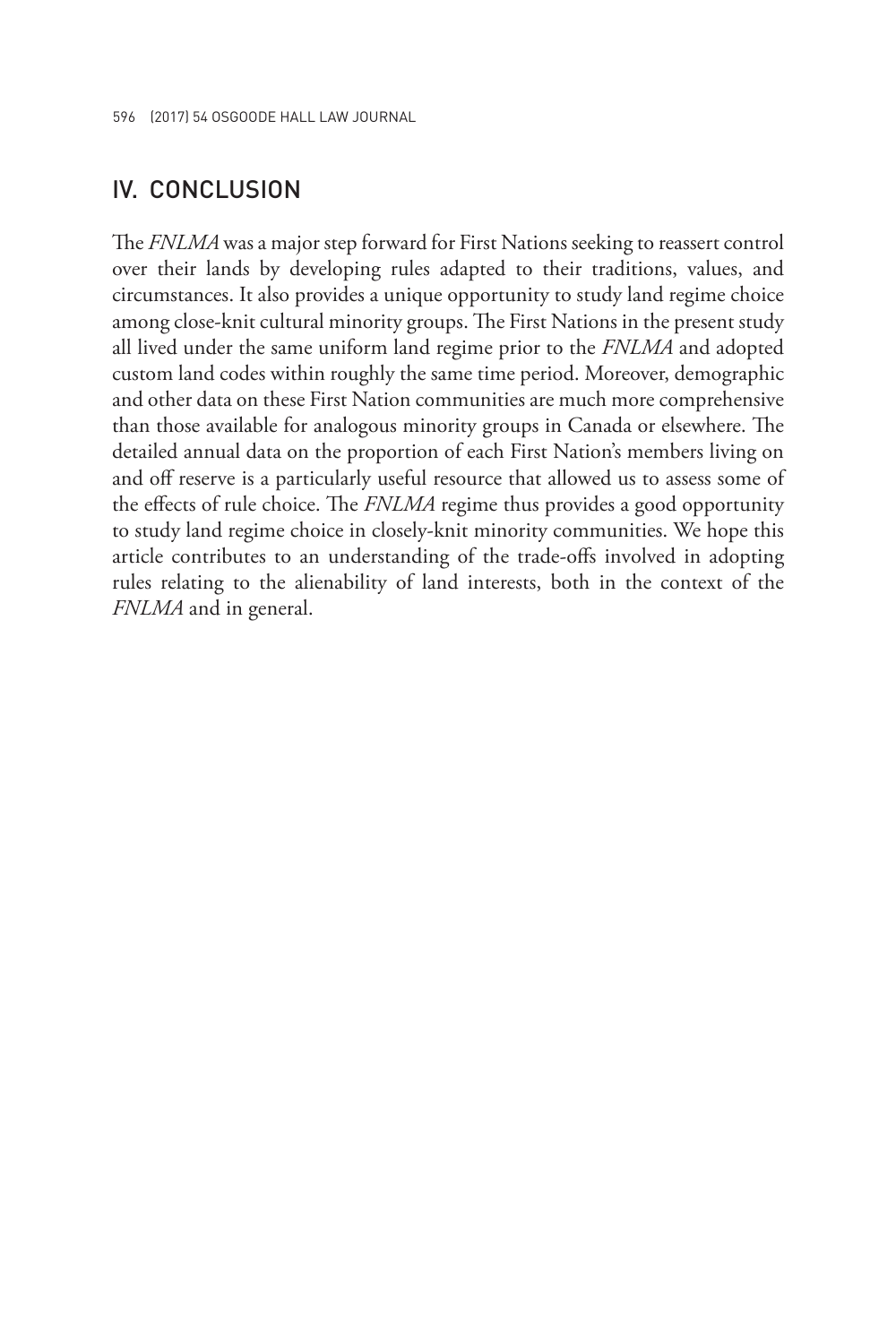# V. APPENDIX

#### TABLE 1—LAND REGIME CHOICE RELATING TO ALIENABILITY OF INTERESTS112

| <b>First Nation</b><br>(Province;<br><b>Year Land Code</b><br>Came into Force) | Community<br><b>Vote Required</b><br>for Lease of<br><b>Community Lands</b><br>to a Non-Member?<br>(Threshold in Years)<br>[Section(s) of code] | <b>Council or Other</b><br><b>Approval Required</b><br>for Transfer of a<br><b>Leasehold Interest</b><br>to a Non-Member?<br>[Section(s) of code] | <b>Council or Other</b><br><b>Approval Required</b><br>for Transfer of a<br><b>Member Interest to</b><br><b>Another Member?</b><br>[Section(s) of code] |
|--------------------------------------------------------------------------------|-------------------------------------------------------------------------------------------------------------------------------------------------|---------------------------------------------------------------------------------------------------------------------------------------------------|---------------------------------------------------------------------------------------------------------------------------------------------------------|
| Land Advisory Board<br><b>Resource Centre</b><br>Template                      | Yes $(25)^{113}$ [s 12.1]                                                                                                                       | Yes [s $30.5$ ]                                                                                                                                   | No [s $35.1$ ]                                                                                                                                          |
| Anishinaabeg of<br>Naongashing<br>(ON; 2011)                                   | Yes $(35)^{114}$ [s 14.01]                                                                                                                      | Yes [s $37.01$ ]                                                                                                                                  | No [ss $36.03, 37.01$ ]                                                                                                                                 |
| Atikameksheng<br>Anishnawbek<br>(formerly Whitefish<br>Lake) (ON; 2009)        | Yes $(25)$ [s 12.1]                                                                                                                             | Yes [s $36.2$ ]                                                                                                                                   | No [ss $34.2, 36.1$ ]                                                                                                                                   |
| Beecher Bay<br>(BC; 2003)                                                      | $\mathrm{No}$ [s 20.1]                                                                                                                          | Yes [s $33.2$ ]                                                                                                                                   | Yes <sup>115</sup> [s 33.1]                                                                                                                             |
| Chemawawin<br>(MB; 2010)                                                       | Yes $(25)$ [s 12.1]                                                                                                                             | Yes [ss $30.1, 34.1$ ]                                                                                                                            | Yes [ss $30.1, 34.1$ ]                                                                                                                                  |
| Chippewas of<br>Georgina Island<br>(ON; 2000)                                  | Yes $(50)^{116}$ [ss 13.3,<br>13.5                                                                                                              | Yes [s $17.3$ ]                                                                                                                                   | $\rm{No}$ [s 17.1]                                                                                                                                      |
| Henvey Inlet<br>(ON; 2010)<br>[Amended Code]                                   | Yes $(35)^{117}$ [s 13.01]                                                                                                                      | Yes <sup>118</sup> [ss $34.01$ ,<br>36.01]                                                                                                        | No [ss $33.03, 34.01$ ]                                                                                                                                 |

- 112. The source for all of the land codes analyzed here was a database of codes maintained by the First Nation Land Management Resource Centre. We accessed and analyzed the codes in May 2017. The codes are available at <https://labrc.com/resources/land-codes/>. In addition, copies of the codes are on file with the authors.
- 113. Community is approval not required for leases to members.
- 114. Community is approval not required for leases to members.
- 115. The code prohibits the creation of permanent member interests, and is instead oriented around members holding leases.
- 116. Community approval is not required for leases to members.
- 117. Community approval is not required for leases to members.
- 118. Transfers to non-members for commercial purposes may be exempted from Council approval requirements through a council resolution after community input.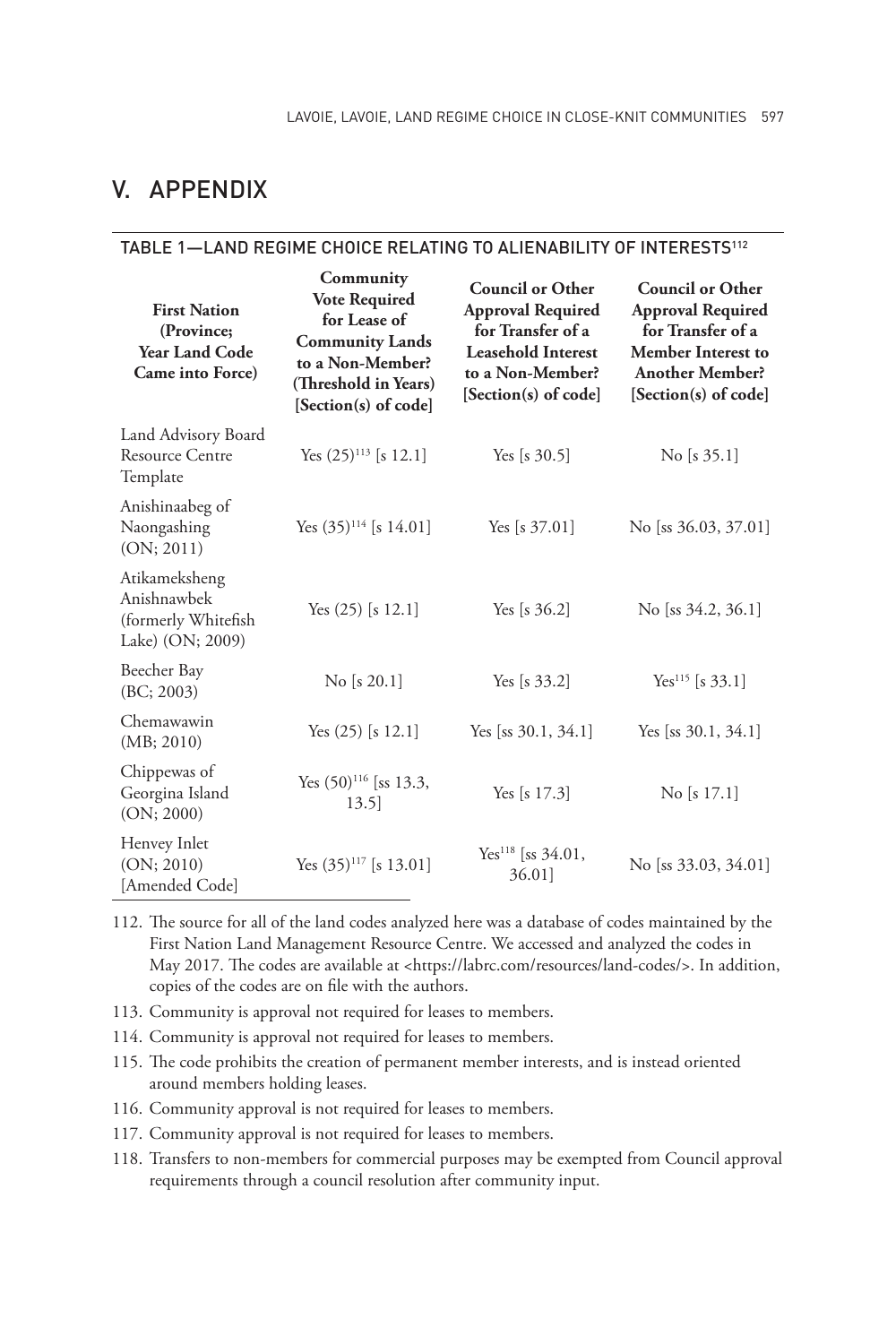#### 598 (2017) 54 OSGOODE HALL LAW JOURNAL

| Kahkewistahaw<br>(SK; 2011)                             | Yes $(49/99)^{119}$ [ss<br>14.6, 14.7]        | Yes [ss $14.1, 15.1$ ] | Yes [ss $14.1, 15.1$ ]            |
|---------------------------------------------------------|-----------------------------------------------|------------------------|-----------------------------------|
| Kinistin Saulteaux<br>(SK; 2005)                        | Yes $(35)$ [ss 15.2,<br>15.3]                 | Yes [s $22.1$ ]        | Yes [s $22.1$ ]                   |
| Leqamel $(BC; 2010)$                                    | Yes $(15)$ [s 13]                             | No [s $16.3$ ]         | No [ss $12.6, 16.1$ ]             |
| Lheidli T'enneh<br>(formerly Fort<br>George) (BC; 2000) | Yes $(0)^{120}$ [ss 12, 34.1,<br>34.2         | Yes [ss $30.5, 35.2$ ] | No [s $35.1$ ]                    |
| Matsqui (BC; 2009)                                      | Yes $(49)$ [s 23.1]                           | Yes [ss $36.1, 36.2$ ] | Yes <sup>121</sup> [s 36.2]       |
| McLeod Lake<br>(BC; 2003)                               | Yes $(15)$ [ss $11.1$ ,<br>$32.1$ ]           | Yes [ss $34.1, 35.2$ ] | $\text{No}^{122}$ [ss 33.1, 35.1] |
| Mississauga<br>(ON; 2009)                               | Yes $(25)$ [ss 12.1,<br>$32.1$ ]              | Yes [s $35.2$ ]        | No [s $35.1$ ]                    |
| Muskeg Lake<br>(SK; 2005)                               | Yes $(35)$ [ss 12.1,<br>$32.1$ ]              | Yes [s $35.2$ ]        | No [s $35.1$ ]                    |
| Muskoday (SK; 2000)<br>[Amended Code]                   | Yes $(35)^{123}$ [ss 14.1,<br>14.3, 16        | Yes [s $18.1$ ]        | Yes [s $18.1$ ]                   |
| Nipissing<br>(ON; 2003)                                 | Yes $(35)^{124}$ [ss 15.1,<br>35.1            | Yes [s $38.2$ ]        | No [ss $36.2, 38.1$ ]             |
| Opaskwayak Cree<br>Nation (MB; 2002)<br>[Amended Code]  | Yes $(40)$ [s 12.1]                           | Yes [s $34.2$ ]        | Yes <sup>125</sup> [s $34.2$ ]    |
| Seabird Island<br>(BC; 2009)                            | Yes (25) <sup>126</sup> [ss 19.3,<br>$19.4$ ] | No [s 23.1]            | No [ss 20.1, 23.1]                |
| Mississaugas of<br>Scugog Island<br>(ON; 2000)          | Yes $(25)^{127}$ [ss 13.3,<br>13.5            | Yes [s $17.3$ ]        | $\rm{No}$ [s 17.1]                |

119. The 99-year threshold applies to residential leases only. Community approval is not required if lease is for utility purposes.

120. Community approval is not required for leases to members.

121. The code prohibits the creation of permanent member interests, and is instead oriented around members holding leases.

122. The code prohibits the creation of permanent member interest, and instead is oriented around members holding leases.

123. Community approval is not required if the lease is for utility purposes.

124. Community approval is not required for leases to members.

125. The approval requirement is subject to any land law to the contrary.

126. Community approval is not required if the lease is for utility purposes.

127. Community approval is not required for leases to members.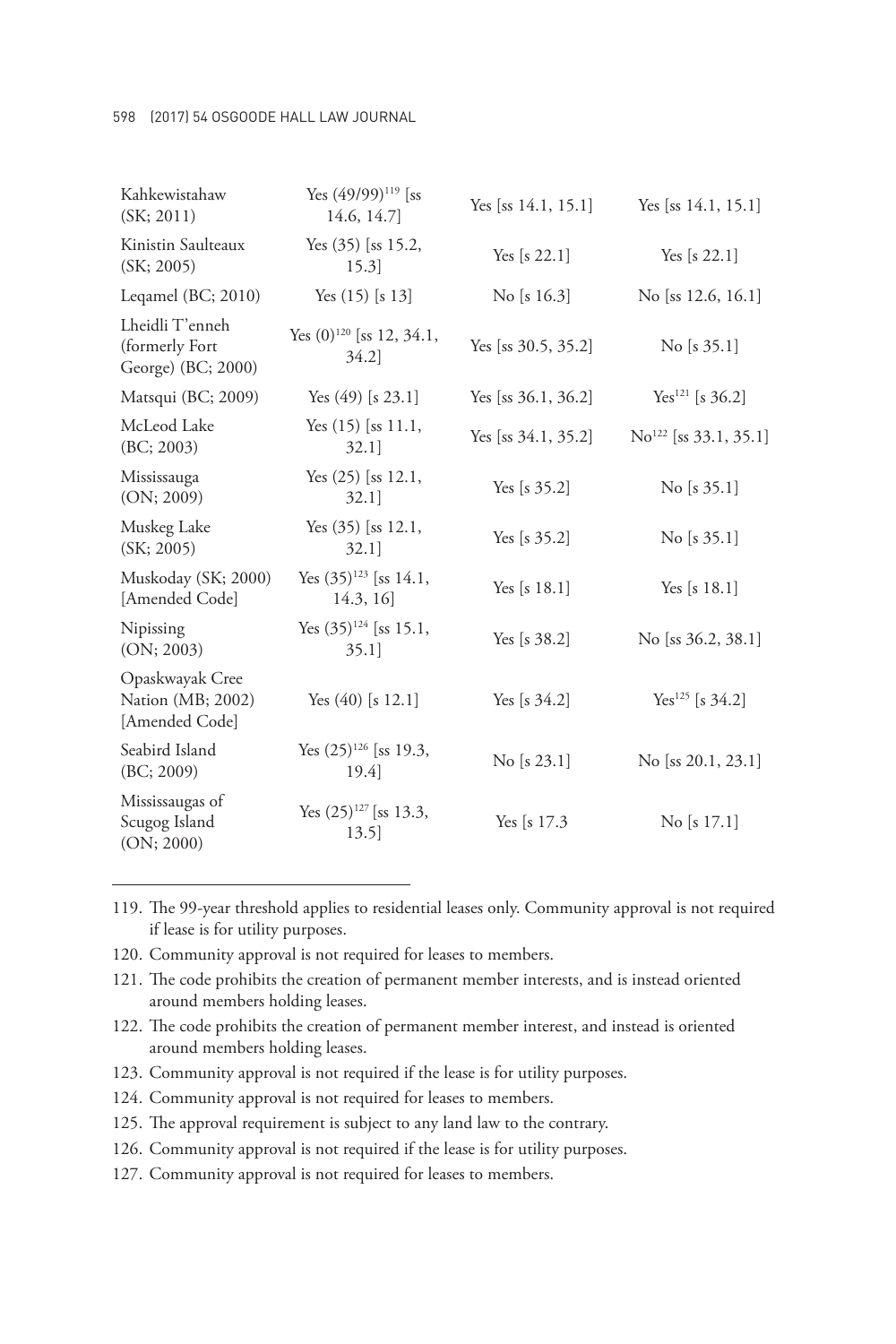#### Lavoie, Lavoie, Land Regime Choice in Close-Knit Communities 599

| Shxwha:y (BC; 2007)                                                        | $\mathrm{No}$ [s 29.1]                   | Yes [ss $32.1, 32.2$ ] | $Yes^{128}$ [ss 32.1, 32.2]       |
|----------------------------------------------------------------------------|------------------------------------------|------------------------|-----------------------------------|
| Skawahlook<br>(BC; 2010)                                                   | Yes $(50)$ [ss 51, 53,<br>54; 103]       | Yes [s $29$ ]          | No [ss $28, 40, 42$ ]             |
| Tla'amin Nation<br>(formerly)<br>$S$ liammon) <sup>129</sup><br>(BC; 2004) | $No$ [ss 33.1]                           | No [s $31.6$ ]         | No [s $34.3$ ]                    |
| Squiala (BC; 2008)                                                         | No [s $30.4$ ]                           | Yes [ss $28.4, 33.5$ ] | Yes [ss $31.2, 33.1$ ]            |
| Swan Lake<br>(MB; 2010)                                                    | Yes $(45)^{130}$ [ss 13.1;<br>$32.1$ ]   | Yes [ss $33.2, 35.1$ ] | No [s $35.1$ ]                    |
| Ts'kw'aylaxw<br>(formerly Pavilion)<br>(BC; 2004)                          | No [s 20.1]                              | Yes [s $32.2$ ]        | Yes [ss $30.2; 32.1$ ]            |
| T'Sou-ke (BC; 2007)                                                        | Yes $(25)^{131}$ [ss 12.1;<br>$32.1$ ]   | Yes [ss $30.5, 35.2$ ] | No [ss 33.2; 35.1]                |
| Tsawwassen <sup>132</sup><br>(BC; 2003)                                    | Yes $(25)$ [ss 12.1;<br>$32.1$ ]         | Yes [s $35.2$ ]        | No [ss $33.2$ ; $35.1$ ]          |
| Tsawout (BC; 2007)                                                         | No [ss $28.1; 28.4$ ]                    | Yes [s $31.2$ ]        | No [ss 29.2; $31.1$ ]             |
| Tsleil-Waututh<br>(formerly Burrard)<br>(BC; 2007)                         | Yes $(15)$ [ss $11.1$ ;<br>11.2          | Yes [s $15.6$ ]        | No [ss 15.2; 15.5;<br>15.6        |
| Tzeachten (BC; 2008)                                                       | Yes $(15)$ [ss 4.9; 9.14]                | No [s 9.28]            | $\text{No}^{133}$ [ss 9.25; 9.26] |
| We Wai Kai (formerly<br>Cape Mudge)<br>(BC; 2009)                          | Yes $(0)$ [ss 11.1; 11.2;<br>11.9; 11.10 | No [s $15.4$ ]         | No [ss 15.1; 15.2;<br>15.5]       |

128. The code prohibits the creation of permanent member interests, and is instead oriented around members holding leases.

- 129. On 5 April 2017, the *Tla'amin Final Agreement* came into effect, removing the Tla'amin Nation from the jurisdiction of the *FNLMA* and transferring existing reserve land to the Tla'amin in fee simple. *Tla'amin Final Agreement*, *supra* note 11.
- 130. Community approval is not required for leases to members.
- 131. Community approval is not required for leases to members.
- 132. On 3 April 2009, the *Tsawwassen Final Agreement* came into effect, removing the Tsawwassen Nation from the jurisdiction of the *First Nations Land Management Act* and transferring existing reserve land to the Tsawwassen in fee simple. See *Tsawwassen First Nation Final Agreement Act*, SC 2008, c 32.
- 133. The position of the code on this matter is not entirely clear on its face. We clarified the practice of the Tzeachten First Nation through communication with Deanna Honeyman, Lands Manager, Tzeachten First Nation, who confirmed that council approval is not required.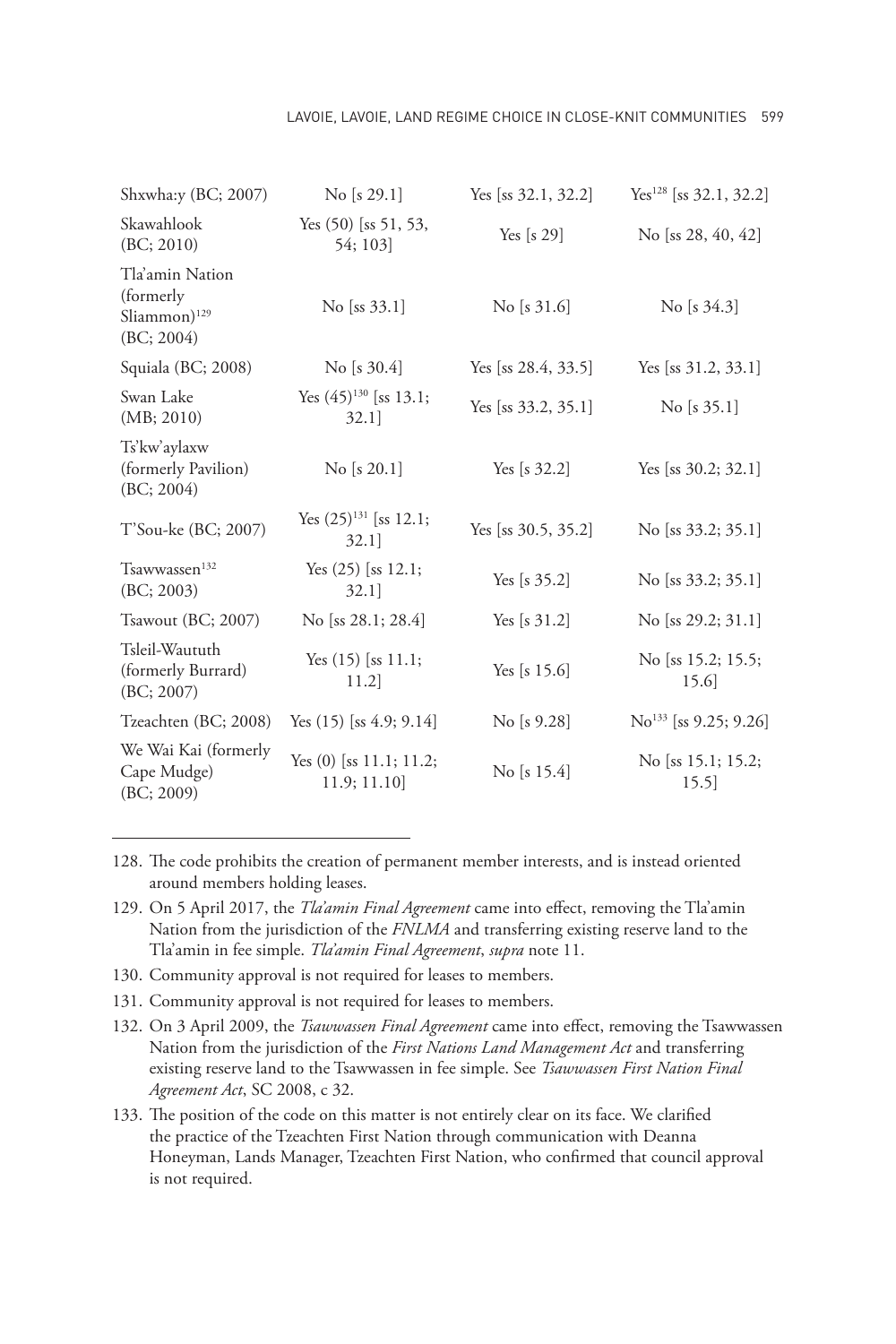#### 600 (2017) 54 OSGOODE HALL LAW JOURNAL

| Westbank <sup>134</sup>       | Yes $(15)$ [ss $11.1$ ; | No [s $15.4$ ]         | No [ss $15.1$ ; $15.2$ ;  |
|-------------------------------|-------------------------|------------------------|---------------------------|
| (BC; 2003)                    | 11.2                    |                        | 15.51                     |
| Whitecap Dakota<br>(SK; 2004) | Yes $(49/99)$ [s 14.6]  | Yes [ss $15.1, 15.2$ ] | Yes [ss $15.1$ ; $15.2$ ] |

## **Notes on the Interpretation of Land Codes: Community Vote Required for Lease of Community Lands to Non-Member? (Threshold in Years)**

Most First Nations require some form of community vote for the granting of longer-term leases in community-held lands. Most communities apply the same rules to leases to members and non-members alike, but some codes differ along these lines. Our focus here was on whether a community vote is required for leases to non-members. These votes may take place either in the form of a community meeting or a referendum. This column indicates whether a community vote is required for the granting of some leasehold interests in community lands. The number in brackets indicates the threshold in years of the term of the lease beyond which a community vote is required. For leases with terms less than the number in brackets, a lease can normally be granted with a band council resolution only. For leases with terms greater than the number in brackets, a community vote is required. Some First Nations make exceptions for leases granted to utilities. These exceptions are indicated with footnotes.

## **Council or Other Approval Required for Transfer of a Leasehold Interest to a Non-Member?**

Lease assignment rules are typically set out in a fairly straightforward fashion. In some communities, different rules apply depending on whether the lease is being assigned to a member or a non-member. We focused on the rules that prevailed for transfer to a non-member.

## **Council or Other Approval Required for Transfer of a Member Interest to Another Member?**

For most First Nations, this refers to the rules governing the transfer of permanent possessory interests, which are termed "allotments" or "certificates of possession". However, there are four First Nations, Beecher Bay, Matsqui, McLeod Lake and Shxwha:y, that prohibit the creation of permanent member interests and instead foresee members holding leasehold interests only. For these bands, this column reflects the rules governing member transfer of a leasehold to another member.

<sup>134.</sup> On 1 April 2005, the *Westbank First Nation Self Government Agreement* came into effect, removing the Westbank First Nation from the jurisdiction of the *FNLMA*. See *Westbank First Nation Self Government Agreement*, *supra* note 106.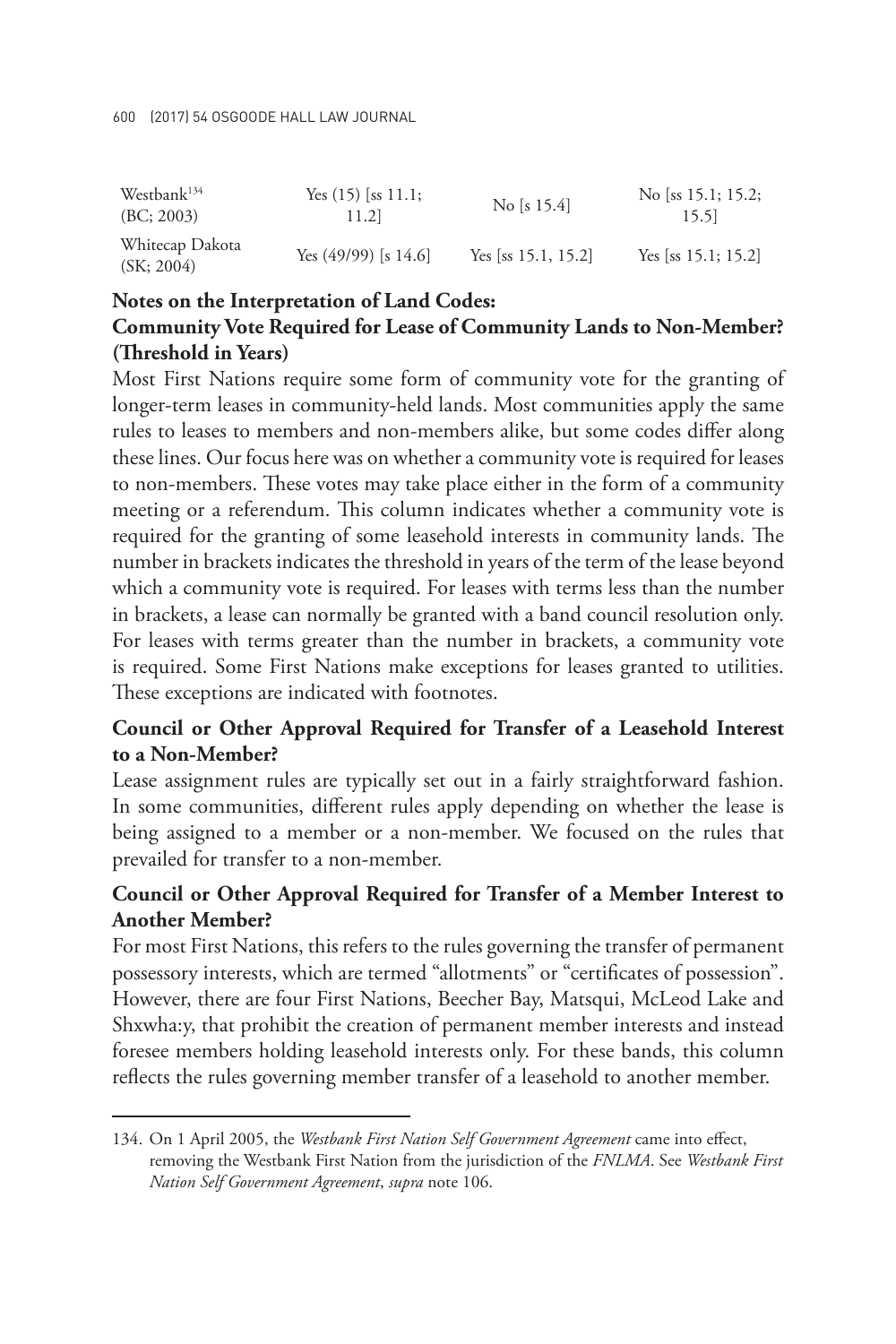| <b>First Nation</b><br>(Province)                                     | <b>Total</b><br><b>Members</b><br>$(2017)^{135}$ | Percentage of<br>Membership<br>Living<br>Off-Reserve<br>$(2017)^{136}$ | Remoteness<br>Classification<br>$\mathbf{Zone}^{137}$ | Percentage of<br><b>On-Reserve</b><br>Population<br>That Is Not<br>a Registered<br>Indian<br>$(2006)^{138}$ | Increase in<br>Percentage of<br>Membership<br>Living<br>Off-Reserve in<br>the Three Years<br>Following the<br><b>Adoption of</b><br>the Code <sup>139</sup> |
|-----------------------------------------------------------------------|--------------------------------------------------|------------------------------------------------------------------------|-------------------------------------------------------|-------------------------------------------------------------------------------------------------------------|-------------------------------------------------------------------------------------------------------------------------------------------------------------|
| Anishinaabeg<br>of Naongashing<br>(ON)                                | 428                                              | 53%                                                                    | $\overline{2}$                                        | $0\%$                                                                                                       | 2%                                                                                                                                                          |
| Atikameksheng<br>Anishnawbek<br>(formerly)<br>Whitefish Lake)<br>(ON) | 1232                                             | 65%                                                                    | 1                                                     | 7%                                                                                                          | $4\%$                                                                                                                                                       |
| Beecher Bay<br>(BC)                                                   | 254                                              | 56%                                                                    | 1                                                     | 21%                                                                                                         | $-3\%$                                                                                                                                                      |

#### TABLE 2—SELECTED COMMUNITY CHARACTERISTICS

135. Data on each First Nation's membership size came from the federal Indian Register, which is updated online several times per year on the Indigenous and Northern Affairs Canada website. See *First Nation Profiles*, *supra* note 19. Data for 2017 was accessed electronically in May 2017. Data for past years came from the annual reports on First Nations population published by Indigenous and Northern Affairs Canada. See *e.g. Registered Indian Population by Sex and Residence 2014*, *supra* note 81.

- 136. Data on the proportion of each First Nation's membership living off-reserve came from the federal Indian Register, which is updated online several times per year on the Indigenous and Northern Affairs Canada website. See *First Nation Profiles*, *supra* note 19. Data for 2017 was accessed electronically in May 2017. Data for past years came from the annual reports on First Nations population published by Indigenous and Northern Affairs Canada. See *e.g. Registered Indian Population by Sex and Residence 2014*, *supra* note 81.
- 137. The remoteness classification is based on the formula in the Indigenous and Northern Affairs Canada *Band Support Funding Program Policy*, *supra* note 87. There are four remoteness categories (1, 2, 3, and 4). All the First Nations in the sample fell into either Category 1 or Category 2. 22 of the 33 First Nations fell into Remoteness Zone 1, which is defined as being within 50 km of a service centre by road. The remaining 11 bands fell into Remoteness Zone 2, which is defined as being within 50 to 350 km of a service centre by road. None of the communities in the sample fell into remoteness zones 3 or 4, which designate the most remote communities.
- 138. *2006 Aboriginal Population Profile*, *supra* note 90.
- 139. These data were derived from the annual reports on First Nations population published by Indigenous and Northern Affairs Canada. See *e.g. Registered Indian Population by Sex and Residence 2014*, *supra* note 81.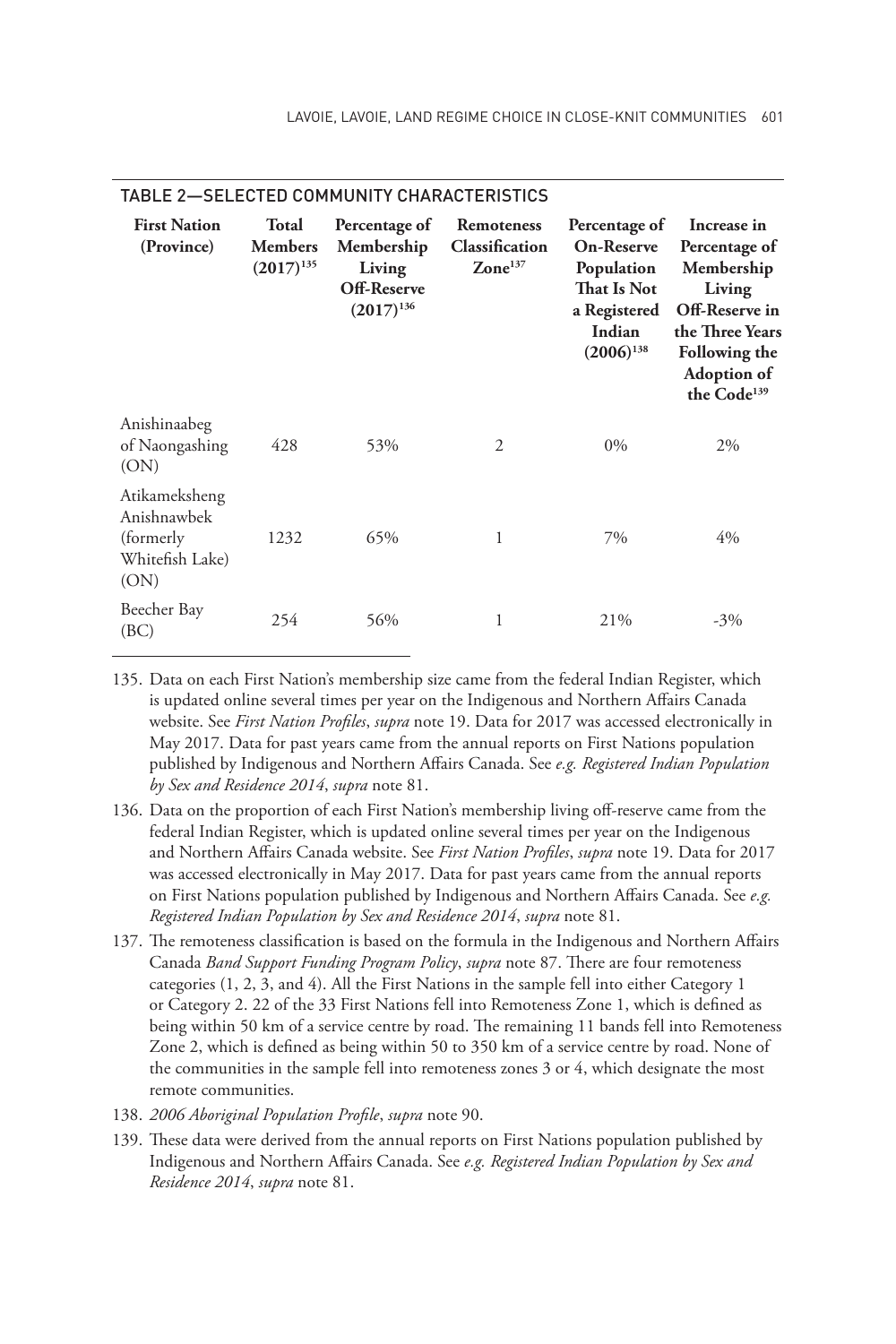| 1852 | 19% | 2              | 3%    | $0\%$  |
|------|-----|----------------|-------|--------|
| 898  | 77% | $\overline{c}$ | N/A   | $-1\%$ |
| 840  | 77% | 2              | 13%   | 3%     |
| 1970 | 68% | $\overline{c}$ | 3%    | $-1\%$ |
| 1012 | 62% | $\overline{c}$ | $0\%$ | 2%     |
| 411  | 67% | $\mathbf{1}$   | 76%   | 3%     |
| 429  | 77% | 1              | 1%    | 10%    |
| 266  | 56% | $\mathbf{1}$   | 73%   | $-1\%$ |
| 551  | 74% | $\overline{c}$ | 0%    | 6%     |
| 1302 | 70% | $\overline{2}$ | 12%   | 3%     |
| 2059 | 82% | $\overline{2}$ | 0%    | $-1\%$ |
| 1883 | 66% | $\mathbf{1}$   | 0%    | $1\%$  |
| 2672 | 63% | $\mathbf{1}$   | 39%   | 2%     |
| 5943 | 45% | $\mathbf{1}$   | 8%    | 0%     |
| 979  | 38% | $\mathbf{1}$   | 10%   | 2%     |
| 233  | 78% | 1              | 36%   | $-2\%$ |
| 412  | 75% | $\mathbf{1}$   | 0%    | $-2\%$ |
| 87   | 87% | $\mathbf{1}$   | N/A   | $1\%$  |
| 1083 | 45% | $\mathbf{1}$   | N/A   | 7%     |
| 219  | 33% | $\,1$          | $0\%$ | 3%     |
|      |     |                |       |        |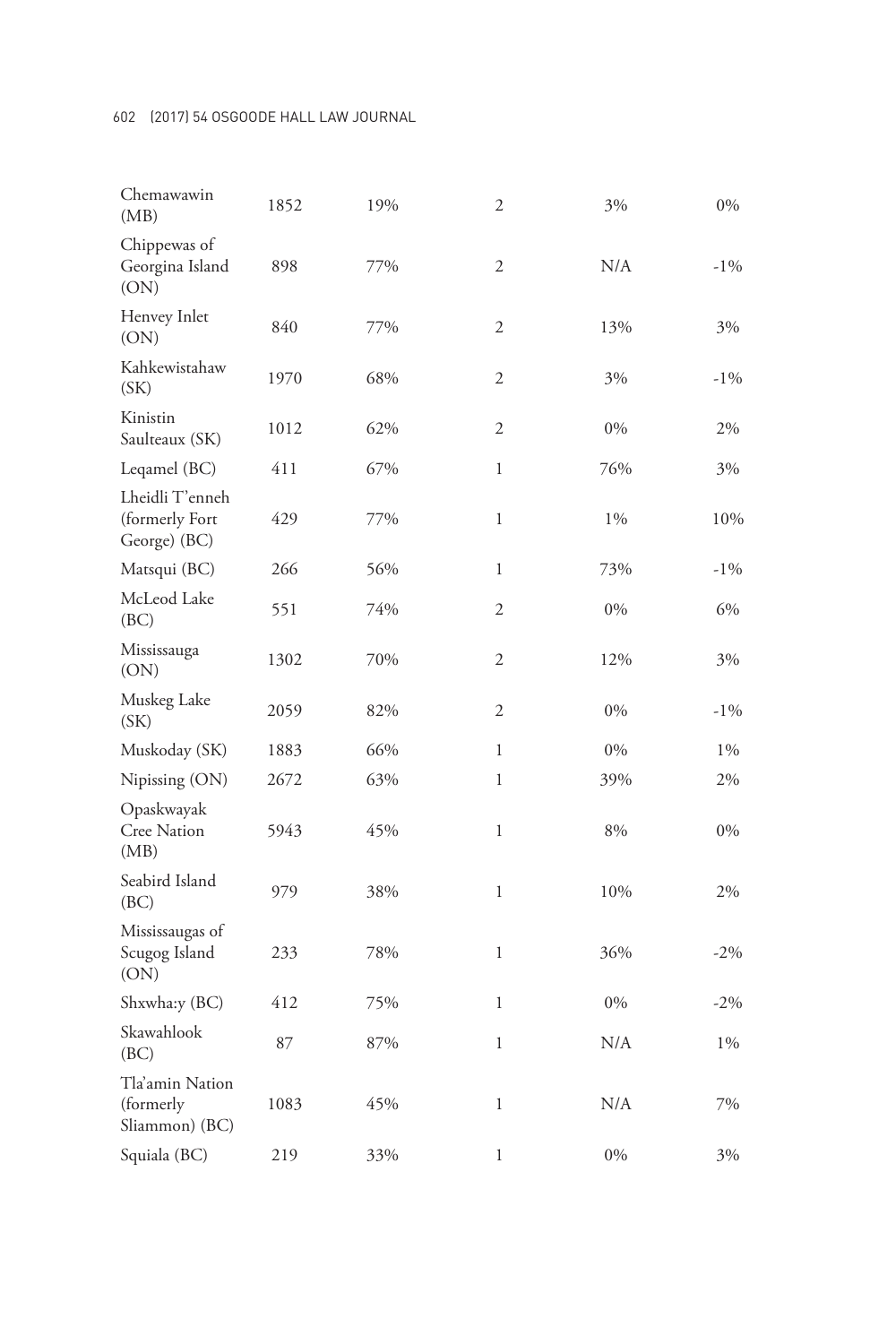| Swan Lake<br>(MB)                             | 1402 | 58% | $\overline{2}$ | $0\%$ | 12%   |
|-----------------------------------------------|------|-----|----------------|-------|-------|
| Ts'kw'aylaxw<br>(formerly<br>Pavilion) (BC)   | 565  | 51% | $\overline{2}$ | 9%    | $1\%$ |
| T'Sou-ke (BC)                                 | 258  | 49% | 1              | 31%   | 5%    |
| Tsawwassen<br>(BC)                            | 365  | 48% | $\mathbf{1}$   | 73%   | 7%    |
| Tsawout (BC)                                  | 904  | 31% | 1              | 67%   | 2%    |
| Tsleil-Waututh<br>(formerly)<br>Burrard) (BC) | 580  | 26% | 1              | N/A   | $0\%$ |
| Tzeachten (BC)                                | 522  | 49% | 1              | 78%   | 7%    |
| We Wai Kai<br>(formerly Cape<br>Mudge) (BC)   | 1121 | 65% | $\mathbf{1}$   | 16%   | 4%    |
| Westbank (BC)                                 | 858  | 47% | 1              | 92%   | $0\%$ |
| Whitecap<br>Dakota (SK)                       | 636  | 51% | 1              | 4%    | $1\%$ |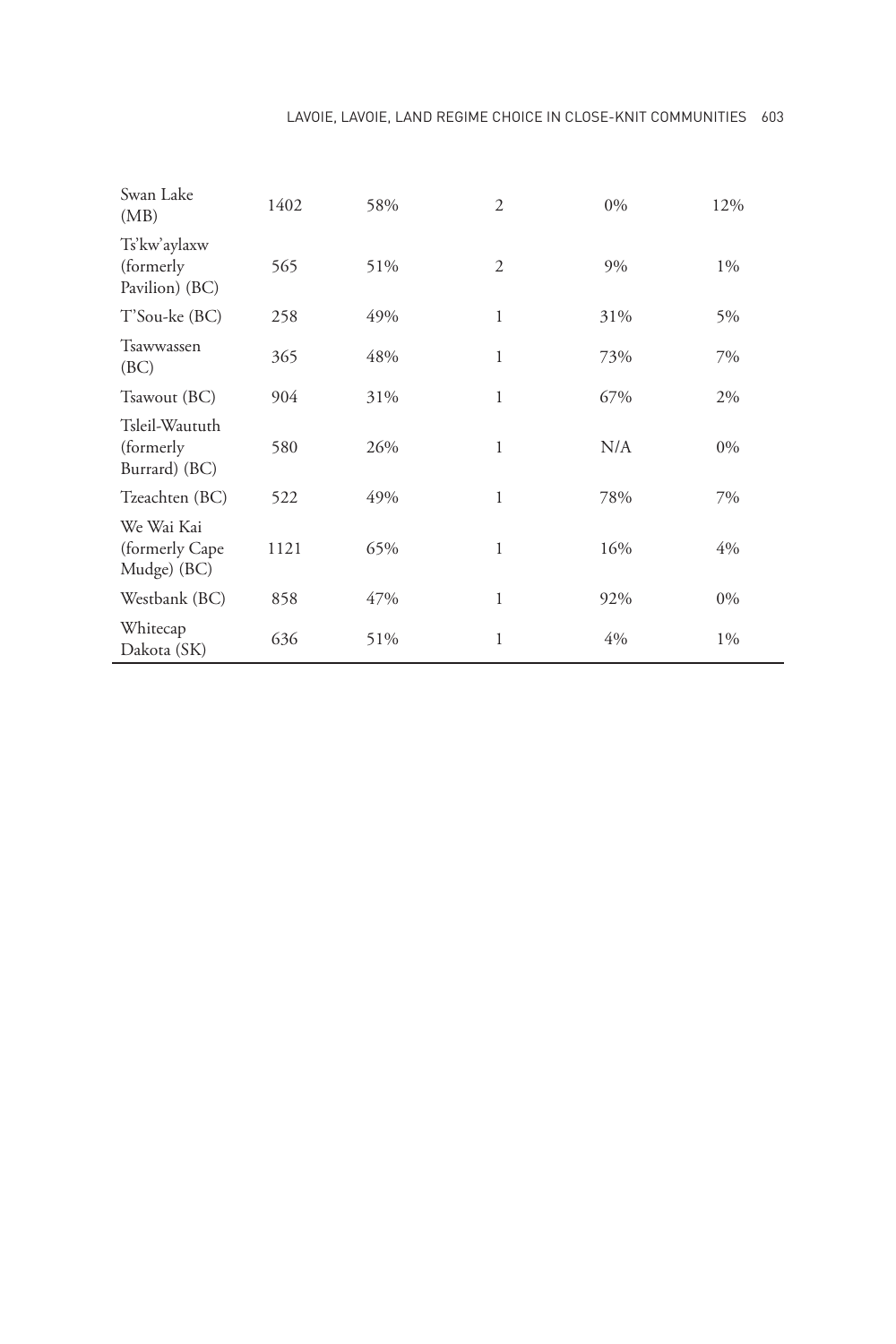| Dependent Variable: Threshold of leasehold duration at which a community<br>vote is required for leases to non-members (years) <sup>140</sup> |                |                   |           |         |                |           |  |
|-----------------------------------------------------------------------------------------------------------------------------------------------|----------------|-------------------|-----------|---------|----------------|-----------|--|
| Multiple R                                                                                                                                    | 0.60           |                   |           |         |                |           |  |
| R Square                                                                                                                                      | 0.36           |                   |           |         |                |           |  |
| Adjusted R<br>Square                                                                                                                          | 0.31           |                   |           |         |                |           |  |
| Standard<br>Error                                                                                                                             | 12.01          |                   |           |         |                |           |  |
| Observations                                                                                                                                  | 27             |                   |           |         |                |           |  |
| <b>ANOVA</b>                                                                                                                                  |                |                   |           |         |                |           |  |
|                                                                                                                                               | df             | SS                | <b>MS</b> | F       | Significance F |           |  |
| Regression                                                                                                                                    | $\mathfrak{2}$ | 1981.89           | 990.94    | 6.87    | 0.00           |           |  |
| Residual                                                                                                                                      | 24             | 3464.11           | 144.34    |         |                |           |  |
| Total                                                                                                                                         | 26             | 5446.00           |           |         |                |           |  |
|                                                                                                                                               |                |                   |           |         |                |           |  |
|                                                                                                                                               | Coefficients   | Standard<br>Error | t Stat    | P-value | Lower 95%      | Upper 95% |  |
| Intercept                                                                                                                                     | 24.63          | 7.69              | 3.20      | 0.00    | 8.76           | 40.50     |  |
| Transfer of<br>a leasehold<br>interest to a<br>non-member<br>- council<br>approval<br>required?<br>$(yes = 1;$<br>$no = 0$                    | 11.57          | 7.03              | 1.64      | 0.11    | $-2.95$        | 26.09     |  |
| $BC$ ? (1=yes;<br>$0=no$                                                                                                                      | $-10.63$       | 5.50              | $-1.93$   | 0.07    | $-21.98$       | 0.72      |  |

TABLE 3—LINEAR REGRESSION RESULTS (THRESHOLD FOR COMMUNITY VOTE)

<sup>140.</sup> Six of the 33 First Nations in the sample were excluded from this analysis, because these communities do not require a community vote at any threshold for the length of a lease. The excluded communities were Beecher Bay, Shxwha:y, Tla'amin Nation, Squiala, Ts'kw'aylaxw, and Tsawout.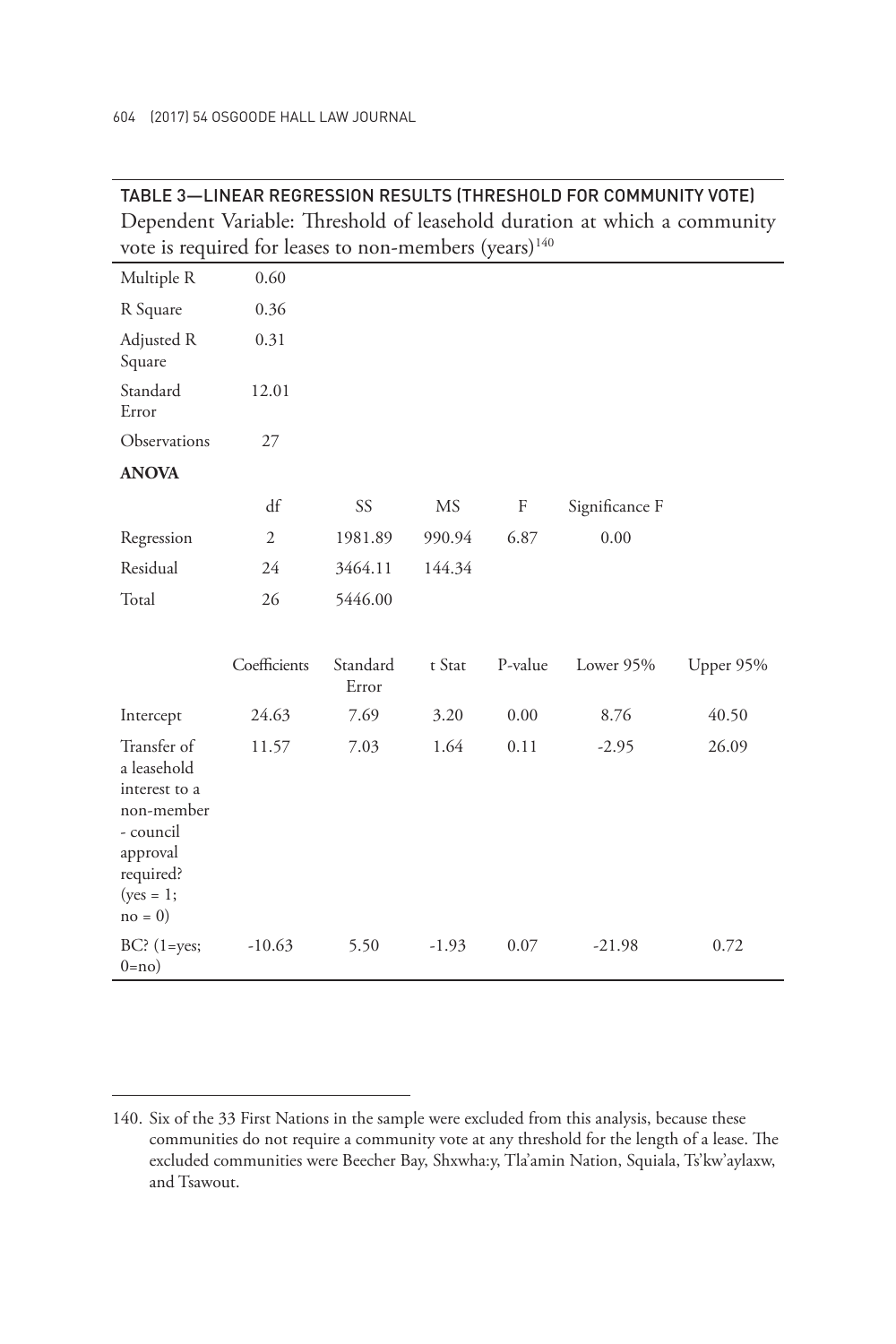| <u> IABLE 4 — BINART LUVISTIU REVRESSIUN RESULTS (LEASE TRANSFER)</u> |              |                   |         |                                                                               |  |  |
|-----------------------------------------------------------------------|--------------|-------------------|---------|-------------------------------------------------------------------------------|--|--|
|                                                                       |              |                   |         | Dependent variable: Approval requirement for transfer of a leasehold interest |  |  |
| to a non-member $(1 = yes; 0 = no)^{141}$                             |              |                   |         |                                                                               |  |  |
| <b>Regression Statistics</b>                                          |              |                   |         |                                                                               |  |  |
| Number of<br>Observations                                             | 29           |                   |         |                                                                               |  |  |
| Count of Dep Var = 1                                                  | 24           |                   |         |                                                                               |  |  |
| Count of Dep Var = $0$                                                | 5            |                   |         |                                                                               |  |  |
| Mean of Dep Var                                                       | 0.83         |                   |         |                                                                               |  |  |
| Std Error of Dep Var                                                  | 0.38         |                   |         |                                                                               |  |  |
| Sum of Squares of<br>Residuals                                        | 3.07         |                   |         |                                                                               |  |  |
| Std Error of<br>Regression                                            | 0.34         |                   |         |                                                                               |  |  |
| Log Likelihood                                                        | $-10.33$     |                   |         |                                                                               |  |  |
| Average Log<br>Likelihood                                             | $-0.36$      |                   |         |                                                                               |  |  |
| Restricted Log<br>Likelihood                                          | $-13.33$     |                   |         |                                                                               |  |  |
| Akaike IC                                                             | 0.85         |                   |         |                                                                               |  |  |
| Schwarz IC                                                            | 0.94         |                   |         |                                                                               |  |  |
| Hannan Quinn IC                                                       | 0.88         |                   |         |                                                                               |  |  |
| McFadden R Squared                                                    | 0.23         |                   |         |                                                                               |  |  |
| LR Statistic (0 d.f.)                                                 | 6.00         |                   |         |                                                                               |  |  |
| Prob of LR Statistic                                                  | 0.01         |                   |         |                                                                               |  |  |
|                                                                       |              |                   |         |                                                                               |  |  |
|                                                                       | Coefficients | Standard<br>Error | Z-Score | P-value                                                                       |  |  |
| Constant                                                              | 2.88         | 0.93              | 3.09    | 0.00                                                                          |  |  |
| Proportion<br>non-registered<br>$(2006$ NHS)                          | $-3.89$      | 1.71              | $-2.27$ | 0.02                                                                          |  |  |

TABLE 4—BINARY LOGISTIC REGRESSION RESULTS (LEASE TRANSFER)

<sup>141.</sup> Four communities were excluded from the analysis due to a lack of census data on the proportion of the on-reserve population that is not a registered Indian. The excluded communities were Tsleil-Waututh, Skawahlook, Chippewas of Georgina Island, and Tla'amin Nation.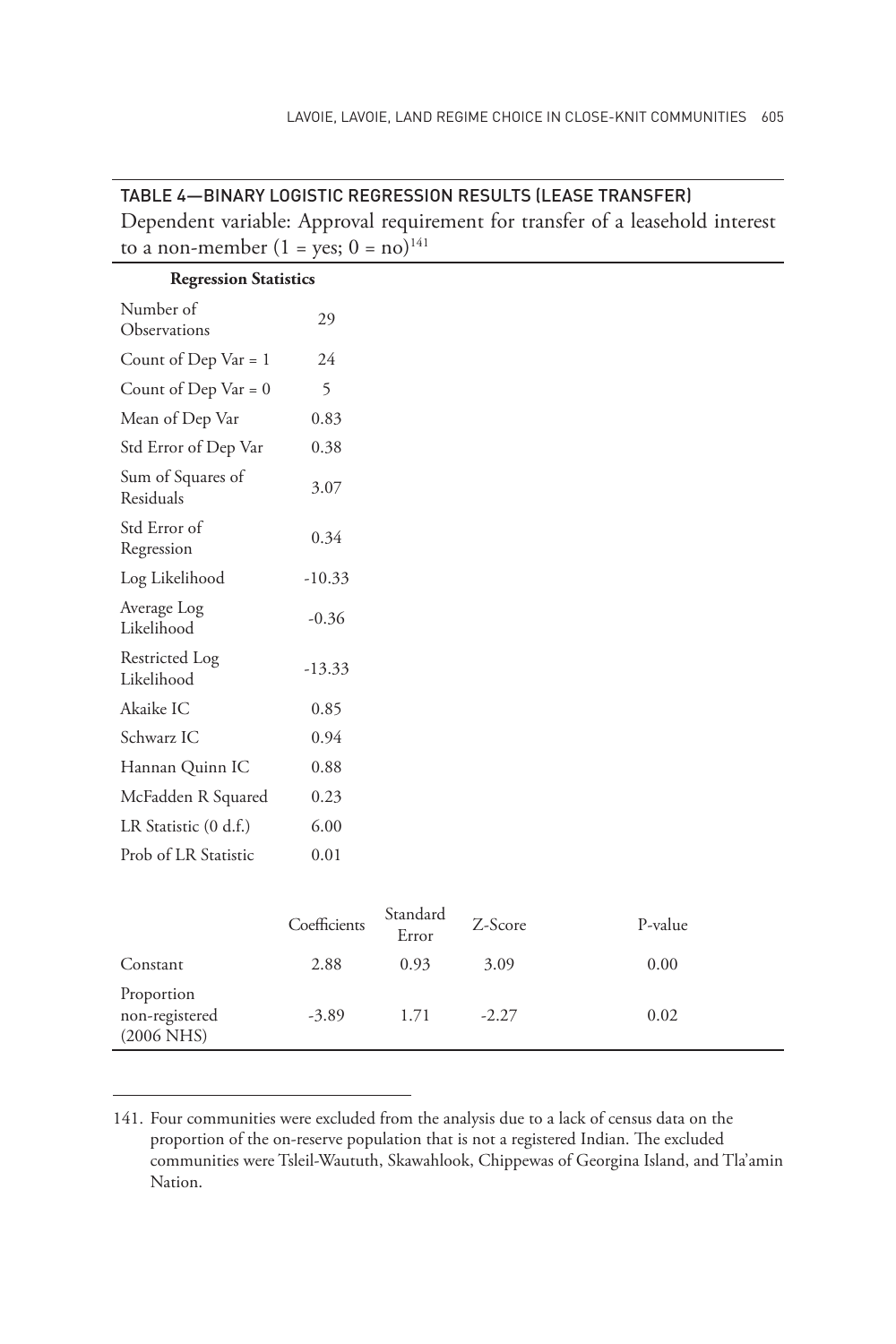#### TABLE 5—LINEAR REGRESSION RESULTS (OFF-RESERVE MEMBERS)

Dependent variable: increase in proportion of members living off reserve from one year prior to the adoption of the code to three years after the adoption of the code<sup>142</sup>

| <b>Regression Statistics</b>                  |              |                   |         |         |                |           |
|-----------------------------------------------|--------------|-------------------|---------|---------|----------------|-----------|
| Multiple R                                    | 0.56         |                   |         |         |                |           |
| R Square                                      | 0.31         |                   |         |         |                |           |
| Adjusted R<br>Square                          | 0.18         |                   |         |         |                |           |
| Standard<br>Error                             | 0.03         |                   |         |         |                |           |
| Observations                                  | 26           |                   |         |         |                |           |
| <b>ANOVA</b>                                  |              |                   |         |         |                |           |
|                                               | Df           | SS                | MS      | F       | Significance F |           |
| Regression                                    | 4            | 0.01              | 0.00    | 2.41    | 0.08           |           |
| Residual                                      | 21           | 0.02              | 0.00    |         |                |           |
| Total                                         | 25           | 0.03              |         |         |                |           |
|                                               |              |                   |         |         |                |           |
|                                               | Coefficients | Standard<br>Error | t Stat  | P-value | Lower 95%      | Upper 95% |
| Intercept                                     | 0.03         | 0.02              | 1.47    | 0.16    | $-0.01$        | 0.06      |
| Share under<br>lawful<br>possession<br>(2001) | $-7.60E-04$  | 4.87E-04          | $-1.57$ | 0.13    | 1.78E-03       | 2.47E-04  |

<sup>142.</sup> We excluded seven communities from this analysis. Five (Henvey Inlet, Muskoday, Opaskwayak, Tla'amin, and Whitecap Dakota) were excluded because they had amended land codes, and it was not possible to determine with certainty which provisions governed the transfer of member interests in the three years following the adoption their land code. Tsawwassen was excluded because we lacked data on the share of land under lawful possession in 2001. Westbank was excluded because the *Westbank First Nation Self Government Agreement* came into effect less than three years after the adoption of the *Westbank First Nation Land Code*, removing Westbank from the jurisdiction of the *FNLMA*. Including these seven communities in the analysis did not alter the significance of the result with respect to the effect of the council approval requirement on the change in the proportion of members living off-reserve. See *Westbank First Nation Self Government Agreement*, *supra* note 106.